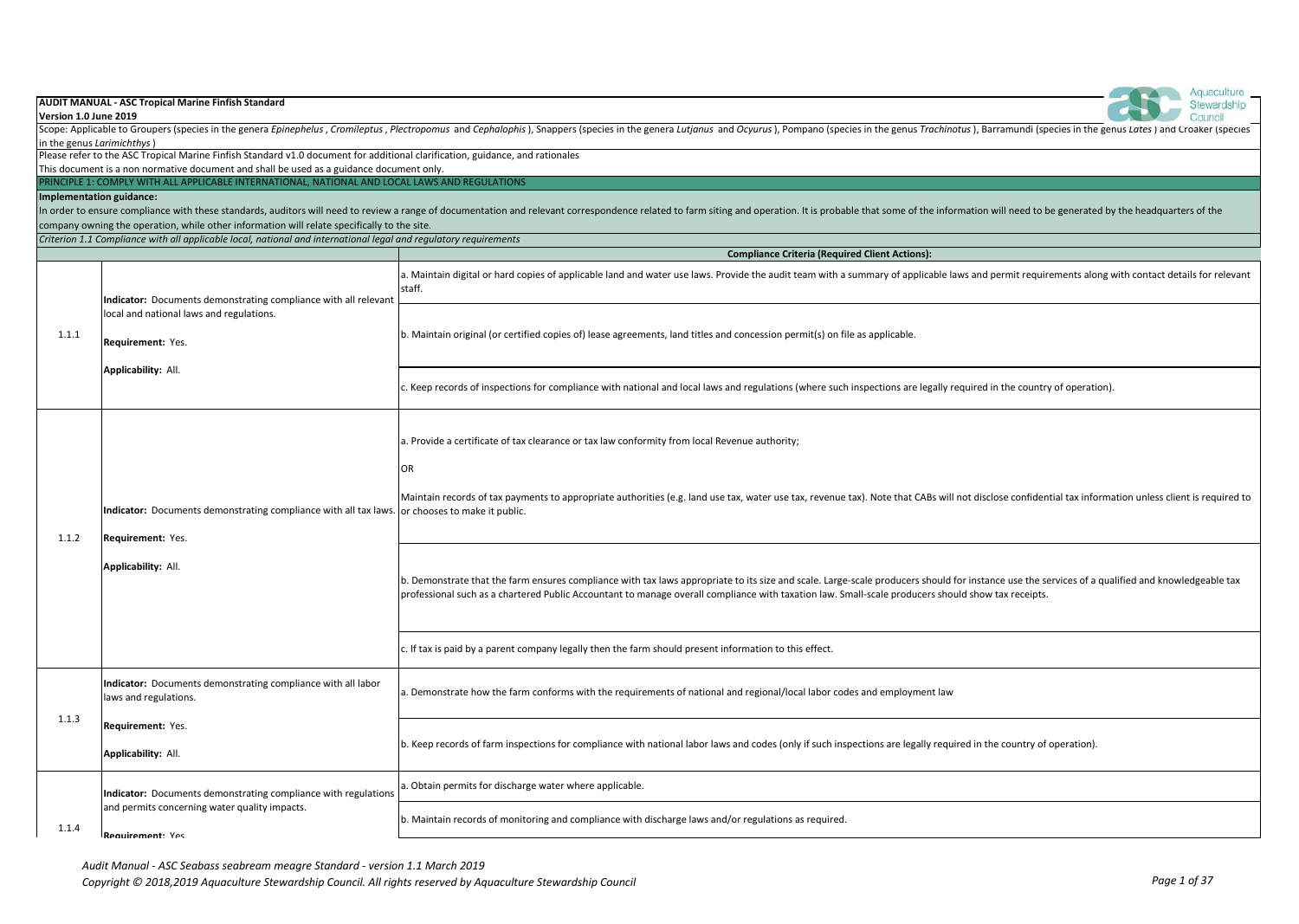|       | wywo worders in con<br>Applicability: All.                                                                                                                                                                     | c. Maintain records of monitoring and compliance with waste and pollution laws/regulations.                                                                                                                                                                                                                                                                                                                                                                                                                                                                                                                                                                                                        |
|-------|----------------------------------------------------------------------------------------------------------------------------------------------------------------------------------------------------------------|----------------------------------------------------------------------------------------------------------------------------------------------------------------------------------------------------------------------------------------------------------------------------------------------------------------------------------------------------------------------------------------------------------------------------------------------------------------------------------------------------------------------------------------------------------------------------------------------------------------------------------------------------------------------------------------------------|
|       | PRINCIPLE 2: CONSERVE NATURAL HABITAT, LOCAL BIODIVERSITY AND ECOSYSTEM STRUCTURE AND FUNCTION                                                                                                                 |                                                                                                                                                                                                                                                                                                                                                                                                                                                                                                                                                                                                                                                                                                    |
|       | Criterion 2.1 Benthic biodiversity and benthic effects                                                                                                                                                         | <b>Compliance Criteria (Required Client Actions):</b>                                                                                                                                                                                                                                                                                                                                                                                                                                                                                                                                                                                                                                              |
|       | Guidance to Clients and CABs on Criterion 2.1 - Benthic Impact assessment and monitoring<br>specific AZE shall be used. Significance is measured at 95% confidence interval.                                   | A minimum of three benthic samples shall be taken at the edge of the AZE downstream from the predominant current and if control sites are needed, three samples shall be collected 100-1000m from the edge of the cage array w<br>on the farm (see ISO 12878:2012 for benthic sampling methodology). Samples should be taken during peak biomass. All collected samples must be analyzed by an accredited laboratory (e.g. ISO 17025) and the sampling methodolo<br>conducting the analysis. Allowable Zone of Effect (AZE) is defined under this standard as 25 meters. For farm sites where a site-specific AZE has been defined using a robust and credible modeling system such as the SEPA AU |
|       |                                                                                                                                                                                                                | Note: Under Indicator 2.1.1, farms can choose to measure redox potential (Option #1) or sulphide concentration (Option #2). Farms do not have to demonstrate that they meet both threshold<br>values.                                                                                                                                                                                                                                                                                                                                                                                                                                                                                              |
|       |                                                                                                                                                                                                                | a. Prepare a map of the farm showing boundary of AZE and GPS locations of all sediment-sampling stations. If the farm uses a site-specific AZE, provide justification for its selection to the CAB.                                                                                                                                                                                                                                                                                                                                                                                                                                                                                                |
|       | Indicator: Redox potential or total 'free' sulphide levels in<br>sediment immediately outside of the Allowable Zone of Effect<br>(AZE) <sup>[1]</sup> attributed to farm operations                            | b. If benthos throughout the full AZE is hard bottom, provide evidence to the CAB and request an exemption from 2.1.1c-f, 2.1.2, 2.1.3 and 2.1.4.                                                                                                                                                                                                                                                                                                                                                                                                                                                                                                                                                  |
| 2.1.1 | Requirement: Redox potential > 0 millivolts (mV)<br>OR Sulphide $\leq$ 1,500 microMoles/I OR No significant difference <sup>[2]</sup><br>in redox potential or total 'free' sulphide levels in sediment at the | c. Inform the CAB of which indicator the farm has selected for evaluating and monitoring benthic impact.                                                                                                                                                                                                                                                                                                                                                                                                                                                                                                                                                                                           |
|       | edge of the AZE in comparison to control sites<br>Applicability: All farms                                                                                                                                     | d. Collect sediment samples using an appropriate methodology and sampling regime, following the guidance in the Tropical Marine Finfish Standard (i.e. using appropriate AZE, sampling satations<br>and methodology).                                                                                                                                                                                                                                                                                                                                                                                                                                                                              |
|       |                                                                                                                                                                                                                | e. For option #1, measure and record redox potential (mV) in surficial sediment samples taken from immediately outside the AZE as well as at an un-impacted control site using an appropriate,<br>nationally or internationally recognized testing method.                                                                                                                                                                                                                                                                                                                                                                                                                                         |
|       |                                                                                                                                                                                                                | f. For option #2, measure and record sulphide concentration (uM) in surficial sediment samples taken from immediately outside the AZE as well as at an un-impacted control site using an<br>appropriate, nationally or internationally recognized testing method.                                                                                                                                                                                                                                                                                                                                                                                                                                  |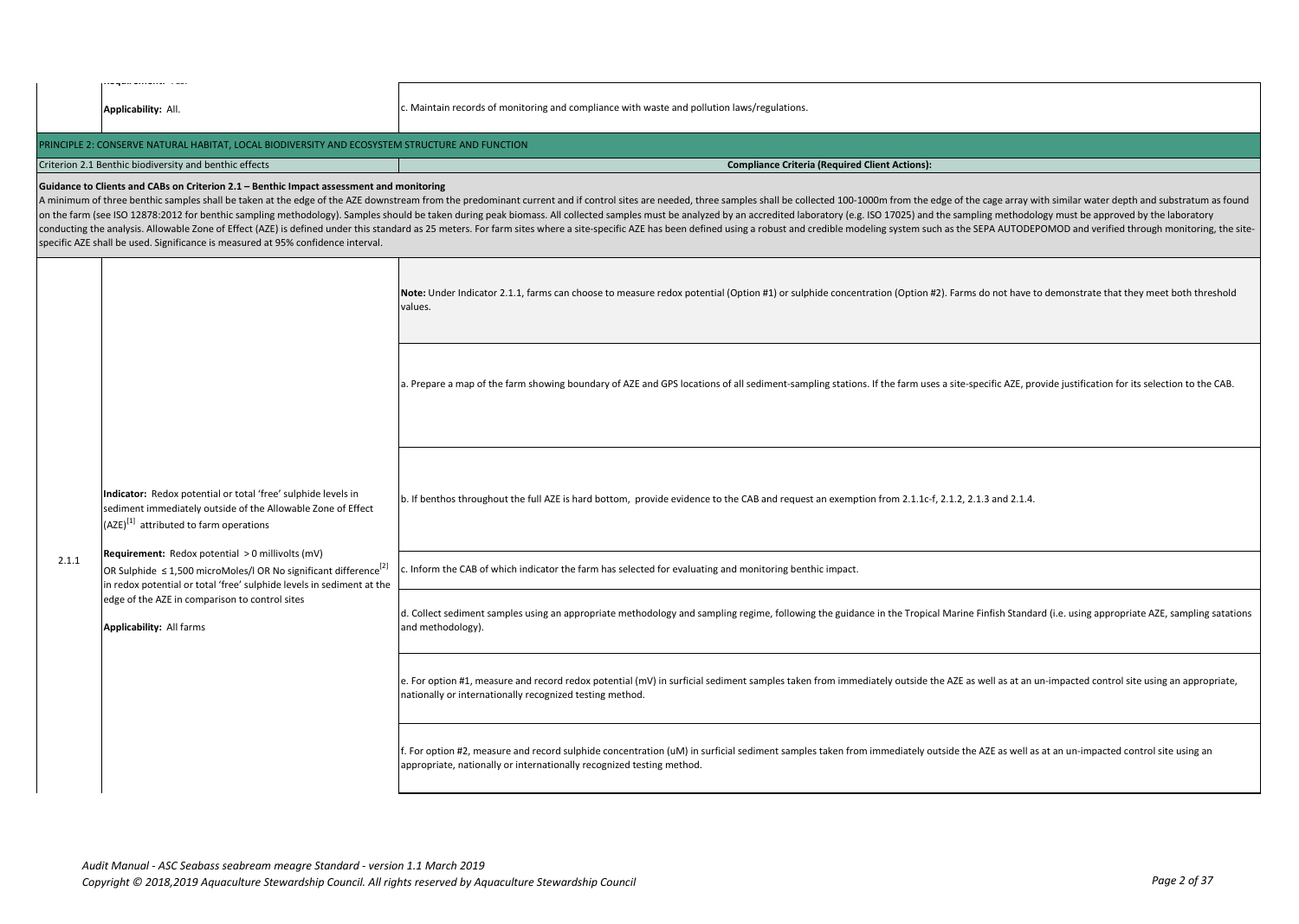|          |                                                                                                                                                                                                                                                                            | g. For option #3, measure and record sulphide concentration (uM) or redox potential in surficial sediment samples taken from immediately outside the AZE as well as at an un-impacted control site<br>using an appropriate, nationally or internationally recognized testing method. |
|----------|----------------------------------------------------------------------------------------------------------------------------------------------------------------------------------------------------------------------------------------------------------------------------|--------------------------------------------------------------------------------------------------------------------------------------------------------------------------------------------------------------------------------------------------------------------------------------|
| Footnote | AZE shall be used.                                                                                                                                                                                                                                                         | [1] Allowable Zone of Effect (AZE) is defined under this Standard as 25 meters. For farm sites where a site-specific AZE has been defined using a robust and credible modeling system such as the SEPA AUTODEPOMOD and verifie                                                       |
| Footnote | [2] Significance measured at a 95% confidence interval.                                                                                                                                                                                                                    |                                                                                                                                                                                                                                                                                      |
|          |                                                                                                                                                                                                                                                                            | a. Prepare a map showing the AZE and sediment collections stations (see 2.1.1).                                                                                                                                                                                                      |
|          | Indicator: Benthic faunal index score (choosing a                                                                                                                                                                                                                          | b. Inform the CAB whether the farm chose option #1, #2, #3, #4, #5, or #6 to demonstrate compliance with the requirement.                                                                                                                                                            |
|          | suitable benthic index to the composition of the<br>benthos being sampled)                                                                                                                                                                                                 | . Collect sediment samples in accordance with sampling strategy.                                                                                                                                                                                                                     |
|          | <b>Requirement:</b> AZTI Marine Biotic Index (AMBI $^{[3]}$ ) score $\leq$ 3.3, or                                                                                                                                                                                         | d. For option #1, measure, calculate and record AZTI Marine Biotic Index [5] score of sediment samples using the required method.                                                                                                                                                    |
| 2.1.2    | Shannon-Wiener Index score > 3. or<br>Benthic Quality Index (BQI) score ≥ 15, or<br>Infaunal Trophic Index (ITI) score ≥ 25 or<br>No significant change in benthic faunal index scores at the edge of<br>the AZE in comparison to control site<br>Applicability: All farms | e. For option #2, measure, calculate and record Shannon-Wiener Index score of sediment samples using the required method.                                                                                                                                                            |
|          |                                                                                                                                                                                                                                                                            | For option #3, measure, calculate and record Benthic Quality Index (BQI) score of sediment samples using the required method.                                                                                                                                                        |
|          |                                                                                                                                                                                                                                                                            | g. For option #4, measure, calculate and record Infaunal Trophic Index (ITI) score of sediment samples using the required method.                                                                                                                                                    |
|          |                                                                                                                                                                                                                                                                            | h. For option #6, measure and record benthic faunal index scores of samples taken from immediately outside the AZE as well as at an un-impacted control site using an appropriate, nationally or<br>internationally recognized testing method.                                       |
| Footnote | [3] http://www.azti.es/en/ambi-azti-marine-biotic-index.html                                                                                                                                                                                                               |                                                                                                                                                                                                                                                                                      |
| 2.1.3    | Indicator: For farms that use copper nets or copper-treated nets,<br>evidence of testing for copper levels in the sediment immediately<br>outside of the AZE<br><b>Requirement: Yes</b><br>Applicability: All farms that use copper or copper treated nets                 | a Collect samples for copper levels in sediment immediately outside AZE.                                                                                                                                                                                                             |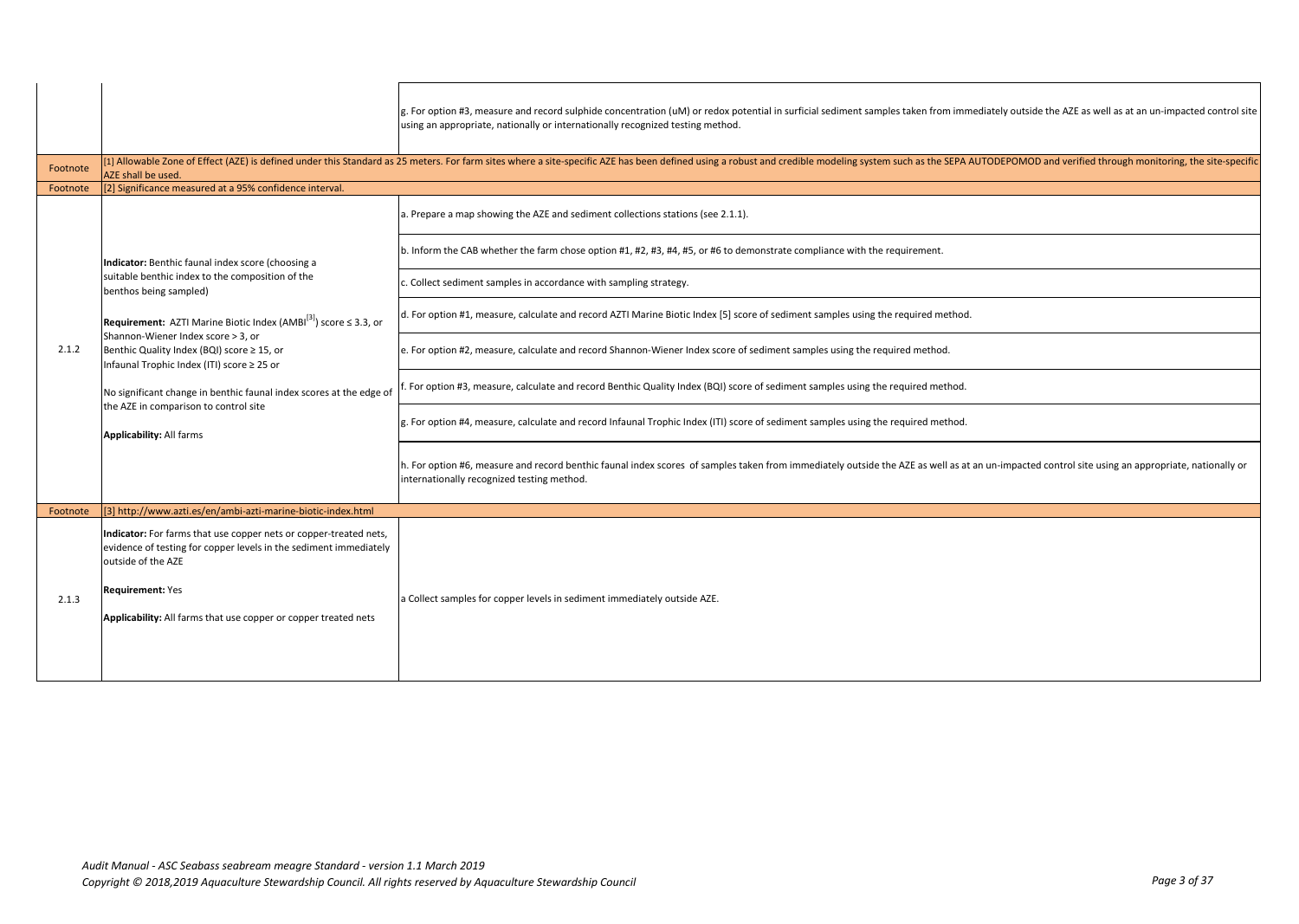| 2.1.4    | <b>Indicator:</b> Evidence that copper levels <sup>[5]</sup> are < 34 mg Cu/kg dry<br>sediment weight<br>OR<br>In instances where the Cu in the sediment exceeds 34 mg Cu/kg<br>dry sediment weight, demonstration that the Cu concentration is<br>not significantly different compared to background concentrations<br>as measured at three reference sites in the water body<br><b>Requirement: Yes</b><br>Applicability: All farms that use copper or copper treated nets | a. Measure and record copper levels in samples taken from immediately outside the AZE.                                                                                                                                                                                                                                                                                                                                                                                                                                                                                                                                                                                                                                                                                                                                                                                                                                                                                                                                    |
|----------|------------------------------------------------------------------------------------------------------------------------------------------------------------------------------------------------------------------------------------------------------------------------------------------------------------------------------------------------------------------------------------------------------------------------------------------------------------------------------|---------------------------------------------------------------------------------------------------------------------------------------------------------------------------------------------------------------------------------------------------------------------------------------------------------------------------------------------------------------------------------------------------------------------------------------------------------------------------------------------------------------------------------------------------------------------------------------------------------------------------------------------------------------------------------------------------------------------------------------------------------------------------------------------------------------------------------------------------------------------------------------------------------------------------------------------------------------------------------------------------------------------------|
| Footnote | significantly with the values found at the reference sites.                                                                                                                                                                                                                                                                                                                                                                                                                  | [5] The testing for copper required under 2.1.4 is only applicable to farms that use copper-based nets or copper-treated nets. The same benthic sampling methodology used in 2.1.2 shall be applied, where the sample taken ou                                                                                                                                                                                                                                                                                                                                                                                                                                                                                                                                                                                                                                                                                                                                                                                            |
|          | Criterion 2.2 Water quality in and near the site of operation                                                                                                                                                                                                                                                                                                                                                                                                                | <b>Compliance Criteria (Required Client Actions):</b>                                                                                                                                                                                                                                                                                                                                                                                                                                                                                                                                                                                                                                                                                                                                                                                                                                                                                                                                                                     |
| 2.2.1    | Indicator: Weekly average saturation percentage <sup>[6]</sup> of dissolved<br>oxygen (DO) <sup>[7]</sup> on farm (Appendix 1-2)<br>Requirement: ≥70% <sup>[8]</sup><br>Applicability: All farms                                                                                                                                                                                                                                                                             | Instruction to Clients for Indicator 2.2.1 - Monitoring Average Weekly Percent Saturation of Dissolved Oxygen<br>Averaged weekly readings from within the cages shall be taken based on one daily measurement. Percent saturation is the amount of oxygen dissolved in the water sample compared to the<br>maximum amount that could be present at the same temperature and salinity.<br>a. Monitor and record on-farm percent saturation of DO at a minimum of once daily using a calibrated oxygen meter or equivalent method. For first audits, farm records must cover ≥ 6 months<br>(appendix 1-2 See Standard).<br>b. Provide a written justification for any missed samples or deviations in sampling time.<br>. Calculate weekly average percent saturation based on data.<br>d. If any weekly average DO values are < 70%, or approaching that level, monitor and record DO at a reference site and compare to on-farm levels.<br>e. Arrange for auditor to witness DO monitoring and calibration while on site. |
| Footnote |                                                                                                                                                                                                                                                                                                                                                                                                                                                                              | [6] Saturation percentage (or percent saturation): Saturation percentage is the amount of oxygen dissolved in the water sample compared to the maximum amount that could be present at the same temperature and salinity.                                                                                                                                                                                                                                                                                                                                                                                                                                                                                                                                                                                                                                                                                                                                                                                                 |
| Footnote | [7] Averaged weekly readings from within the cages taken from two daily measurement (preferably around 6am and 3pm).                                                                                                                                                                                                                                                                                                                                                         |                                                                                                                                                                                                                                                                                                                                                                                                                                                                                                                                                                                                                                                                                                                                                                                                                                                                                                                                                                                                                           |
| Footnote |                                                                                                                                                                                                                                                                                                                                                                                                                                                                              | [8] Should a farm not meet the minimum 70 percent weekly average saturation requirement; the farm must demonstrate consistency of percent saturation with a reference site. The reference site shall be at least 500 meters fr<br>location that is understood to follow similar patterns in upwelling to the farm site and is not influenced by nutrient inputs from anthropogenic causes including aquaculture, agricultural runoff or nutrient releases from c                                                                                                                                                                                                                                                                                                                                                                                                                                                                                                                                                          |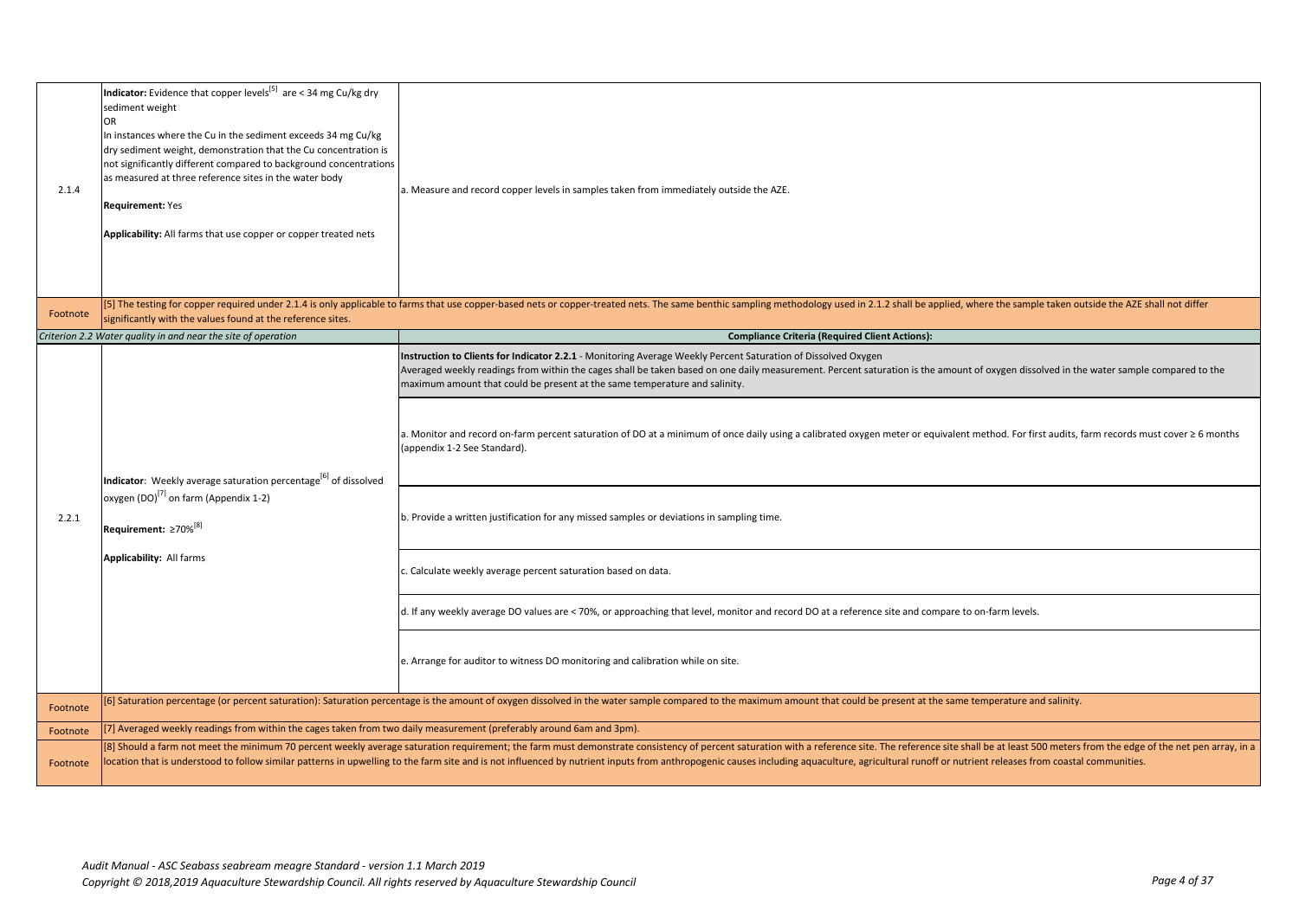| 2.2.2    | Indicator: Maximum percentage of weekly samples from 2.2.1<br>that fall under 2 mg/litre DO (Appendix 1-2)<br>Requirement: 5%<br><b>Applicability: All</b>                      | a. Calculate the percentage of on-farm samples taken for 2.2.1a that fall under 2 mg/l DO.                                                                                                                                                                                                  |
|----------|---------------------------------------------------------------------------------------------------------------------------------------------------------------------------------|---------------------------------------------------------------------------------------------------------------------------------------------------------------------------------------------------------------------------------------------------------------------------------------------|
| 2.2.3    | Indicator: Quarterly monitoring of TAN, NO3, and TP levels on the<br>farm and at a reference site <sup>[9]</sup> (Appendix 1-3)<br>Requirement: Yes<br>Applicability: All farms | a. Develop, implement, and document a quarterly monitoring plan for Total Ammonia Nitrogen, NO3, total P (Appendix 1-3 see standard)).                                                                                                                                                      |
| Footnote | [9] TAN (Total Ammonia Nitrogen = total NH3+ total NH4+), TP (Total Phosphorus)                                                                                                 |                                                                                                                                                                                                                                                                                             |
|          | Indicator: Evidence that the type of biocides used in net<br>antifouling are approved according to legislation in the European                                                  | a. Identify all biocides used by the farm in net antifouling.                                                                                                                                                                                                                               |
| 2.2.4    | Union, the United States, Australia, or Japan<br>Requirement: Yes<br>Applicability: All farms                                                                                   | b. Compile documentary evidence to show that each chemical used in 5.2.3a is approved according to legislation in one or more of the following jurisdictions: the European Union, the United<br>States, Australia, or Japan.                                                                |
|          | Criterion 2.3 Interaction with critical or sensitive habitats and species                                                                                                       | <b>Compliance Criteria (Required Client Actions):</b>                                                                                                                                                                                                                                       |
|          | Indicator: The farm shall assess the farm's (potential) impacts on                                                                                                              | a. Collect documentation that allows an interpretation of the farms location in the context of biodiversity and ecosystems that may be at risk from under assessment farm related impacts<br>(Appendix 1 see standard).                                                                     |
| 2.3.1    | biodiversity and nearby ecosystems. The assessment shall contain<br>at a minimum the components outlined in Appendix 1<br>Requirement: Yes.<br><b>Applicability: All.</b>       | b. Complete a detailed risk assessment for potential impacts of the farm on critical, sensitive and protected habitats and species. Demonstrate how the farm has strategies and programmes in<br>place that are designed to minimise or eliminate negative impacts on species and habitats. |
|          |                                                                                                                                                                                 | c. Collect independent evidence that confirms the level of interaction and/or impact of the farm on critical, sensitive or protected habitats and species. Evidence can include stakeholder<br>submission.                                                                                  |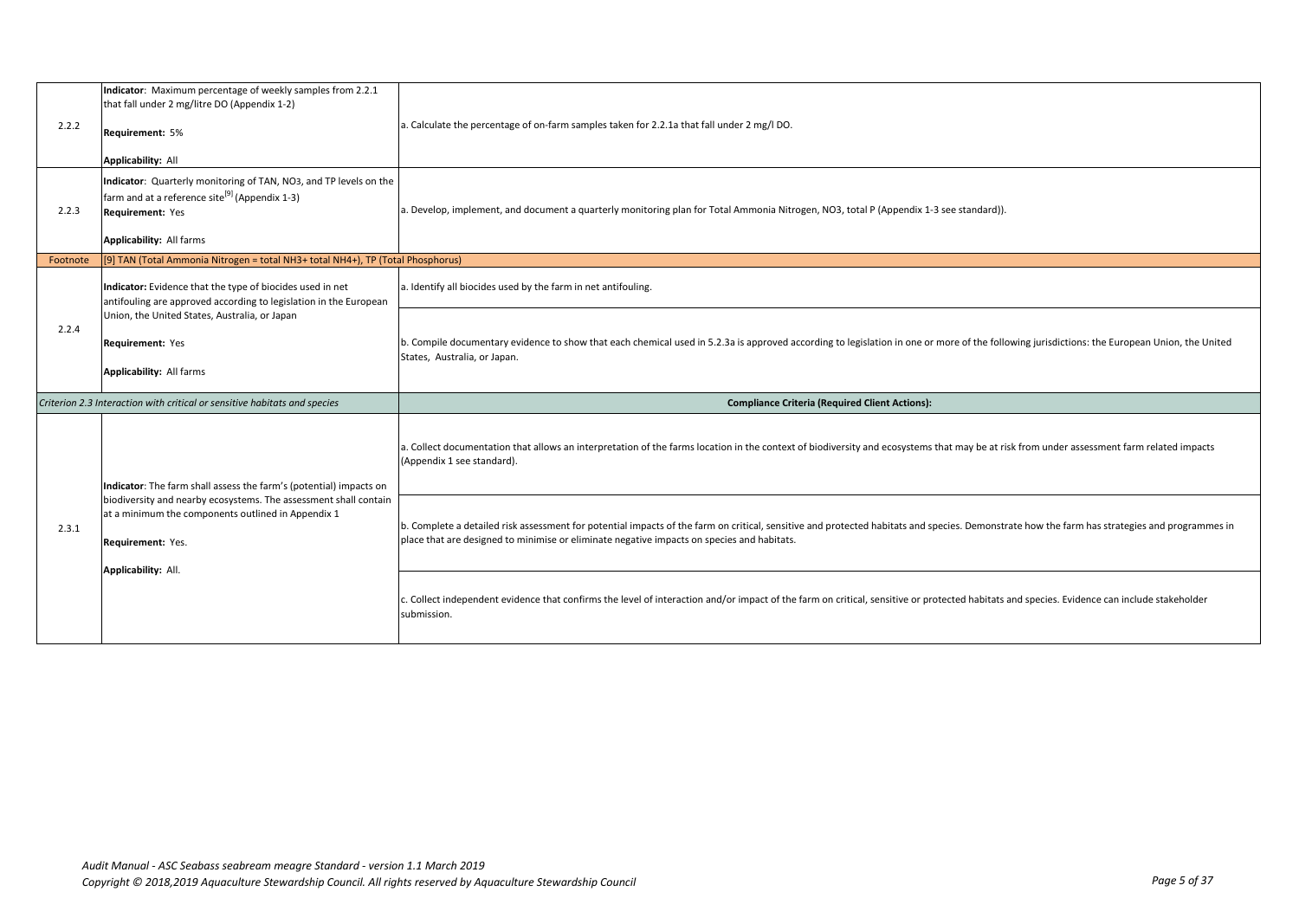|       |                                                                                                                               | Instruction to Clients for Indicator 2.3.2 - Exceptions to Requirements that Farms are not sited within Protected Areas or HCVAs<br>The following exceptions shall be made for Indicator 2.3.2:<br>Exception #1: For protected areas classified by the International Union for the Conservation of Nature (IUCN) as Category V or VI (these are areas preserved primarily for their landscapes or for<br>sustainable resource management).<br>Exception #2: For HCVAs if the farm can demonstrate that its environmental impacts are compatible with the conservation objectives of the HCVA designation. The burden of proof would be<br>placed on the farm to demonstrate that it is not negatively impacting the core reason an area has been identified as a HCVA.<br>Exception #3: For farms located in a protected area if it was designated as such after the farm was already in operation and provided the farm can demonstrate that its environmental impacts are<br>compatible with the conservation objectives of the protected area and it is in compliance with any relevant conditions or regulations placed on the farm as a result of the formation/designation of<br>the protected area. The burden of proof would be placed on the farm to demonstrate that it is not negatively impacting the core reason an area has been protected. |
|-------|-------------------------------------------------------------------------------------------------------------------------------|-----------------------------------------------------------------------------------------------------------------------------------------------------------------------------------------------------------------------------------------------------------------------------------------------------------------------------------------------------------------------------------------------------------------------------------------------------------------------------------------------------------------------------------------------------------------------------------------------------------------------------------------------------------------------------------------------------------------------------------------------------------------------------------------------------------------------------------------------------------------------------------------------------------------------------------------------------------------------------------------------------------------------------------------------------------------------------------------------------------------------------------------------------------------------------------------------------------------------------------------------------------------------------------------------------------------------------------------------------------|
|       |                                                                                                                               | NOTE: The guidelines on collecting spatial data for ASC can be found on https://www.asc-aqua.org/resources/for-farms/gis-portal/                                                                                                                                                                                                                                                                                                                                                                                                                                                                                                                                                                                                                                                                                                                                                                                                                                                                                                                                                                                                                                                                                                                                                                                                                          |
|       | Indicator: Allowance for the farm to be sited in a protected area<br>or High Conservation Value Areas <sup>[10]</sup> (HCVAs) | a. Provide Geographical Information System (GIS) files according to ASC guidelines (see note above) showing the boundaries of the farm relative to nearby protected areas or High Conservation<br>Value Areas (HCVAs) as defined above (see also 1.1.1a).                                                                                                                                                                                                                                                                                                                                                                                                                                                                                                                                                                                                                                                                                                                                                                                                                                                                                                                                                                                                                                                                                                 |
| 2.3.2 | Requirement: None<br>Applicability: All.                                                                                      | b. If the farm is not sited in a protected area or High Conservation Value Area as defined above, prepare a declaration attesting to this fact. In this case, the requirements of 2.3.2c-d do not apply.                                                                                                                                                                                                                                                                                                                                                                                                                                                                                                                                                                                                                                                                                                                                                                                                                                                                                                                                                                                                                                                                                                                                                  |
|       |                                                                                                                               | c. If the farm is sited in a protected area or HCVA, review the scope of applicability of Indicator 2.3.2 (see Instructions above) to determine if your farm is allowed an exception to the requirements.<br>If yes, inform the CAB which exception (#1, #2, or #3) is allowed and provide supporting evidence.                                                                                                                                                                                                                                                                                                                                                                                                                                                                                                                                                                                                                                                                                                                                                                                                                                                                                                                                                                                                                                           |
|       |                                                                                                                               | d. If the farm is sited in a protected area or HCVA and the exceptions provided for Indicator 2.3.2 do not apply, then the farm does not comply with the requirement and is ineligible for ASC<br>certification.                                                                                                                                                                                                                                                                                                                                                                                                                                                                                                                                                                                                                                                                                                                                                                                                                                                                                                                                                                                                                                                                                                                                          |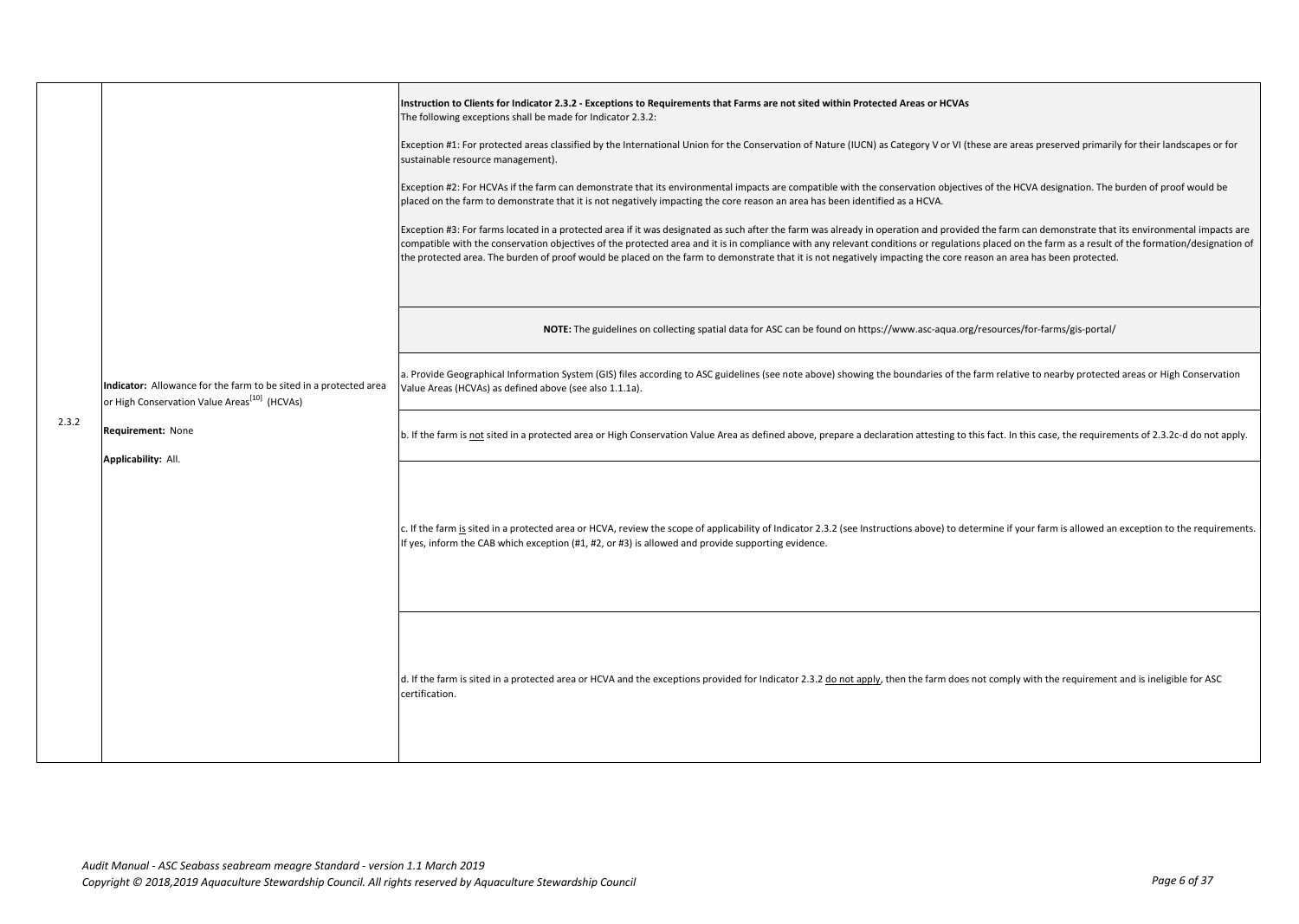| Footnote | The following exceptions shall be made for Standard 2.3.2:<br>an area has been identified as a HCVA.<br>has been protected.                                                                                                                                                                                                                                                                                                                                                                                                                        | [10] Protected area: "A clearly defined geographical space, recognized, dedicated and managed through legal or other effective means, to achieve the long-term conservation of nature with associated ecosystem services and c<br>High Conservation Value Areas (HCVA): Natural habitats where conservation values are considered to be of outstanding significance or critical importance. HCVA are designated through a multi-stakeholder approach that provid<br>critical conservation values—both social and environmental—and for planning ecosystem management in order to ensure that these high conservation values are maintained or enhanced (http://www.hcvnetwork.org/).<br>• For protected areas classified by the International Union for the Conservation of Nature (IUCN) as Category V or VI (these are areas preserved primarily for their landscapes or for sustainable resource management).<br>• For HCVAs if the farm can demonstrate that its environmental impacts are compatible with the conservation objectives of the HCVA designation. The burden of proof would be placed on the farm to demonstrate that it is not<br>. For farms located in a protected area if it was designated as such after the farm was already in operation and provided the farm can demonstrate that its environmental impacts are compatible with the conservation objecti<br>compliance with any relevant conditions or regulations placed on the farm as a result of the formation/designation of the protected area. The burden of proof would be placed on the farm to demonstrate that it is not negati |
|----------|----------------------------------------------------------------------------------------------------------------------------------------------------------------------------------------------------------------------------------------------------------------------------------------------------------------------------------------------------------------------------------------------------------------------------------------------------------------------------------------------------------------------------------------------------|-----------------------------------------------------------------------------------------------------------------------------------------------------------------------------------------------------------------------------------------------------------------------------------------------------------------------------------------------------------------------------------------------------------------------------------------------------------------------------------------------------------------------------------------------------------------------------------------------------------------------------------------------------------------------------------------------------------------------------------------------------------------------------------------------------------------------------------------------------------------------------------------------------------------------------------------------------------------------------------------------------------------------------------------------------------------------------------------------------------------------------------------------------------------------------------------------------------------------------------------------------------------------------------------------------------------------------------------------------------------------------------------------------------------------------------------------------------------------------------------------------------------------------------------------------------------------------------------------------------------------|
|          |                                                                                                                                                                                                                                                                                                                                                                                                                                                                                                                                                    | a. Provide a declaration that identifies the year of farm construction, specify dates of any subsequent farm expansions and specify date and reason of any mangrove or wetland conversion<br>conducted after May 1999. Additionally, auditor should use land use maps of the area before and after 1999. These documents are usually available at the local government offices (Planning<br>department). Satelite images before and after 1999 are also admissable when available.                                                                                                                                                                                                                                                                                                                                                                                                                                                                                                                                                                                                                                                                                                                                                                                                                                                                                                                                                                                                                                                                                                                                    |
| 2.3.3    | Indicator: Allowance for siting in mangrove ecosystems[11] and<br>other natural wetlands[12]<br>Requirement: None for farms built (with or without permits) after<br>May 1999, except for pumping stations and inlet/outlet canals<br>(provided they have been permitted by authorities and an<br>equivalent area is rehabilitated as compensation).<br>For farms built or permitted before May 1999, farmers are<br>required to compensate/offset impacts via rehabilitation of at<br>least 50% of the affected ecosystem.<br>Applicability: All. | b. For farms having converted mangrove/natural wetland ecosystems prior to May 1999, provide location and description (including surface area) of the area being rehabilitated.<br>f natural regeneration has started in cleared areas and if propagules are establishng well, then this should be counted as "rehabilitation". Under these circumstances, regrowth is even more<br>valuable than attempted rehabilitation that may or may not take successfully.<br>Recommend that auditors should be provided with evidences of the conditions of the affected area that demonstrate rehabilitation                                                                                                                                                                                                                                                                                                                                                                                                                                                                                                                                                                                                                                                                                                                                                                                                                                                                                                                                                                                                                 |
|          |                                                                                                                                                                                                                                                                                                                                                                                                                                                                                                                                                    | c. For farms having converted mangrove/natural wetland ecosystems to construct pumping stations or inlet/oulet canals, provide location and description (including surface area) of the area being<br>rehabilitated.                                                                                                                                                                                                                                                                                                                                                                                                                                                                                                                                                                                                                                                                                                                                                                                                                                                                                                                                                                                                                                                                                                                                                                                                                                                                                                                                                                                                  |
| Footnote | the mangrove ecosystem (Kathiresan and Bingham, 2001).                                                                                                                                                                                                                                                                                                                                                                                                                                                                                             | [11] Mangrove Ecosystems: Mangrove forests are among the world's most productive ecosystems. These are often called 'tidal forests', 'coastal woodlands' or 'oceanic rainforests'. Mangroves are woody plants that grow in tro<br>the land-sea interface, bays, estuaries, lagoons, backwaters, and in the rivers, reaching upstream up to the point where the water still remains saline (Qasim, 1998). These plants and their associated organisms (microbes,<br>the 'mangrove forest community' or 'mangal' (See Tomlinson PB (1986) The Botany of Mangroves. Cambridge, UK: Cambridge University Press. 413 p. for full list of true and associate mangrove plant species). The mangal and it                                                                                                                                                                                                                                                                                                                                                                                                                                                                                                                                                                                                                                                                                                                                                                                                                                                                                                                     |
| Footnote |                                                                                                                                                                                                                                                                                                                                                                                                                                                                                                                                                    | [12] Natural Wetland: For the purpose of this standard, natural wetlands are non-artificial (i.e. not human made) areas of marsh, fen, peatland or water, permanent or temporary, with water that is static or flowing, fresh,<br>water the depth of which at low tide does not exceed six metres. They may incorporate riparian and coastal zones adjacent to the wetlands, and islands or bodies of marine water deeper than six metres at low tide lying with<br>Definition (Ramsar, Iran, 1971), Classification and Criteria for Internationally Important Wetlands. Under the Convention on Wetlands, 'wetlands' are defined by Articles 1.1 and 2.1.                                                                                                                                                                                                                                                                                                                                                                                                                                                                                                                                                                                                                                                                                                                                                                                                                                                                                                                                                            |
|          | Criterion 2.4 Interaction with wildlife, including predators                                                                                                                                                                                                                                                                                                                                                                                                                                                                                       | <b>Compliance Criteria (Required Client Actions):</b>                                                                                                                                                                                                                                                                                                                                                                                                                                                                                                                                                                                                                                                                                                                                                                                                                                                                                                                                                                                                                                                                                                                                                                                                                                                                                                                                                                                                                                                                                                                                                                 |
| 2.4.1    | Indicator: Use of submerged acoustic deterrent devices<br>Requirement: Not allowed                                                                                                                                                                                                                                                                                                                                                                                                                                                                 | a. Prepare a written statement affirming that the farm's management is committed to not using submerged acoustic deterrent devices (ADDs) or submerged acoustic harassment devices (AHDs)<br>for control of marine pests and/or predators.                                                                                                                                                                                                                                                                                                                                                                                                                                                                                                                                                                                                                                                                                                                                                                                                                                                                                                                                                                                                                                                                                                                                                                                                                                                                                                                                                                            |
|          |                                                                                                                                                                                                                                                                                                                                                                                                                                                                                                                                                    |                                                                                                                                                                                                                                                                                                                                                                                                                                                                                                                                                                                                                                                                                                                                                                                                                                                                                                                                                                                                                                                                                                                                                                                                                                                                                                                                                                                                                                                                                                                                                                                                                       |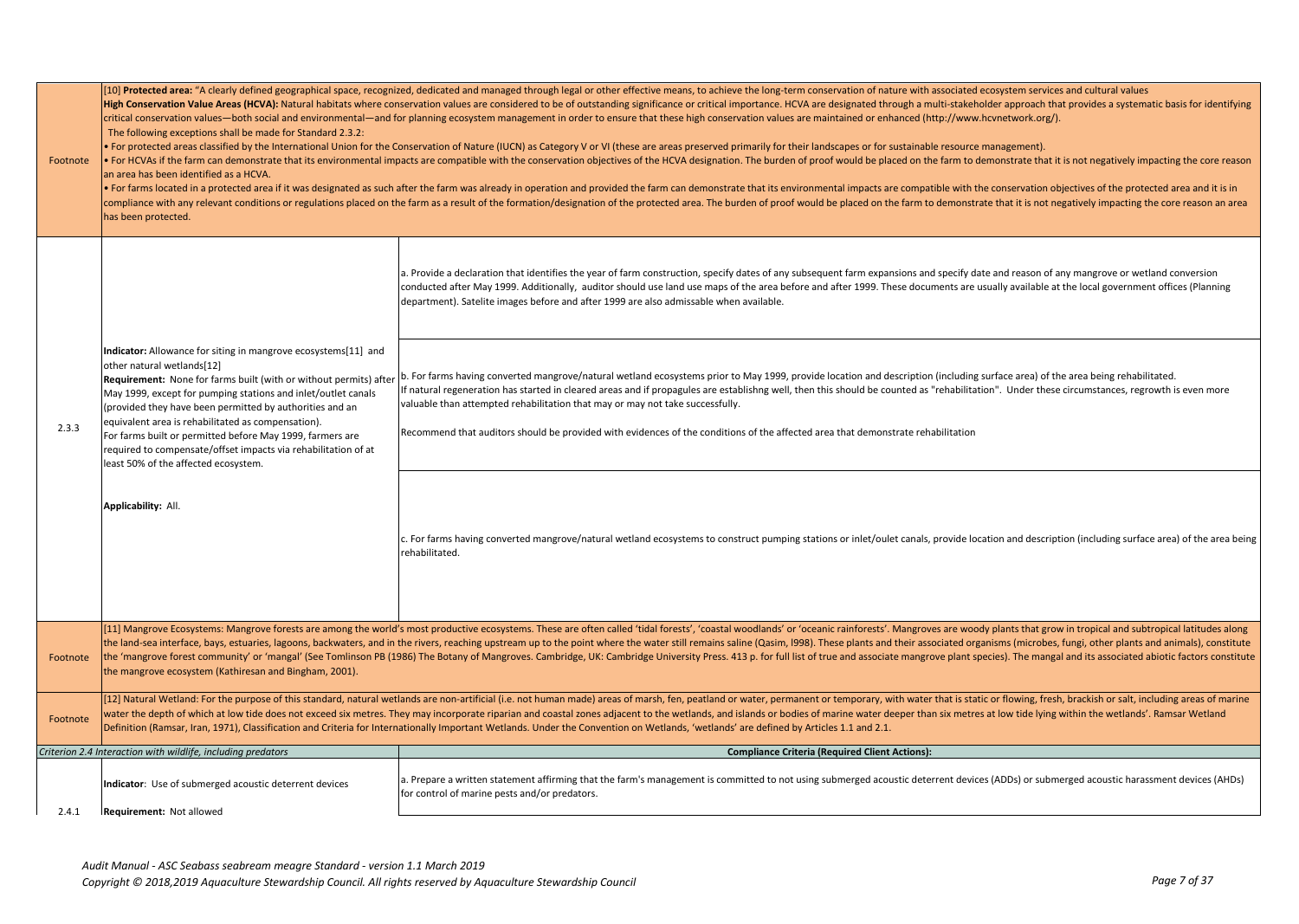|                              | the company of the company of the<br>- 43                                                                                                                                                                                                       |                                                                                                                                                                                                                                |
|------------------------------|-------------------------------------------------------------------------------------------------------------------------------------------------------------------------------------------------------------------------------------------------|--------------------------------------------------------------------------------------------------------------------------------------------------------------------------------------------------------------------------------|
|                              | <b>Applicability: All</b>                                                                                                                                                                                                                       | b. Compile documentary evidence to show that no submerged ADDs or AHDs are used on the farm (e.g. predator and pest control procedure and evidence of implementation).                                                         |
|                              | Indicator: Number of mortalities <sup>[13]</sup> of endangered or red-                                                                                                                                                                          | a. Provide a list of endangered and red-listed animals occurring in the farm lease area and surrounding areas.                                                                                                                 |
| 2.4.2                        | listed <sup>[14]</sup> animals in the farm lease area and adjacent areas due to<br>Requirement: 0.                                                                                                                                              | farm operations, personnel or associates over the previous 2 years  b. Produce a documented record of the farm's impact on biodiversity and nearby ecosystems. Detail species/habitats, spatial/temporal aspects, type of inte |
|                              | Applicability: All.                                                                                                                                                                                                                             | c. Establish list of predators and pests requiring control. Identify clearly the permitted mitigation/control procedures and records that must be kept.                                                                        |
| Footnote                     |                                                                                                                                                                                                                                                 | [13] Mortalities: includes animals intentionally killed through lethal action as well as accidental deaths through entanglement or other means.                                                                                |
| Footnote                     | [14] Species listed as endangered or critically endangered by the IUCN or on a national endangered species list.                                                                                                                                |                                                                                                                                                                                                                                |
|                              |                                                                                                                                                                                                                                                 |                                                                                                                                                                                                                                |
| 2.4.3                        | Indicator: Allowance for intentional lethal action against<br>predators/wildlife on the farm site.<br>Requirement: None, unless human safety is immediately<br>threatened.<br>Applicability: All.                                               | a. Maintain a log of predator control events that allows for verification of adherence to ASC requirements regarding predator control.                                                                                         |
| 2.4.4                        | Indicator: All lethal incidents are recorded and categorized <sup>[15]</sup> and<br>reported to ASC.<br>Requirement: Yes<br><b>Applicability: All</b>                                                                                           | a. Record all mortalities, species and time of the event.                                                                                                                                                                      |
| Footnote                     | [15] Categorized by the reason of incident                                                                                                                                                                                                      |                                                                                                                                                                                                                                |
| 2.4.5                        | Indicator: In the event of any lethal incident, evidence that an<br>assessment of the probability of lethal incident(s) has been<br>undertaken and demonstration of concrete steps taken by the<br>farm to reduce the risk of future incidences | a. Carry out documented review of lethal incidents and revise risk assessment and procedures (see 2.3.1) if necessary / as appropriate.                                                                                        |
|                              | Requirement: Yes.<br>Applicability: All.                                                                                                                                                                                                        | b. Demonstrate through revision of procedures that management of predators is continually being reviewed with a view to eliminating the need for lethal management.                                                            |
| Criterion 2.5 Pond Effluents |                                                                                                                                                                                                                                                 | <b>Compliance Criteria (Required Client Actions):</b>                                                                                                                                                                          |
|                              |                                                                                                                                                                                                                                                 | Note: Samples should be taken at the point source two (2) hours after feeding, at least once per month. Farm must accumulate 6 months of data before initial site visit/farm audit                                             |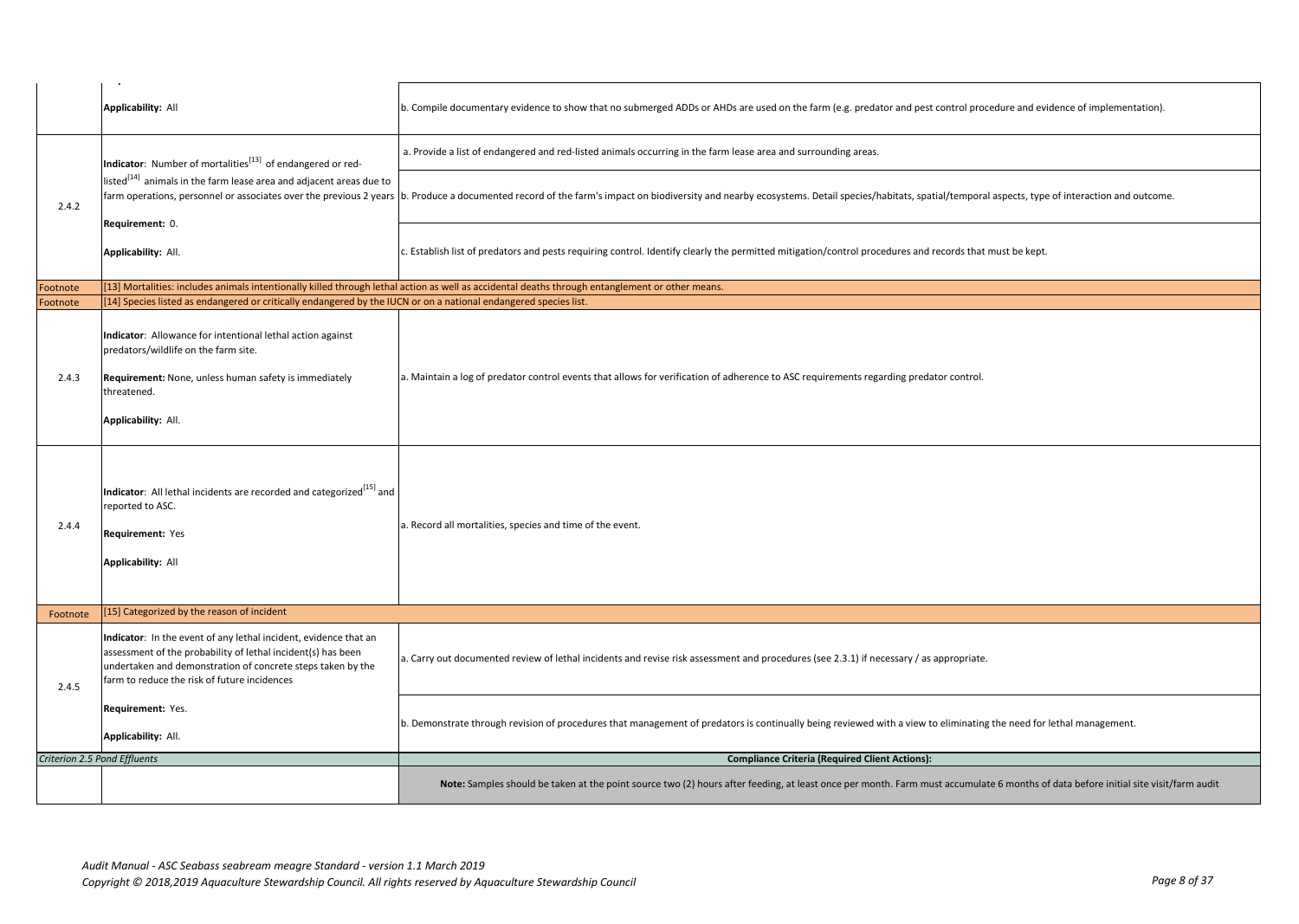| 2.5.1 | Indicator: Biological oxygen demand (BOD)<br>Requirement: ≤ 30 mg/l average and no higher than 50 mg/l                             | a. Provide records that the samples are taken two hours after feeding, at least once per month.                                                                                                                                                                                                                   |
|-------|------------------------------------------------------------------------------------------------------------------------------------|-------------------------------------------------------------------------------------------------------------------------------------------------------------------------------------------------------------------------------------------------------------------------------------------------------------------|
|       | <b>Applicability: Pond Culture</b>                                                                                                 | b Demonstrate the BOD is in average $\leq$ 30 mg/l and no higher than 50 mg/l                                                                                                                                                                                                                                     |
| 2.5.2 | Indicator: Total suspended solids<br>Requirement: ≤ 30 mg/l average and no higher than 50 mg/l                                     | a. Provide records that the samples are taken two hours after feeding, at least once per month.                                                                                                                                                                                                                   |
|       | <b>Applicability: Pond Culture</b>                                                                                                 | b Demonstrate the suspended solids are in average ≤ 30 mg/l and no higher than 50 mg/l                                                                                                                                                                                                                            |
|       | Indicator: Total Ammonia Nitrogen                                                                                                  | a. Provide records that the samples are taken two hours after feeding, at least once per month.                                                                                                                                                                                                                   |
| 2.5.3 | Requirement: $\leq 1$ mg/l average and no higher than 1.5 mg/l<br><b>Applicability: Pond Culture</b>                               | b Demonstrate the otal Ammonia Nitrogen are in average $\leq 1$ mg/l average and no higher than 1.5 mg/l                                                                                                                                                                                                          |
|       | Indicator: Evidence that all non-dietary chemicals used on the<br>farm that are discharged to effluent are recorded and quantified | . Keep records of all non-dietary chemicals used on the farm.                                                                                                                                                                                                                                                     |
| 2.5.4 | <b>Requirement: Yes</b><br><b>Applicability: Pond Culture</b>                                                                      | b. provide evidence that these non-dietary chemicals                                                                                                                                                                                                                                                              |
|       | Criterion 2.6 Sludge Disposal and Salinisation of Freshwater and Soil Resources                                                    | <b>Compliance Criteria (Required Client Actions):</b>                                                                                                                                                                                                                                                             |
|       |                                                                                                                                    | a. Provide a detailed sludge and sediment management plan. The plan will ensure that no sludge or sediments in any form is discharged directly into receiving waters or natural ecosystems.                                                                                                                       |
|       | Indicator: Evidence that sludge is not discharged directly into<br>receiving waters or natural ecosystems                          | b-Maintain records of sludge sediment disposal and or movements. For first audits, farm records must cover ≥ 3 months.                                                                                                                                                                                            |
| 2.6.1 | Requirement: Yes<br><b>Applicability: All</b>                                                                                      | c. If sludge/sediments is transferred to an external party, be in possession of a declaration from the receiving party that specifies the sludge volume, delivery date, and expected use. The party shall<br>declare that the sludge will not be discharged directly into receiving waters or natural ecosystems. |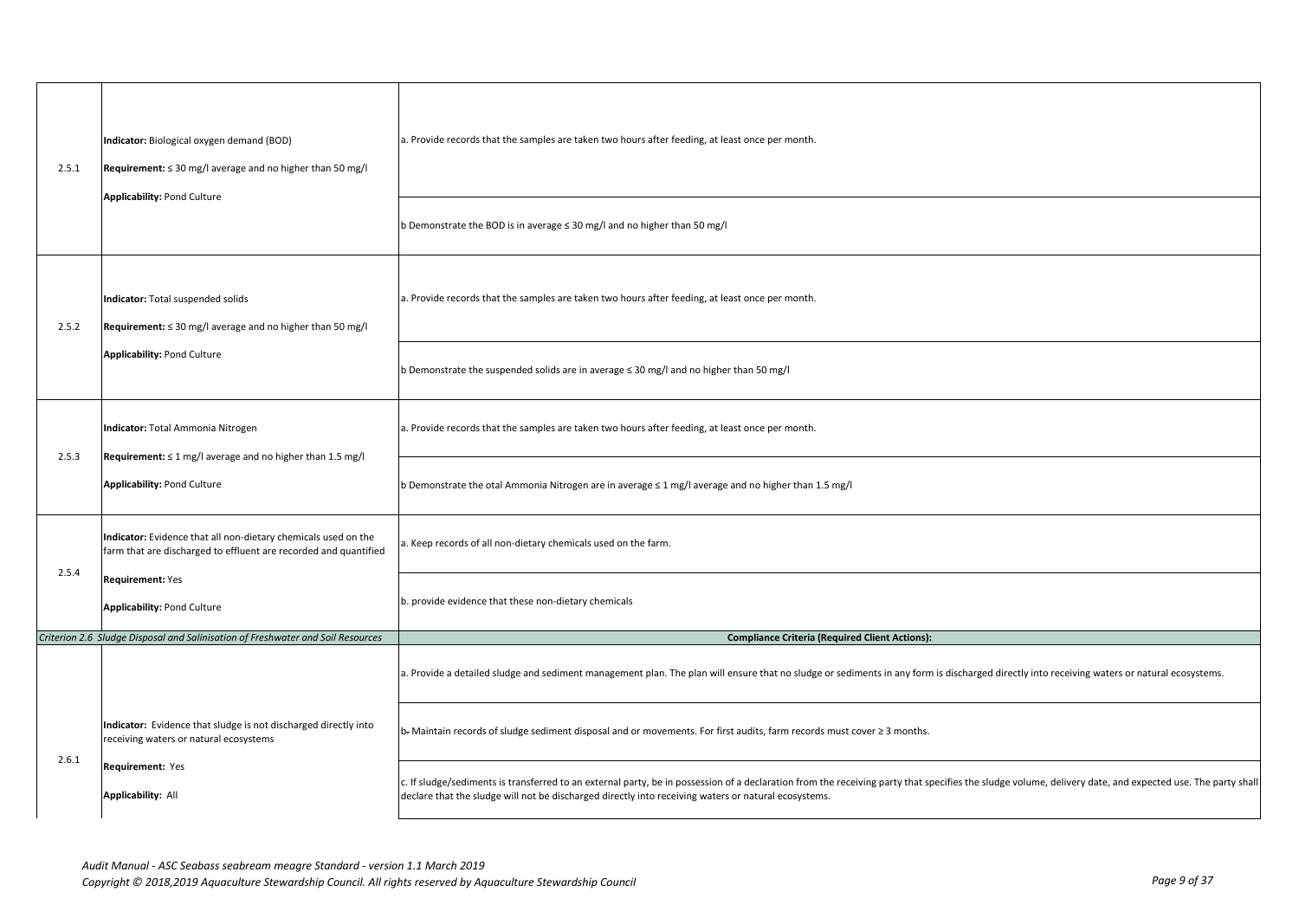|       |                                                                                                                                                                                                                                                                                                                                  | d. If a sludge/sediment repository is used, provide a map showing its location within the farm or documents showing legal access to the repository (either ownership or a statement from the owner<br>of right of use).                                                                                                                                                                                                                                                                                                                                                                                                                                                                                                                                                                                                                                                                                                                                                                                                                                                                                                                                                                                                                                                                                                                                                                                                                                          |
|-------|----------------------------------------------------------------------------------------------------------------------------------------------------------------------------------------------------------------------------------------------------------------------------------------------------------------------------------|------------------------------------------------------------------------------------------------------------------------------------------------------------------------------------------------------------------------------------------------------------------------------------------------------------------------------------------------------------------------------------------------------------------------------------------------------------------------------------------------------------------------------------------------------------------------------------------------------------------------------------------------------------------------------------------------------------------------------------------------------------------------------------------------------------------------------------------------------------------------------------------------------------------------------------------------------------------------------------------------------------------------------------------------------------------------------------------------------------------------------------------------------------------------------------------------------------------------------------------------------------------------------------------------------------------------------------------------------------------------------------------------------------------------------------------------------------------|
|       | Indicator: Specific conductance or chloride concentration of<br>sludge prior to disposal outside the farm.                                                                                                                                                                                                                       | a. Maintain records of specific conductance of sludge prior to disposal outside the farm and of specific conductance in the disposal area.                                                                                                                                                                                                                                                                                                                                                                                                                                                                                                                                                                                                                                                                                                                                                                                                                                                                                                                                                                                                                                                                                                                                                                                                                                                                                                                       |
| 2.6.2 | <b>Requirement:</b> The specific conductance or chloride concentration<br>values must not exceed those of the soil in the disposal area.<br><b>Applicability: All farms</b>                                                                                                                                                      | b. Arrange for a specifc conductance measurement on the disposal area to be taken in presence of the auditor.                                                                                                                                                                                                                                                                                                                                                                                                                                                                                                                                                                                                                                                                                                                                                                                                                                                                                                                                                                                                                                                                                                                                                                                                                                                                                                                                                    |
| 2.6.3 | Indicator: Allowance for discharging saline water to natural<br>freshwater bodies [16].<br><b>Requirement: None</b><br>Applicability: Farms located in or connected to natural freshwater<br>bodies                                                                                                                              | a. Provide description of water management in the farm, specifying intake and discharge water bodies. Discription shall include a written explanation of how the farm avoids intrusion of brackish<br>or saltwater into freshwater aquifer areas.                                                                                                                                                                                                                                                                                                                                                                                                                                                                                                                                                                                                                                                                                                                                                                                                                                                                                                                                                                                                                                                                                                                                                                                                                |
|       | Indicator: Water-specific conductance or chloride concentration<br>in freshwater wells used by the farm or located on adjacent<br>properties [17].<br>Requirement: For all freshwater wells (identified prior to full                                                                                                            | Instruction to Client on Indicator 2.6.4<br>The intent of this performance indicator is to assure that fresh groundwater and natural aquifers are not being impacted by shrimp farming. In order for farms to be eligible for certification, all<br>freshwater wells, either located on the farm or adjacent properties, or any well exploited by the farm whatever its distance from the farm is, must be identified on the farm map (PI ***), and<br>records giving either conductance or salinity chloride concentration values for all. Wells shall be available for the first audit. Wells that are identified as "freshwater" prior to full assessment, are<br>those that have specific conductance values below 1500 µs/cm and/or salinity chloride concentration less than 300 mg/L. Farms will be required to provide records demonstrate ongoing<br>conductance/salinity testing taken every 6 months, with one set of tests during the dry season and one during the wet season. Ongoing monitoring must demonstrate that the freshwater status of<br>wells is maintained. Conductance shall be measured using a conductivity meter or chloride (not chlorine) tests if salinity levels are <2 parts per thousand. If a well is not available on the property,<br>the closest well within 1km can be monitored (exempt if no well is within 1 km of farm). Conductance shall be measured using a conductivity meter or chloride (not chlorine) tests. |
| 2.6.4 | assessment), specific conductance may not exceed 1,500 µs/cm<br>and/or chloride concentration may not exceed 300 mg/L [18].<br>Applicability: All well water. This criteria applies only to well<br>water and does not apply to surface water. Farms located near<br>freshwater wells or abstracting freshwater from the ground. | a. Maintain monthly records of specific conductance measured in a freshwater well on, or in proximity to the farm (within 1km radius or the closest well), or any well used by the farm whatever<br>its distance from the farm is. Continue at least every six months after the first audit at periods of highest and lowest values, as determined during the initial monthly monitoring.                                                                                                                                                                                                                                                                                                                                                                                                                                                                                                                                                                                                                                                                                                                                                                                                                                                                                                                                                                                                                                                                        |
|       |                                                                                                                                                                                                                                                                                                                                  | b. Arrange for a specifc conductance measurement to be taken in presence of the auditor.                                                                                                                                                                                                                                                                                                                                                                                                                                                                                                                                                                                                                                                                                                                                                                                                                                                                                                                                                                                                                                                                                                                                                                                                                                                                                                                                                                         |
|       |                                                                                                                                                                                                                                                                                                                                  | Instruction to Client on Indicator 2.6.5<br>The procedure for measuring chloride or specific conductance in soils is derived from the method used by Boyd et al. (2006) for aquaculture pond soil. Soil samples must be taken by forcing a core<br>sampler (a 1-inch PVC tube would suffice but a professional soil sampler can also be used) into the ground with a hammer to a depth of 20cm. Samples must be dried (either by placing them in thin<br>layers on plastic sheets and exposing them to the air in a warm, well-ventilated place, or in an oven at 60°C) and then pulverized and mixed (using a mortar or a mechincal soil crusher). Then the<br>measurement involves taking a 20g sample of dry soil and placing it in a glass container, adding 40 mL of distilled water and shaking the mixture by hand for five minutes. The specific conductance<br>can be measured directly in the solution or the solution can be filtered and the chloride concentration measured. Multiply measurement-specific conductance values by two to adjust for the<br>dilution (40 mL of water for 20g of soil). Specific conductance values over 1,500 µS/cm or chloride concentrations above 300 mg/L indicate that the soil is saline. Farmers should begin generating<br>monitoring data prior to the audit. Net increase is defined as an increase of 25% or more from inital values submitted during the initial certification audit.                     |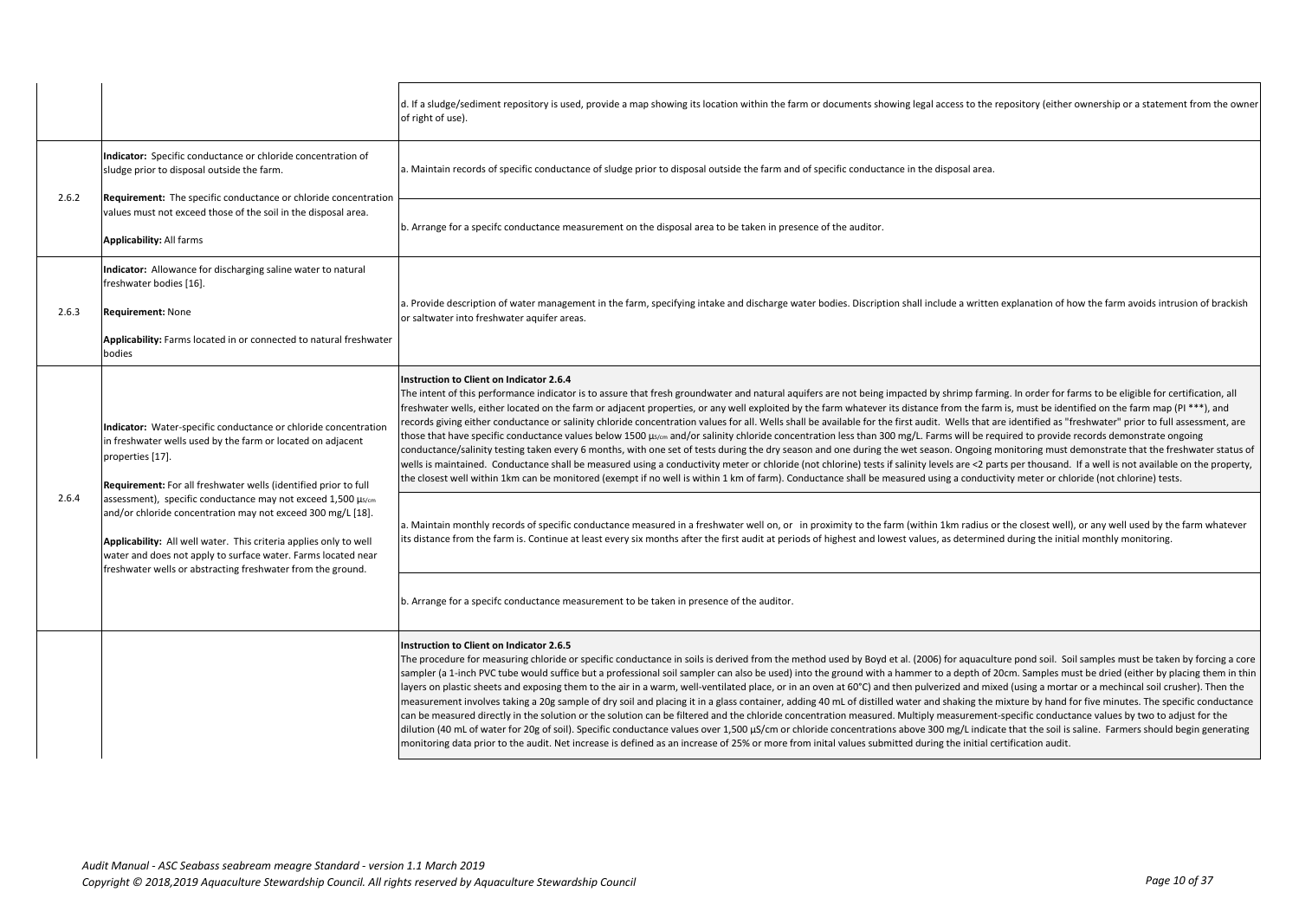| 2.6.5    | Indicator: Soil-specific conductance or chloride concentration in<br>adjacent land ecosystems and agricultural field [19].<br>Requirement: No net increase when compared to the first year of<br>monitoring<br><b>Applicability: All farms</b> | a. Maintain-records for every six months of specific conductance measured in in adjacent land ecosystems and agricultural fields.                                                                                                                                                                                                                                                                                                                                                                                                                                                                                                 |
|----------|------------------------------------------------------------------------------------------------------------------------------------------------------------------------------------------------------------------------------------------------|-----------------------------------------------------------------------------------------------------------------------------------------------------------------------------------------------------------------------------------------------------------------------------------------------------------------------------------------------------------------------------------------------------------------------------------------------------------------------------------------------------------------------------------------------------------------------------------------------------------------------------------|
|          |                                                                                                                                                                                                                                                | b. Arrange for a specifc conductance measurement to be taken in presence of the auditor                                                                                                                                                                                                                                                                                                                                                                                                                                                                                                                                           |
|          |                                                                                                                                                                                                                                                | c. If specific conductance has shown a net increase since the year of first monitoring. Provide evidence from an independent official organization (government agency, university) that such increase<br>was due to a phenomenon outside the control of the farmer.                                                                                                                                                                                                                                                                                                                                                               |
| Footnote |                                                                                                                                                                                                                                                | [16] Surface freshwater bodies adjacent to farm property or receiving waters discharged from the farm. Freshwater is characterised by a specific conductance of less than 1,500 µmhos per centimetre and a chloride concentrat<br>litre. These values correspond to salinity inferior to 1 ppt. Farms that can demonstrate that surrounding waters and soils have a salinity of 2 and above using a hand-held refractometer will not be required to provide meas<br>concentration. Water bodies displaying freshwater conditions only during the peak rainy season are considered as brackish water bodies under these standards. |
| Footnote |                                                                                                                                                                                                                                                | [17] Exceptions are made if it can be demonstrated that seawater intrusion or other phenomenon outside the control of the farmer is responsible for the increase.                                                                                                                                                                                                                                                                                                                                                                                                                                                                 |
| Footnote |                                                                                                                                                                                                                                                | [18] Specific conductance or chloride concentration must be monitored at a frequency adapted to possible fluctuations because of natural factors such as rain regime, and comparisons with first-year values.                                                                                                                                                                                                                                                                                                                                                                                                                     |
| Footnote | specific conductance or chloride concentration should be observed over the years when compared to the first year of monitoring.                                                                                                                | [19] Soil salinity must be measured 25 metres within adjacent land ecosystems and agricultural fields every six months. If salt contamination is detected at the 25-metre station, the monitoring could be extended further ou                                                                                                                                                                                                                                                                                                                                                                                                    |
|          | PRINCIPLE 3: PROTECT THE HEALTH AND GENETIC INTEGRITY OF WILD POPULATIONS                                                                                                                                                                      |                                                                                                                                                                                                                                                                                                                                                                                                                                                                                                                                                                                                                                   |
|          | Criterion 3.1 Culture of non-native species<br><b>Compliance Criteria (Required Client Actions):</b>                                                                                                                                           |                                                                                                                                                                                                                                                                                                                                                                                                                                                                                                                                                                                                                                   |
|          |                                                                                                                                                                                                                                                | a. Confirm to the CAB that the farm only produces native species.                                                                                                                                                                                                                                                                                                                                                                                                                                                                                                                                                                 |
|          | Indicator: Culture of a non-native species <sup>[20]</sup>                                                                                                                                                                                     | b. If non-native species, provide verifiable evidence that the species has alredy become established in the country and/or region/state prior to the publishing of the ASC Tropical Marine Finfish<br>Standard.                                                                                                                                                                                                                                                                                                                                                                                                                   |
|          |                                                                                                                                                                                                                                                |                                                                                                                                                                                                                                                                                                                                                                                                                                                                                                                                                                                                                                   |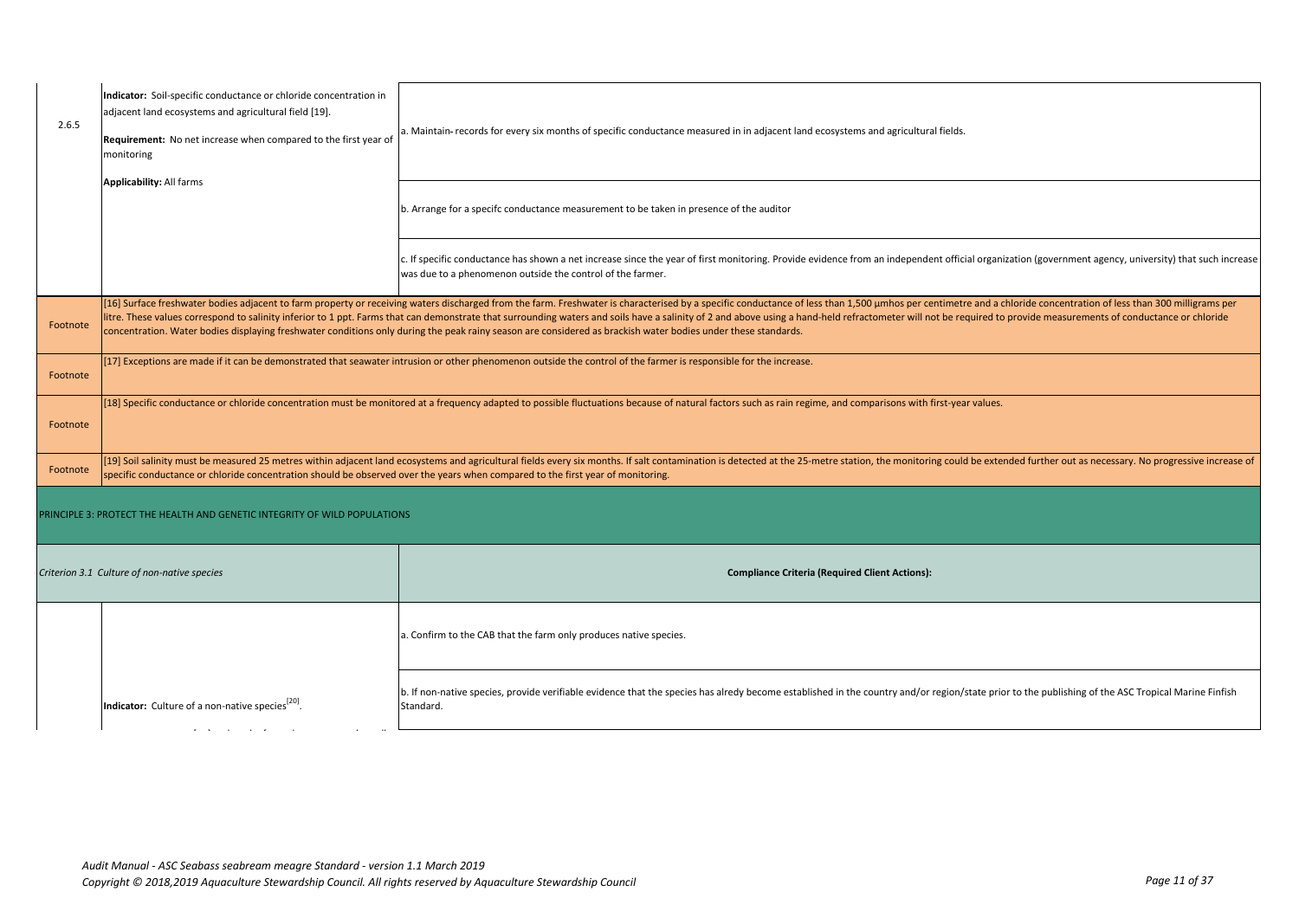|                       | Requirement: None[21], unless the farmed species is ecologically                                    |                                                                                                                                                                                                              |
|-----------------------|-----------------------------------------------------------------------------------------------------|--------------------------------------------------------------------------------------------------------------------------------------------------------------------------------------------------------------|
| 3.1.1                 | established <sup>[22]</sup> in the region at time of publication of the ASC                         |                                                                                                                                                                                                              |
|                       | Tropical Marine Finfish Standard v1.0                                                               |                                                                                                                                                                                                              |
|                       |                                                                                                     | c. If the farm cannot provide evidence for 3.1.1b, provide documented evidence that the production system is closed to the natural environment and for each of the following:                                |
|                       | Applicability: All.                                                                                 |                                                                                                                                                                                                              |
|                       |                                                                                                     | 1) non-native species are separated from wild fish by effective physical barriers that are in place and well maintained;                                                                                     |
|                       |                                                                                                     | 2) barriers ensure there are no escapes of reared fish specimens that might survive and subsequently reproduce; and                                                                                          |
|                       |                                                                                                     | 3) barriers ensure there are no escapes of biological material that might survive and subsequently reproduce (e.g. UV or other effective treatment) by treating effluent water prior to it exiting the       |
|                       |                                                                                                     | system to the natural environment.                                                                                                                                                                           |
|                       |                                                                                                     |                                                                                                                                                                                                              |
|                       |                                                                                                     |                                                                                                                                                                                                              |
|                       | [20] Includes non-native species for parasite control or other on-farm management purposes.         |                                                                                                                                                                                                              |
| Footnote              |                                                                                                     |                                                                                                                                                                                                              |
|                       |                                                                                                     |                                                                                                                                                                                                              |
| Footnote              | [21] Except if produced in closed (land-based) systems with de minis chance for successful escapes. |                                                                                                                                                                                                              |
|                       |                                                                                                     |                                                                                                                                                                                                              |
| Footnote              | [22] Ecologically established references to fully self-sustaining population(s).                    |                                                                                                                                                                                                              |
|                       |                                                                                                     |                                                                                                                                                                                                              |
|                       | Criterion 3.2 Introduction of transgenic species                                                    | <b>Compliance Criteria (Required Client Actions):</b>                                                                                                                                                        |
|                       |                                                                                                     | a. Prepare a declaration stating that the farm does not use transgenic stock.                                                                                                                                |
|                       | Indicator: Culture of transgenic <sup>[23]</sup> fish                                               |                                                                                                                                                                                                              |
|                       |                                                                                                     | b. Maintain records for the origin of all cultured stocks including stocking date, supplier details, and contact person(s) for stock purchases.                                                              |
| 3.2.1                 | Requirement: Not permitted                                                                          |                                                                                                                                                                                                              |
|                       |                                                                                                     |                                                                                                                                                                                                              |
|                       | Applicability: All.                                                                                 | c. Ensure stock purchase/origin documentation clearly identifies genetic status and whether stock is transgenic or not.                                                                                      |
|                       |                                                                                                     |                                                                                                                                                                                                              |
|                       |                                                                                                     |                                                                                                                                                                                                              |
|                       |                                                                                                     | [23] Transgenic: An organism, with the exception of human beings, in which the genetic material has been altered in a way that does not occur naturally by mating and/or natural recombination. Source EFSA. |
| Footnote              |                                                                                                     |                                                                                                                                                                                                              |
|                       |                                                                                                     |                                                                                                                                                                                                              |
| Criterion 3.3 Escapes |                                                                                                     | <b>Compliance Criteria (Required Client Actions):</b>                                                                                                                                                        |
|                       |                                                                                                     |                                                                                                                                                                                                              |
|                       |                                                                                                     |                                                                                                                                                                                                              |
|                       |                                                                                                     | a. Prepare a Escape Prevention and Management Plan that includes a detailed farm operations risk assessment and submit it to the CAB prior to the first audit. The plan should explicitly detail what        |
|                       |                                                                                                     | maintenance procedures are critical and important in the context of avoiding escapes, including but not limited to farm equipment maintenance and frequency of net inspections.                              |
|                       |                                                                                                     |                                                                                                                                                                                                              |
|                       |                                                                                                     |                                                                                                                                                                                                              |
|                       |                                                                                                     |                                                                                                                                                                                                              |
|                       |                                                                                                     | b. If the farm operates an open net pen system, ensure the plan (3.3.1a):                                                                                                                                    |
|                       |                                                                                                     |                                                                                                                                                                                                              |
|                       |                                                                                                     | 1) clearly identifies the important and crucial issues in the context of minimizing escape events; and                                                                                                       |
|                       |                                                                                                     | 2) sets out clear procedures for ensuring:                                                                                                                                                                   |
|                       |                                                                                                     | • net strength testing;                                                                                                                                                                                      |
|                       |                                                                                                     | • use of appropriate net mesh size;                                                                                                                                                                          |
|                       |                                                                                                     | • net traceability;                                                                                                                                                                                          |
|                       |                                                                                                     | • system robustness;                                                                                                                                                                                         |
|                       |                                                                                                     | • predator management;                                                                                                                                                                                       |
|                       |                                                                                                     | • record keeping;                                                                                                                                                                                            |
|                       |                                                                                                     | • reporting risk events (e.g. holes, infrastructure issues, handling errors);                                                                                                                                |
|                       |                                                                                                     | • staff training to cover all of the above areas<br>• staff training on escape prevention and counting technologies.                                                                                         |
|                       |                                                                                                     |                                                                                                                                                                                                              |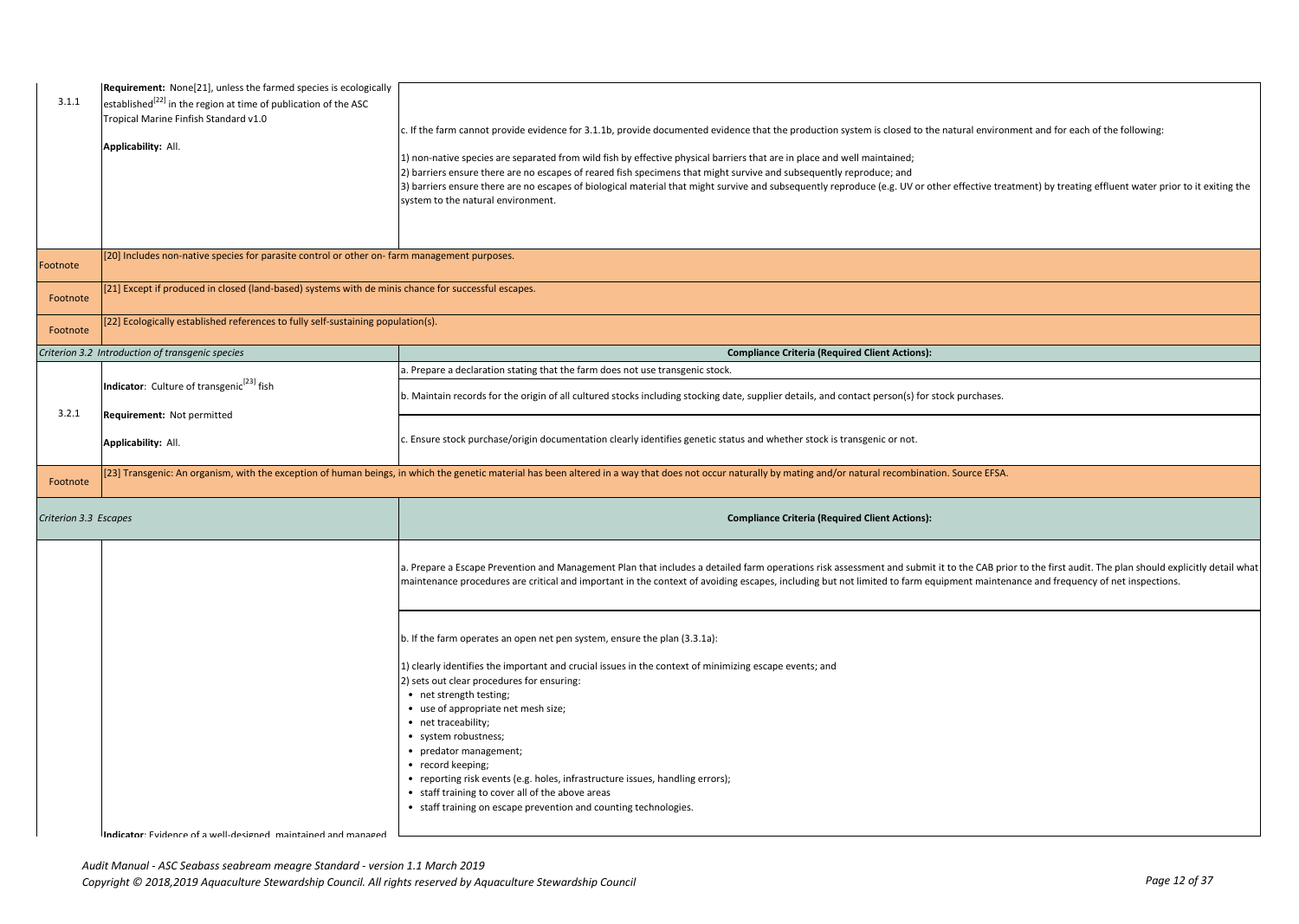| 3.3.1    | muruum, Eviuchee or a wen uesigneu, mamtameu anu manageu<br>culture system, infrastructure and farm management <sup>[24]</sup> to<br>minimize escapes during grow- out and harvest.<br>Requirement: Yes.<br>Applicability: All.                                                                                                                                                                                     | c. If the farm operates a closed system, ensure the plan (3.3.1a):<br>1) clearly identifies the important and critical issues in the context of minimizing escape events; and<br>2) sets out clear procedures for ensuring:<br>• system robustness;<br>• predator management;<br>• record keeping;<br>• reporting risk events (e.g. holes, infrastructure issues, handling errors);<br>• staff training to cover all of the above areas; and<br>• staff training on escape prevention and counting technologies.                                           |
|----------|---------------------------------------------------------------------------------------------------------------------------------------------------------------------------------------------------------------------------------------------------------------------------------------------------------------------------------------------------------------------------------------------------------------------|------------------------------------------------------------------------------------------------------------------------------------------------------------------------------------------------------------------------------------------------------------------------------------------------------------------------------------------------------------------------------------------------------------------------------------------------------------------------------------------------------------------------------------------------------------|
|          |                                                                                                                                                                                                                                                                                                                                                                                                                     | d. Maintain records as specified in the plan.                                                                                                                                                                                                                                                                                                                                                                                                                                                                                                              |
|          |                                                                                                                                                                                                                                                                                                                                                                                                                     | e. Train staff on escape prevention planning and management as per the farm's plan.                                                                                                                                                                                                                                                                                                                                                                                                                                                                        |
| Footnote | [24] Proper farm management regarding escape prevention includes, but is not minimized to:<br>2) assessing the risks for the listed risk factors (under 1) and developing Standard Operating Procedures (SOP) for<br>3) training staff to be aware of the (potential) risks and to follow escape prevention SOP to minimize escape risk(s)<br>4) record keeping and implementing corrective actions were identified | 1) assessing potential factors that can result in fish escapes (e.g. siting related to marine navigation, nets with appropriate net strength - including resistance to net biting from farmed fish and predators, net testing<br>mesh size, appropriate mooring and cage-system robustness - including protection against floating debris and forecastable weather events, fish handling/transport procedures),<br>[5] reviewing the escape prevention management system on a yearly basis, or when escape events occur, and revise where and when needed. |
|          |                                                                                                                                                                                                                                                                                                                                                                                                                     | a. Maintain records of accuracy of the counting technology used by the farm at times of stocking and harvest. Records include copies of spec sheets for counting machines and common estimates<br>of error for hand-counts.                                                                                                                                                                                                                                                                                                                                |
| 3.3.2    | Indicator: The farm shall count all fish at every stocking, grading<br>and harvest event with a counting accuracy of $\geq$ 98% <sup>[25]</sup><br>Requirement: Yes<br><b>Applicability: All</b>                                                                                                                                                                                                                    | b. If counting takes place off site (e.g. hatchery), obtain and maintain documents from the supplier showing the accuracy of the counting method used (as above).                                                                                                                                                                                                                                                                                                                                                                                          |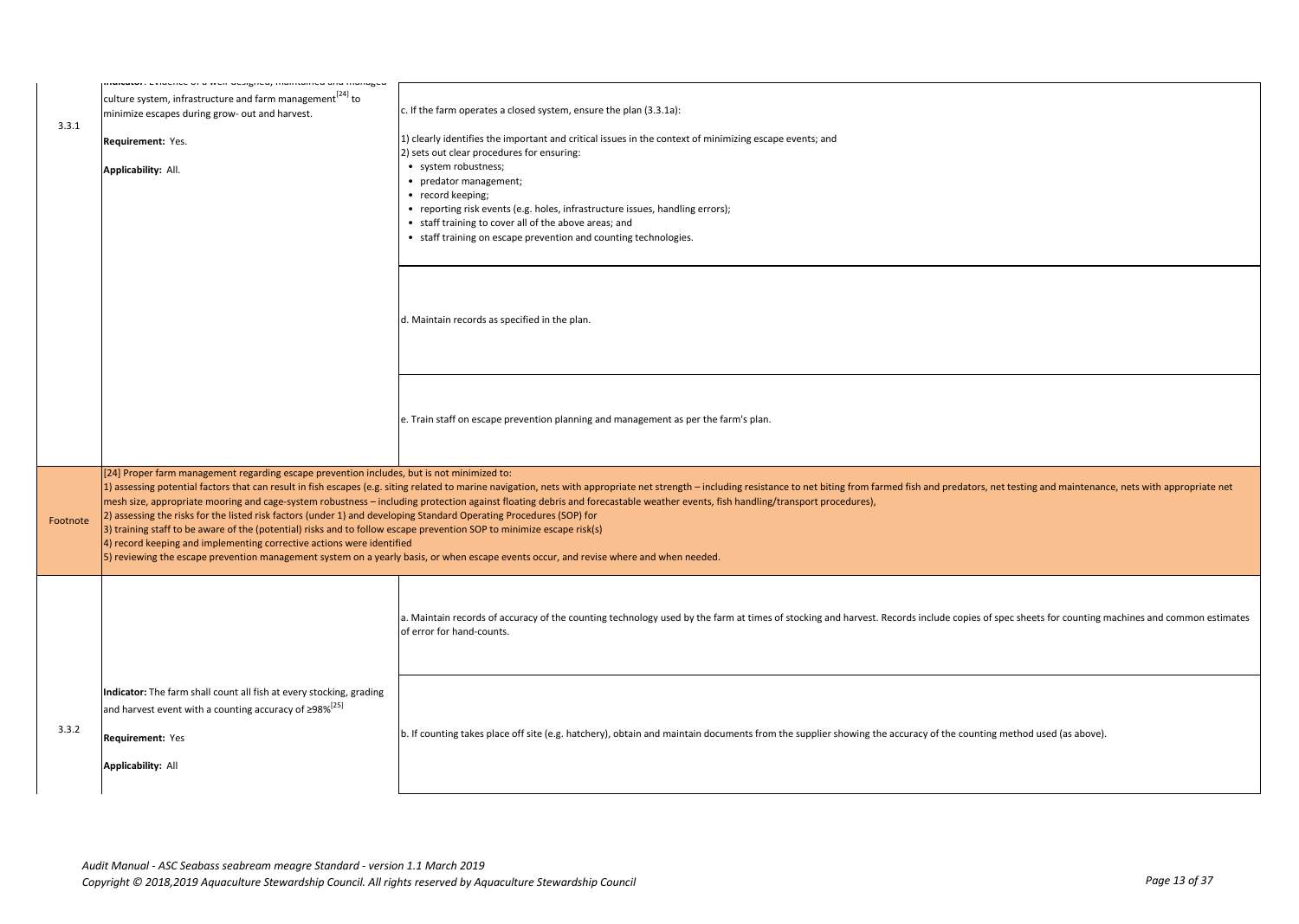|          |                                                                                                                                                                                              | c. During audits, arrange for the auditor to witness calibration of counting machines (if used by the farm).                                                                                                                                                                                                                                                                                                                |
|----------|----------------------------------------------------------------------------------------------------------------------------------------------------------------------------------------------|-----------------------------------------------------------------------------------------------------------------------------------------------------------------------------------------------------------------------------------------------------------------------------------------------------------------------------------------------------------------------------------------------------------------------------|
| Footnote |                                                                                                                                                                                              | [25] Accuracy of the counting technology (taken from manufacturer spec sheets) shall be validated and documented (e.g. frequency of hand counts)                                                                                                                                                                                                                                                                            |
| 3.3.3    | Indicator: Total amount of known escapes <sup>[26]</sup> allowed per<br>production cycle<br>Requirement: $4\%^{[27]}$ of stocked count based on ≥98% counting                                | a. Maintain detailed records of all incidences of confirmed or suspected escapes (specifying date, cause, and estimated number of escapees), mortalities, stocking count, harvest count (recovered<br>fish).                                                                                                                                                                                                                |
|          | accuracy<br>Applicability: All.                                                                                                                                                              | b. Aggregate cumulative escapes and cumulative stocking counts in the most recent production cycle (calendar year)                                                                                                                                                                                                                                                                                                          |
| Footnote | [26] Total amount of known escapes are all fish known to have escaped e.g. through handling errors.                                                                                          |                                                                                                                                                                                                                                                                                                                                                                                                                             |
| Footnote |                                                                                                                                                                                              | [27] An exception (>4%) to this Standard may be made for an escape event that is clearly documented as being outside the farm's control. Only 1 exception is allowed in a 9-year period and this time window starts at the beg<br>year) for which the farm is applying for initial certification. The farmer must demonstrate that there was no reasonable way to predict and/or mitigate the event that caused the escape. |
| Footnote |                                                                                                                                                                                              | [22] Calculated at the end of the production cycle (calendar year) as: Unexplained loss = Stocking count - harvest count - mortality count - known escapes (see indicator 3.3.3). Stocking count and harvest count numbers mus                                                                                                                                                                                              |
| 3.3.4    | Indicator: Number of known escapes and unexplained losses[28]<br>are documented and made public as well as reported to ASC on an<br>annual basis.<br>Requirement: Yes<br>Applicability: All. | a. The results from 3.3.4a are publicly available. Keep records of when and where escape records where made public (e.g. date posted to a company website) for all production cycles (calendar<br>year).                                                                                                                                                                                                                    |
| Footnote |                                                                                                                                                                                              | [28] Calculated at the end of the production cycle (calendar year) as: Unexplained loss = Stocking count - harvest count - mortality count - known escapes (see indicator 3.3.3). Stocking count and harvest count numbers mus                                                                                                                                                                                              |
|          | Criterion 3.4 Source of fingerlings/seed stock [29]                                                                                                                                          | <b>Compliance Criteria (Required Client Actions):</b>                                                                                                                                                                                                                                                                                                                                                                       |
| Footnote | met ASC requirements.                                                                                                                                                                        | [29] This Standard defines seed/fingerling as entering an ASC certified farm to be ≤ 10g unless they come from and ASC certified farm/facility. A farm seeking certification would need to demonstrate through documentation                                                                                                                                                                                                |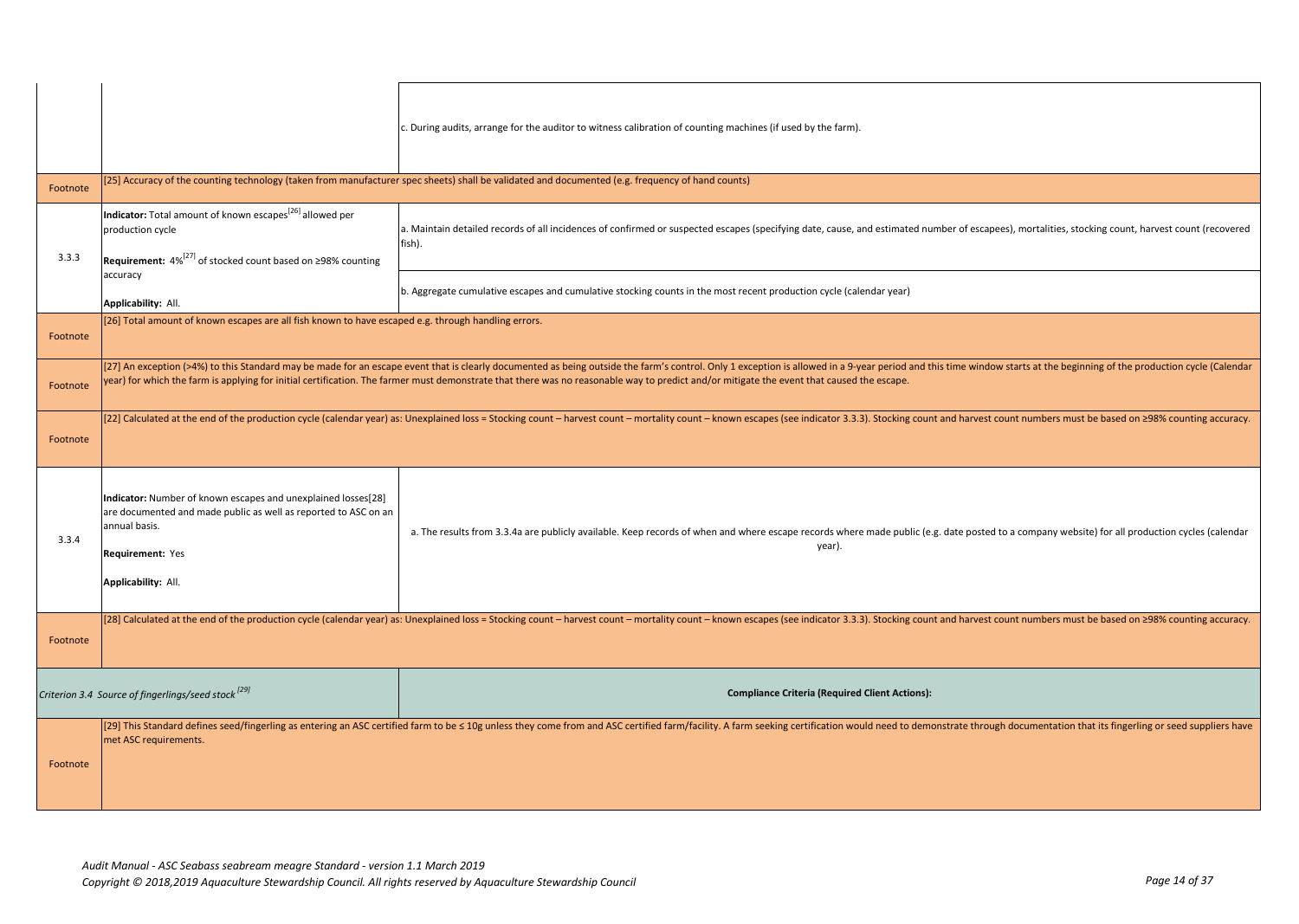|          | Indicator: Source of fingerlings                                                                                                                                                                          |                                                                                                                                                                                                                                                                          |
|----------|-----------------------------------------------------------------------------------------------------------------------------------------------------------------------------------------------------------|--------------------------------------------------------------------------------------------------------------------------------------------------------------------------------------------------------------------------------------------------------------------------|
| 3.4.1    | Requirement: Hatchery only[30]                                                                                                                                                                            | a. Provide details of the source of all fingerlings. Provide supporting documentation including purchase orders, invoices, delivery notes etc. that attest to the origin of fingerlings.                                                                                 |
|          | Applicability: All.                                                                                                                                                                                       |                                                                                                                                                                                                                                                                          |
| 3.4.2    | Indicator: Traceability of all hatchery purchased fingerlings to their<br>source.<br>Requirement: Yes.<br>Applicability: All.                                                                             | a. Provide supporting documentation including purchase orders, transit/movement authorisations, invoices, delivery notes, stocking records etc. that attest to the origin of all stock present on the<br>farm.                                                           |
|          | Indicator: The fingerling supplier has a documented fish health<br>and bio-security protocol or a comparable 3rd party certificate                                                                        | a. Obtain a copy of the fingerling supplier's fish health management plan and bio-security protocol for the identification and monitoring of fish disease and parasites.                                                                                                 |
| 3.4.3    | Requirement: Yes.<br>Applicability: All.                                                                                                                                                                  | b. Obtain internationally/nationally recognized 3rd party certificate for fish health and bio-security from fingerling suppliers.                                                                                                                                        |
| 3.4.4    | Indicator: The receiving facility <sup>[31]</sup> has a documented bio-security<br>protocol, including quarantining, with respect to purchased<br>fingerlings<br>Requirement: Yes.<br>Applicability: All. | a. Prepare a bio-security protocol for receiving purchsed fingerlings that includes provisions for identification of fish disease and parasites and potential quarantining procedures. This plan may be<br>part of a more comprehensive fish health management document. |
| Footnote | [30] Originating from closed-cycle (captive reared) broodstock.                                                                                                                                           |                                                                                                                                                                                                                                                                          |
| Footnote | [31] The receiving facility includes private and/or government-run quarantine facility                                                                                                                    |                                                                                                                                                                                                                                                                          |
| 3.4.5    | Indicator: All trans-national imported fingerlings must be<br>accompanied by documentation required by importing countries<br>(e.g. health certificate)<br>Requirement: Yes.<br>Applicability: All.       | a. If fingerlings are purchased from international sources, all required documentation relating to health and bio-security (e.g. health certificates) must be retained and made available to the ASC<br>auditor.                                                         |
| 316      | Indicator: The farm shall not release deformed fish into the wild<br>and will dispose them in a responsible manner.                                                                                       | a. Maintain records of fish removals to show when deformed fish are removed and disposed of in a responsible manner.                                                                                                                                                     |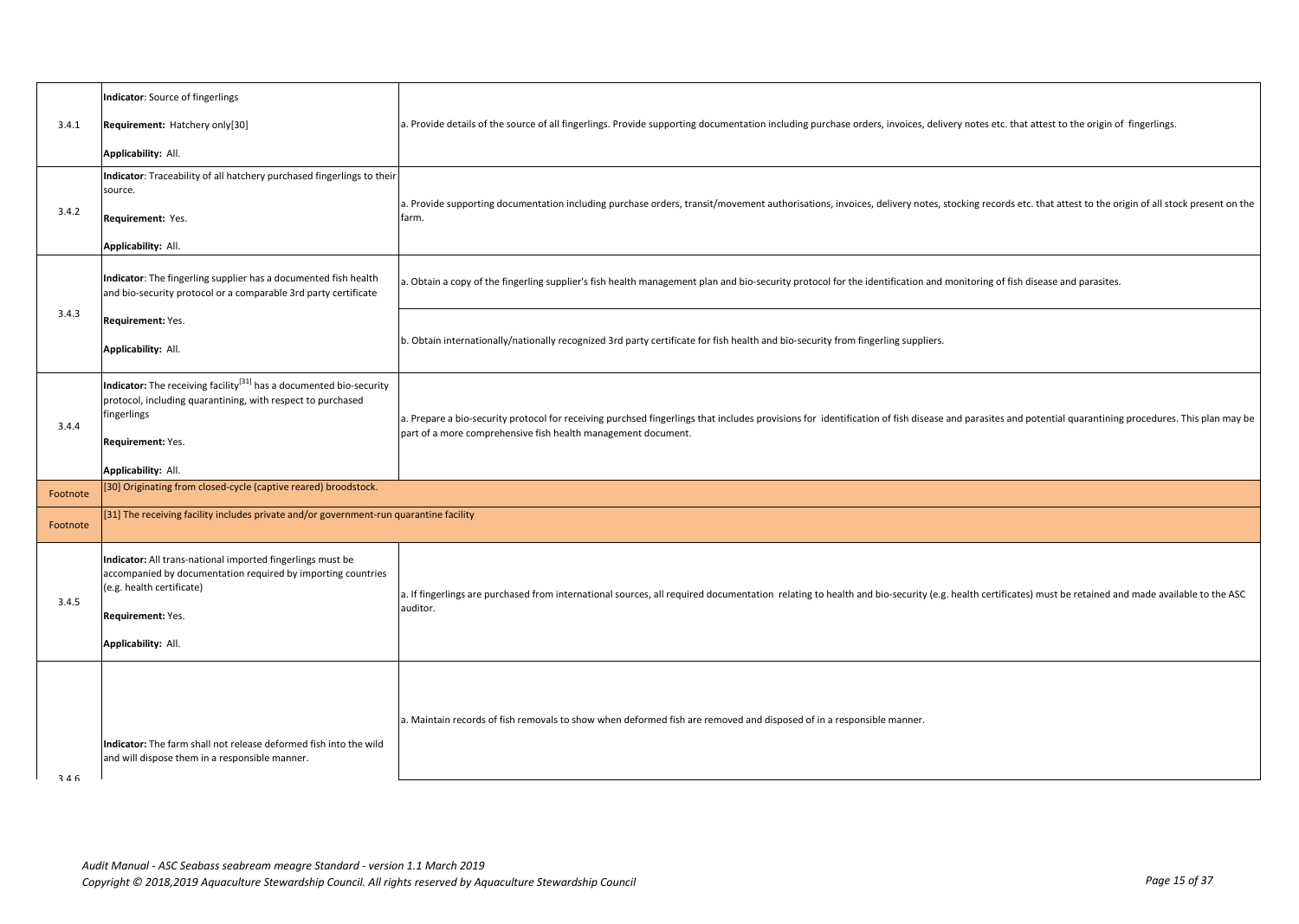| ∪.→.∪                                               | Requirement: Yes.                                                                               |                                                                                                                                                                                           |
|-----------------------------------------------------|-------------------------------------------------------------------------------------------------|-------------------------------------------------------------------------------------------------------------------------------------------------------------------------------------------|
|                                                     |                                                                                                 |                                                                                                                                                                                           |
|                                                     | Applicability: All.                                                                             |                                                                                                                                                                                           |
|                                                     |                                                                                                 |                                                                                                                                                                                           |
|                                                     |                                                                                                 | b. Collect documentation to show that disposal methods are in line with practices recommended by fish health managers and/or relevant legal authorities.                                  |
|                                                     |                                                                                                 |                                                                                                                                                                                           |
|                                                     |                                                                                                 |                                                                                                                                                                                           |
|                                                     |                                                                                                 |                                                                                                                                                                                           |
|                                                     | Criterion 3.5 Broodstock Management                                                             | <b>Compliance Criteria (Required Client Actions):</b>                                                                                                                                     |
|                                                     | Indicator: Allowance to use wild harvested broodstock of IUCN red-                              |                                                                                                                                                                                           |
|                                                     | listed species classified as Endangered or Critically Endangered, for<br>fingerling production. |                                                                                                                                                                                           |
| 3.5.1                                               |                                                                                                 | a. If broodstock is an IUCN red-listed species classified as Endangered or Critically Endangered, provide evidence that the broodstock originated from a heatchery and not from the wild. |
|                                                     | Requirement: No.                                                                                |                                                                                                                                                                                           |
|                                                     |                                                                                                 |                                                                                                                                                                                           |
|                                                     | Applicability: All.                                                                             |                                                                                                                                                                                           |
|                                                     | Indicator: Documented procedures are in place to limit non-                                     | a. Provide the documented procedures and evidence that procedures are followed.                                                                                                           |
| 3.5.2                                               | controlled spawning of broodstock and evidence that these<br>procedures are being followed      |                                                                                                                                                                                           |
|                                                     | Requirement: Yes.<br>Applicability: All.                                                        |                                                                                                                                                                                           |
|                                                     |                                                                                                 | b. Ensure that the procedures involve measures to prohibit the uncontrolled spawning of broodstock (e.g broodstock is single sex).                                                        |
|                                                     | PRINCIPLE 4: USE RESOURCES IN AN ENVIRONMENTALLY EFFICIENT AND RESPONSIBLE MANNER               |                                                                                                                                                                                           |
| Criterion 4.1 Traceability of raw materials in feed |                                                                                                 | <b>Compliance Criteria (Required Client Actions):</b>                                                                                                                                     |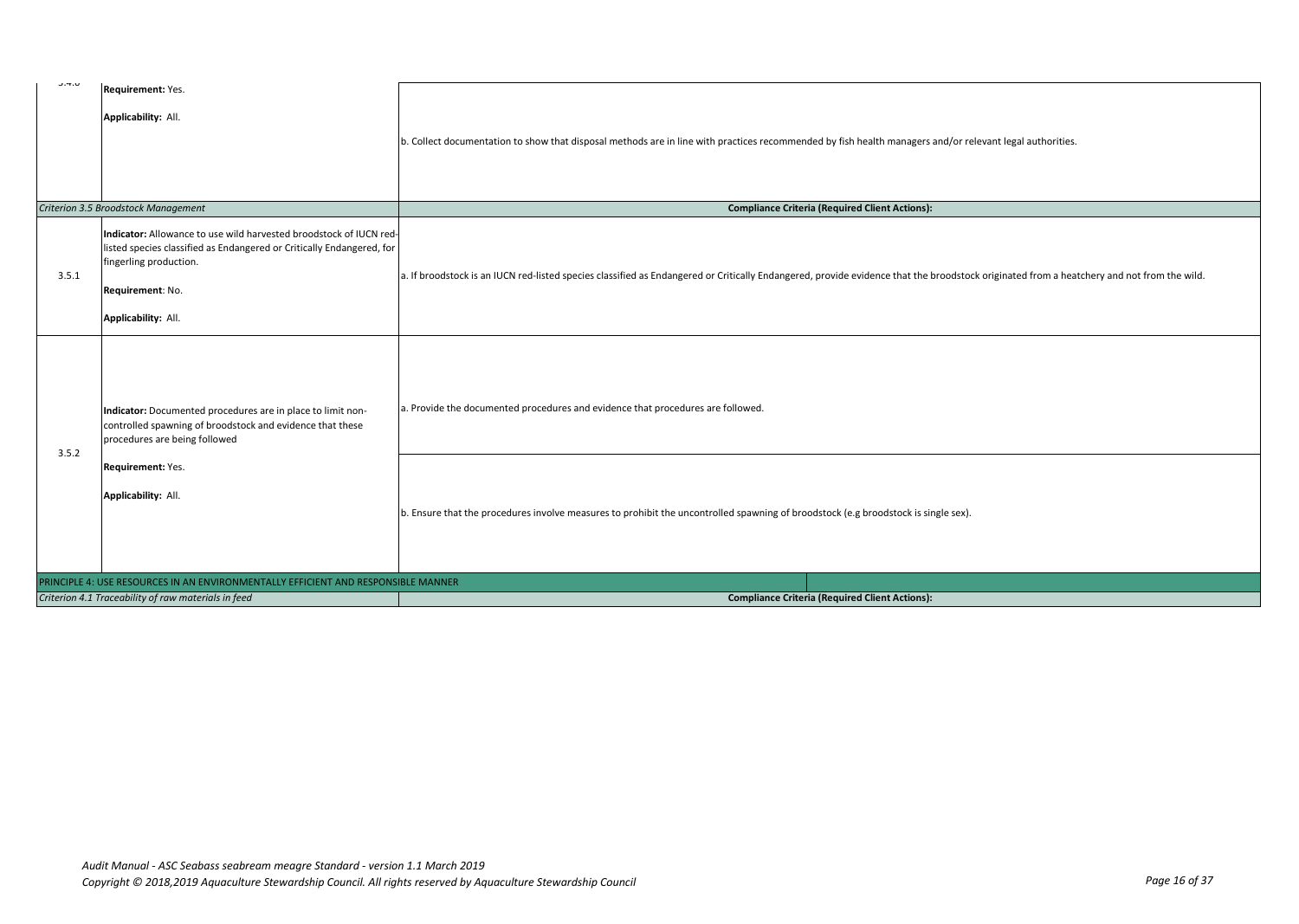## **Instruction to Clients for Indicators 4.1.1 through 4.4.2 - Sourcing of Responsibly Produced Feed**

Farms must show that all feeds used by the farm are produced in compliance with the requirements of Indicators 4.1.1 through 4.4.4. To do so, farms must obtain documentary evidence that the feed producers (see note 1) are auditing firm or a conformity assessment body against a recognized standard which substantially incorporate requirements for traceability. Acceptable certification schemes include GlobalGAP or other schemes that have been Results from these audits shall demonstrate that feed producers have robust information systems and information handling processes to allow the feed producers to be able to bring forward accurate information about their pr feed producer that are provided to the farm to demonstrate compliance with these indicators must be supported by the audits. Farms must also show that all of their feed producers are duly informed of the requirements of th sourcing of responsibly produced Tropical Marine Finfish feed (see 4.1.1b below).

In addition to the above, farms must also show that their feed suppliers comply with the more detailed requirements for traceability and ingredient sourcing that are specified under indicators 4.1.1 through 4.4.2. The ASC of two different methods to demonstrate compliance of feed producers:

Method #1: Farms may choose to source feed from feed producers who used only those ingredients allowed under the ASC Tropical Marine Finfish Standards during the production of a given batch of feed. For example, the farm m feed according to farm specifications. Audits of the feed producer will independently verify that manufacturing processes are in compliance with ASC requirements.

Method #2: Farms may choose to source feed from feed producers who demonstrate compliance using a "mass-balance" method. In this method, feed producers show that the balance of all ingredients (both amount and type) used d ASC requirements. However, mixing of ingredients into the general silos and production lines is allowed during manufacturing. Audits of the feed producer will independently verify that manufacturing processes are in compli method can be applied, for example, to integrated feed production companies that handle all steps of feed manufacturing (purchasing of raw materials, processing to finished feed, and sales) under the management of a single

Note 1: The term "feed producer" is used here to identify the organization that produces the fish feed li.e. it is the "feed manufacturer"). In most cases, the organization supplying feed to a farm (i.e. the feed supplier) there may be instances where feed suppliers are not directly responsible for feed production. Regardless of whether the farm sources feeds directly from a feed producer or indirectly through an intermediary organization, i feeds used are in compliance with requirements.

|                                             |                                                                                                                                     | a. Maintain detailed records of all feed suppliers and purchases including contact information and purchase and delivery records.                                                                                                                      |
|---------------------------------------------|-------------------------------------------------------------------------------------------------------------------------------------|--------------------------------------------------------------------------------------------------------------------------------------------------------------------------------------------------------------------------------------------------------|
| 4.1.1                                       | Indicator: Evidence of traceability, demonstrated by the feed<br>producer, of all fishmeal and fish oil ingredients <sup>[32]</sup> | b. Inform each feed supplier in writing of ASC requirements pertaining to production of Tropical Marine Finfish feeds and send them a copy of the ASC Tropical Marine Finfish Standard.                                                                |
|                                             |                                                                                                                                     | c. For each feed producer used by the farm, confirm that an audit of the producer was recently done by an audit firm or CAB against an ASC-acknowledged certification scheme. Obtain a copy of<br>the most recent audit report for each feed producer. |
|                                             | Requirement: Yes.<br>Applicability: All.                                                                                            | d. For each feed producer, determine whether the farm will use method #1 or method #2 (see Instructions above) to show compliance of feed producers. Inform the CAB in writing.                                                                        |
|                                             |                                                                                                                                     | e. Obtain declaration from feed supplier(s) stating that the company can assure traceability of all fishmeal and fish oil ingredients in the feed.                                                                                                     |
| Footnote                                    | inclusion rates of FMFO, and the sources of each FMFO-ingredient.                                                                   | [32] Traceability should be at a level of detail that permits the feed producer to demonstrate compliance with the requirements in this document. This Standard also assumes that the feed producer will make available to the                         |
| Criterion 4.2 Efficient and optimised diets |                                                                                                                                     | <b>Compliance Criteria (Required Client Actions):</b>                                                                                                                                                                                                  |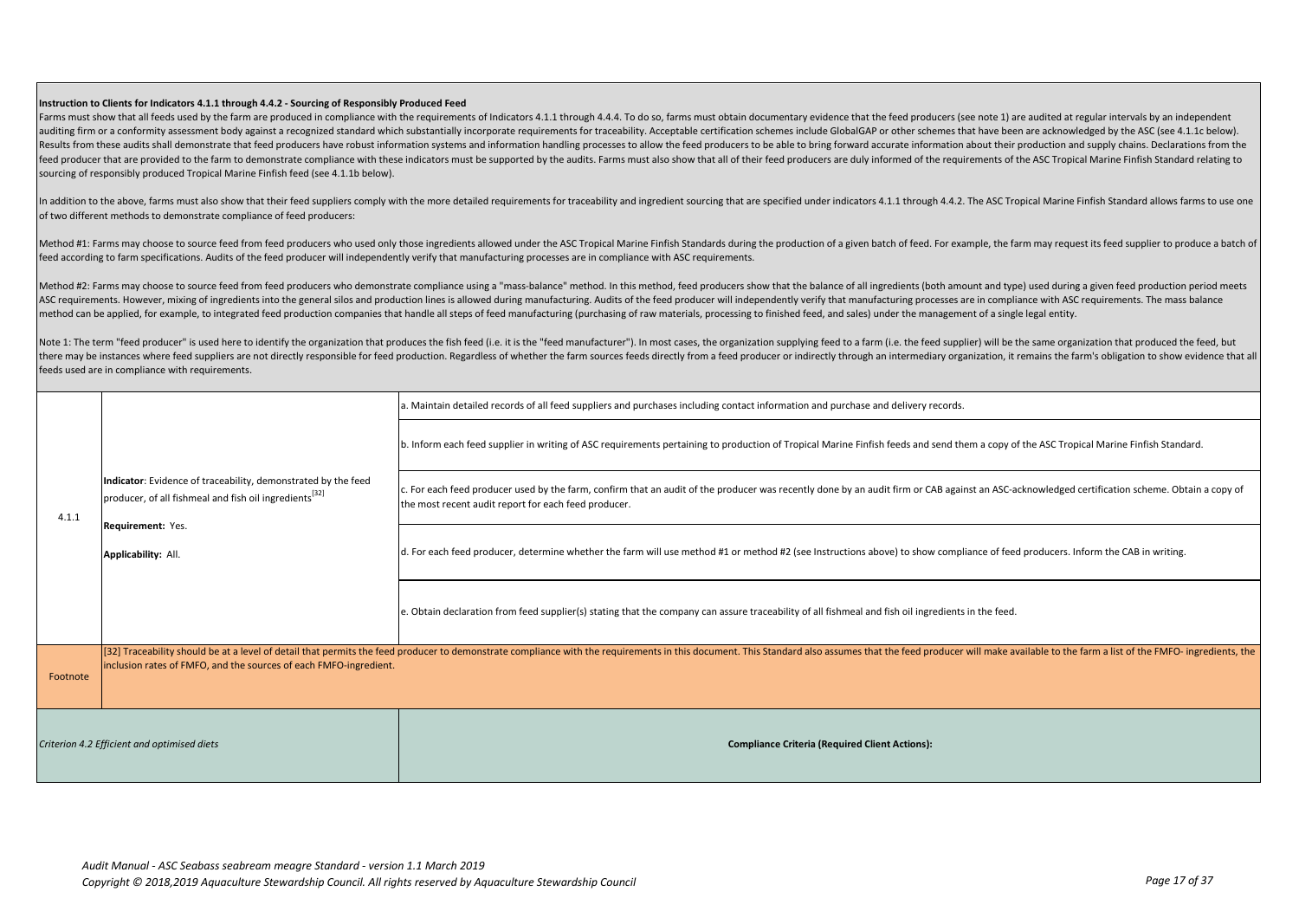| 4.2.1 | Indicator: Fishmeal Forage Fish Dependency Ratio (FFDRm) for<br>grow-out (calculated using formulas in Appendix 2 (see standard)<br>Requirement:<br>(a) FFDRm Barramundi ≤2.25 (now), 1.8 (3 years), 1.4 (6 years)<br>(b) FFDRm Grouper and Snapper ≤3.45 (now), 3.0 (3 years), 2.6 (6<br>years)<br>(c) FFDRm Pompano ≤2.8 (now), 2.4 (3 years), 2.0 (6 years)<br>(d) FFDRm Yellow Croaker ≤3.63 (now), 3.2 (3 years), 2.9 (6 years)<br>Applicability: All. | Instruction to Clients for Indicator 4.2.1, 4.2.2 - Calculation of FFDRm and FFDRo<br>Farms must calculate the Fishmeal Forage Fish Dependency Ration (FFDRm) and Fish Oil Forage Fish Dependency Ratio (FFDRo) according to formula presented in Appendix 2 using data from the<br>most recent complete production cycle (Calendar year). Farms must also show that they have maintained sufficient information in order to make an accurate calculation of FFDRm and FFDRo as<br>outlined below. For first audits, farms may be exempted from compliance with Indicator 4.2.1 and 4.2.2 for the most recent complete production cycle if the farm can satisfactorily demonstrate to<br>the auditor that:<br>- the client understands how to accurately calculate FFDRm and FFDRo;<br>the client maintains all information needed to accurately calculate FFDRm and FFDRo (i.e. all feed specs for > 6 months) for the current production cycle<br>the client can show how feed used for the current production cycle will ensure that the farm will meet requirements at harvest.<br>a. Maintain a detailed inventory of the feed used including:<br>Quantities used of each formulation (kg);<br>Percentage of fishmeal in each formulation used;<br>Source (fishery) of fishmeal in each formulation used;<br>Percentage of fishmeal in each formulation derived from trimmings; and<br>Supporting documentation and signed declaration from feed supplier.<br>b. For FFDRm calculation, exclude fishmeal derived from rendering of seafood by-products (e.g. the "trimmings" from a human consumption fishery). |
|-------|-------------------------------------------------------------------------------------------------------------------------------------------------------------------------------------------------------------------------------------------------------------------------------------------------------------------------------------------------------------------------------------------------------------------------------------------------------------|----------------------------------------------------------------------------------------------------------------------------------------------------------------------------------------------------------------------------------------------------------------------------------------------------------------------------------------------------------------------------------------------------------------------------------------------------------------------------------------------------------------------------------------------------------------------------------------------------------------------------------------------------------------------------------------------------------------------------------------------------------------------------------------------------------------------------------------------------------------------------------------------------------------------------------------------------------------------------------------------------------------------------------------------------------------------------------------------------------------------------------------------------------------------------------------------------------------------------------------------------------------------------------------------------------------------------------------------------------------------------------------------------------------------------------------------------------------------------------------------------------------------------------------------------------------------------------------------------------------------|
|       |                                                                                                                                                                                                                                                                                                                                                                                                                                                             | c. Calculate eFCR using formula in Appendix 2 (see standard).                                                                                                                                                                                                                                                                                                                                                                                                                                                                                                                                                                                                                                                                                                                                                                                                                                                                                                                                                                                                                                                                                                                                                                                                                                                                                                                                                                                                                                                                                                                                                        |
|       |                                                                                                                                                                                                                                                                                                                                                                                                                                                             | d. Calculate FFDRm using formulas in Appendix 2(see standard).                                                                                                                                                                                                                                                                                                                                                                                                                                                                                                                                                                                                                                                                                                                                                                                                                                                                                                                                                                                                                                                                                                                                                                                                                                                                                                                                                                                                                                                                                                                                                       |
|       | Indicator: Fish Oil Forage Fish Dependency Ratio (FFDRo) for grow-                                                                                                                                                                                                                                                                                                                                                                                          | a. Maintain a detailed inventory of the feed used as specified in 4.2.1a.                                                                                                                                                                                                                                                                                                                                                                                                                                                                                                                                                                                                                                                                                                                                                                                                                                                                                                                                                                                                                                                                                                                                                                                                                                                                                                                                                                                                                                                                                                                                            |
|       | out (calculated using formulas in Appendix 2 (see standard)<br>(6 years)<br>$\cdots$ $\cdots$ $\cdots$                                                                                                                                                                                                                                                                                                                                                      | Requirement: (a) FFDRo Barramundi ≤2.75 (now), 2.3 (3 years), 2.0 b. For FFDRo exclude fish oil derived from rendering of seafood by-products (e.g. the "trimmings" from a human consumption fishery.)                                                                                                                                                                                                                                                                                                                                                                                                                                                                                                                                                                                                                                                                                                                                                                                                                                                                                                                                                                                                                                                                                                                                                                                                                                                                                                                                                                                                               |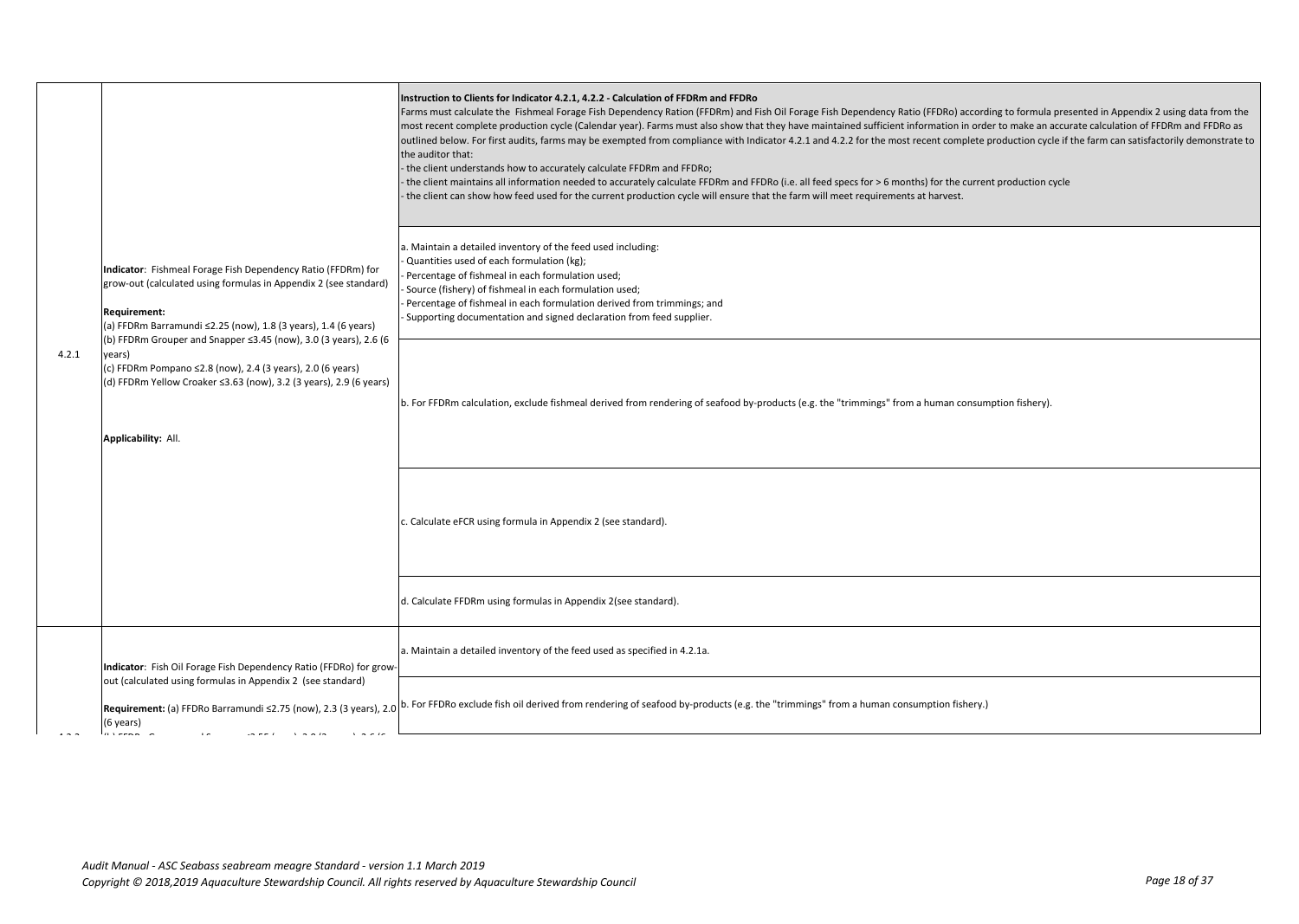| 4.2.2    | (b) FFDRo Grouper and Snapper $\leq$ 3.55 (now), 3.0 (3 years), 2.6 (6<br>years)<br>(c) FFDRo Pompano ≤2.73 (now), 2.3 (3 years), 2.0 (6 years)<br>(d) FFDRo Yellow Croaker ≤4.05 (now), 3.8 (3 years), 3.5 (6 years)<br>Applicability: All.                                                                     | c. Calculate FFDRo using formulas in Appendix 2 (see standard) and using the eFCR calculated under 4.2.1c.                                                                                                                                                                                                                                                                                                                                                                                                                                                                                                                                                                                                                                                                                                                                                                                                                                                                                                         |
|----------|------------------------------------------------------------------------------------------------------------------------------------------------------------------------------------------------------------------------------------------------------------------------------------------------------------------|--------------------------------------------------------------------------------------------------------------------------------------------------------------------------------------------------------------------------------------------------------------------------------------------------------------------------------------------------------------------------------------------------------------------------------------------------------------------------------------------------------------------------------------------------------------------------------------------------------------------------------------------------------------------------------------------------------------------------------------------------------------------------------------------------------------------------------------------------------------------------------------------------------------------------------------------------------------------------------------------------------------------|
|          | Criterion 4.3 Responsible origin of marine raw materials                                                                                                                                                                                                                                                         | <b>Compliance Criteria (Required Client Actions):</b>                                                                                                                                                                                                                                                                                                                                                                                                                                                                                                                                                                                                                                                                                                                                                                                                                                                                                                                                                              |
| 4.3.1    | Indicator: Timeframe for at least 90% fishmeal or fish oil used in<br>feed to come from fisheries <sup>[33]</sup> certified under an ISEAL member's<br>accredited certification whose primary goal is to promote<br>ecological sustainability<br>Requirement:<br>(see note above)                                | Note: In November 2016 ASC published an Interim Solution for ASC Marine Feed Ingredients, which will replace indicators 4.3.1 and 4.3.2 of this Standard. This solution applies to all ASC's<br>Standards, which have indicators for marine raw material origin, including this ASC Tropical Marine Finfish Standard Standard. This interim solution thus applies until the ASC Feed Standard is<br>available or until further official and public notice by ASC.                                                                                                                                                                                                                                                                                                                                                                                                                                                                                                                                                  |
|          |                                                                                                                                                                                                                                                                                                                  | a. Prepare a policy stating the company's support of efforts to shift feed manufacturers purchases of fishmeal and fish oil to fisheries certified under a scheme that is an ISEAL member and has<br>guidelines that specifically promote responsible environmental management of small pelagic fisheries.                                                                                                                                                                                                                                                                                                                                                                                                                                                                                                                                                                                                                                                                                                         |
|          | Applicability: All.                                                                                                                                                                                                                                                                                              | b. Prepare a letter stating the farm's intent to source feed containing fishmeal and fish oil originating from fisheries certified under the type of certification scheme noted in 4.3.1a.                                                                                                                                                                                                                                                                                                                                                                                                                                                                                                                                                                                                                                                                                                                                                                                                                         |
| Footnote |                                                                                                                                                                                                                                                                                                                  | [33] This requirement applies to fishmeal and fish oil from forage fisheries and not to by-products or trimmings used in feed nor to non-fish EPA/DHA-sources (e.g. EPA/DHA produce by algae).                                                                                                                                                                                                                                                                                                                                                                                                                                                                                                                                                                                                                                                                                                                                                                                                                     |
| 4.3.2    | Indicator: Prior to achieving 4.3.1 the fishmeal or fish oil used in<br>feed must have a FishSource stock health score of 6.0 or higher o<br>show evidence of being engaged in a credible and time bound<br>fisheries improvement project (FIP)<br>Requirement:<br>(see note above)<br><b>Applicability: All</b> | Instruction to Clients for Indicator 4.3.2 - FishSource Score of Fish Used in Feed<br>To determine FishSource scores of the fish species used as feed ingredients, do the following:<br>-go to http://www.fishsource.org/<br>type the species into the search function box and choose the accurate fishery<br>-confirm that the search identifies the correct fishery then scroll down or click on the link from the menu on the left reads "Scores"<br>For first audits, farms must have scoring records that cover all feeds purchased during the previous 6-month period.<br>Note: Indicator 4.3.2 applies to fishmeal and oil from forage fisheries, pelagic fisheries, or fisheries where the catch is directly reduced (including krill) and not to by-products or trimmings used in<br>feed.<br>a. Record FishSource score for each species from which fishmeal or fish oil was derived and used as a feed ingredient (all species listed in 4.2.1a).<br>b. Confirm that each stock health score $\geq 6$ . |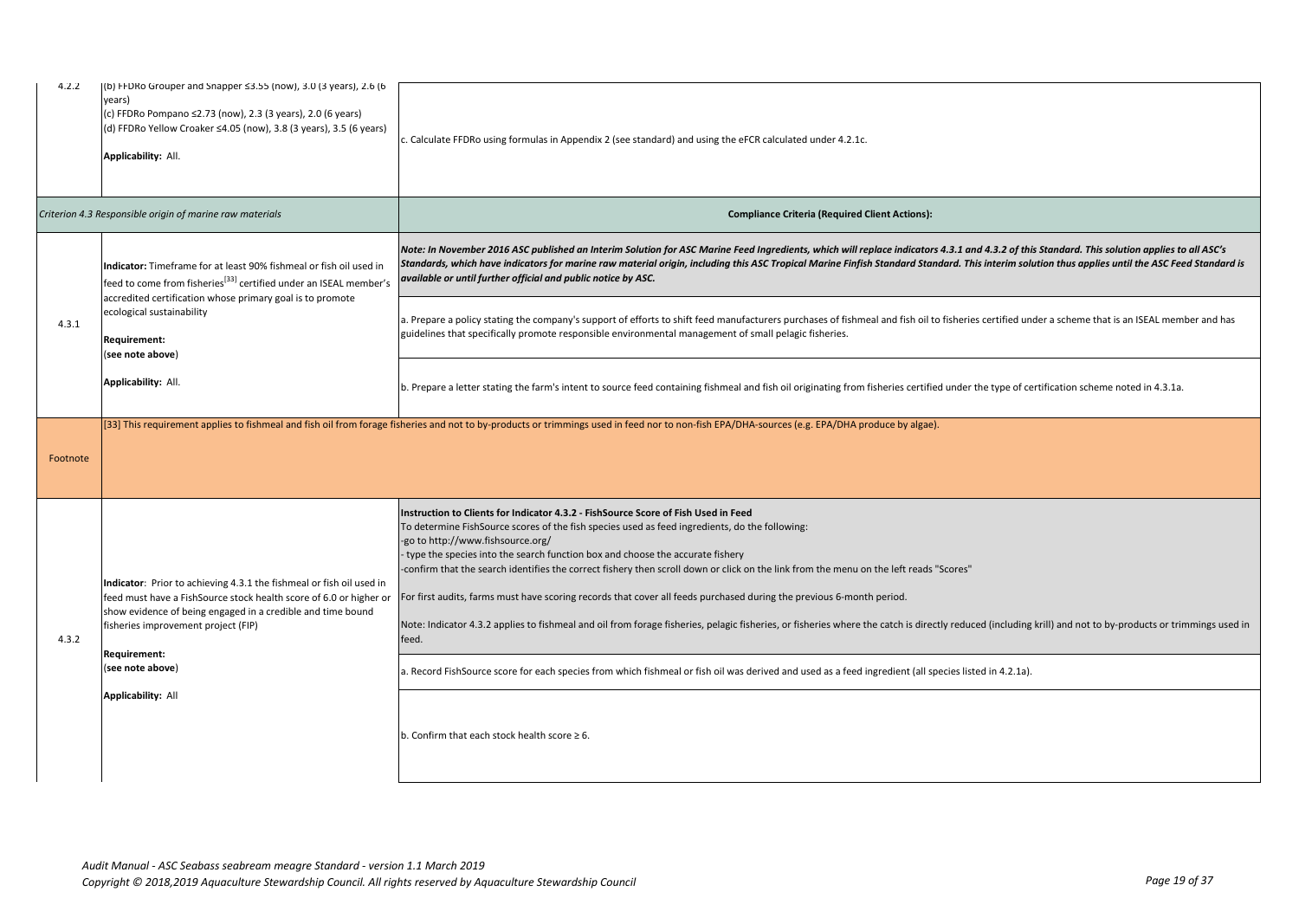| 4.3.3                                                                | Indicator: Feed containing fishmeal and/or fish oil originating from<br>by-products <sup>[34]</sup> or trimmings from fish species which are<br>categorized as vulnerable, endangered or critically endangered,<br>according to the IUCN Red List of Threatened Species <sup>[35]</sup><br>Requirement: None<br><b>Applicability: All</b> | a. Compile and maintain, consistent with 4.2.1a and 4.2.2a, a list of the fishery of origin for all fishmeal and fish oil originating from by-products and trimmings.<br>b. Obtain a declaration from the feed supplier stating that no fishmeal or fish oil originating from IUU catch was used to produce the feed.                                         |
|----------------------------------------------------------------------|-------------------------------------------------------------------------------------------------------------------------------------------------------------------------------------------------------------------------------------------------------------------------------------------------------------------------------------------|---------------------------------------------------------------------------------------------------------------------------------------------------------------------------------------------------------------------------------------------------------------------------------------------------------------------------------------------------------------|
|                                                                      |                                                                                                                                                                                                                                                                                                                                           | c. Obtain from the feed supplier declaration that the meal or oil did not originate from a species categorized as vulnerable, endangered or critically endangered, according to the IUCN Red List of<br>Threatened Species and explaining how they are able to demonstrate this (i.e. through other certification scheme or through their independent audit). |
|                                                                      |                                                                                                                                                                                                                                                                                                                                           | d. If meal or oil originated from a species listed as "vulnerable" by IUCN, obtain documentary evidence to support the exception as outlined in.                                                                                                                                                                                                              |
| Footnote                                                             | consumption.                                                                                                                                                                                                                                                                                                                              | [34] Trimmings are defined as by-products when fish are processed for human consumption or if whole fish is rejected for use of human consumption because the quality at the time of landing does not meet official regulation                                                                                                                                |
| Footnote                                                             | [35] International Union for the Conservation of Nature (IUCN) reference at http://www.iucnredlist.org/static/introduction.                                                                                                                                                                                                               |                                                                                                                                                                                                                                                                                                                                                               |
|                                                                      | Indicator: Feed ingredients which come from other fish from the<br>same genus                                                                                                                                                                                                                                                             | a. Obtain from feed producers and/or suppliers declarations that the fishmeal and/or fish oil does not originate from fish of the same genus as that under cultivation.                                                                                                                                                                                       |
| 4.3.4                                                                | Requirement: None<br><b>Applicability: All</b>                                                                                                                                                                                                                                                                                            | b. Obtain documentary evidence that feed manufacturer operates procedures to ensure that no raw material in a diet originates from the same genus as the fish for which the diet is intended. This<br>includes all fishmeal and fish oil (including bulk fish and waste/trimmings/byproduct) that may be used.                                                |
| Criterion 4.4 Responsible origin of non-marine raw materials in feed |                                                                                                                                                                                                                                                                                                                                           | <b>Compliance Criteria (Required Client Actions):</b>                                                                                                                                                                                                                                                                                                         |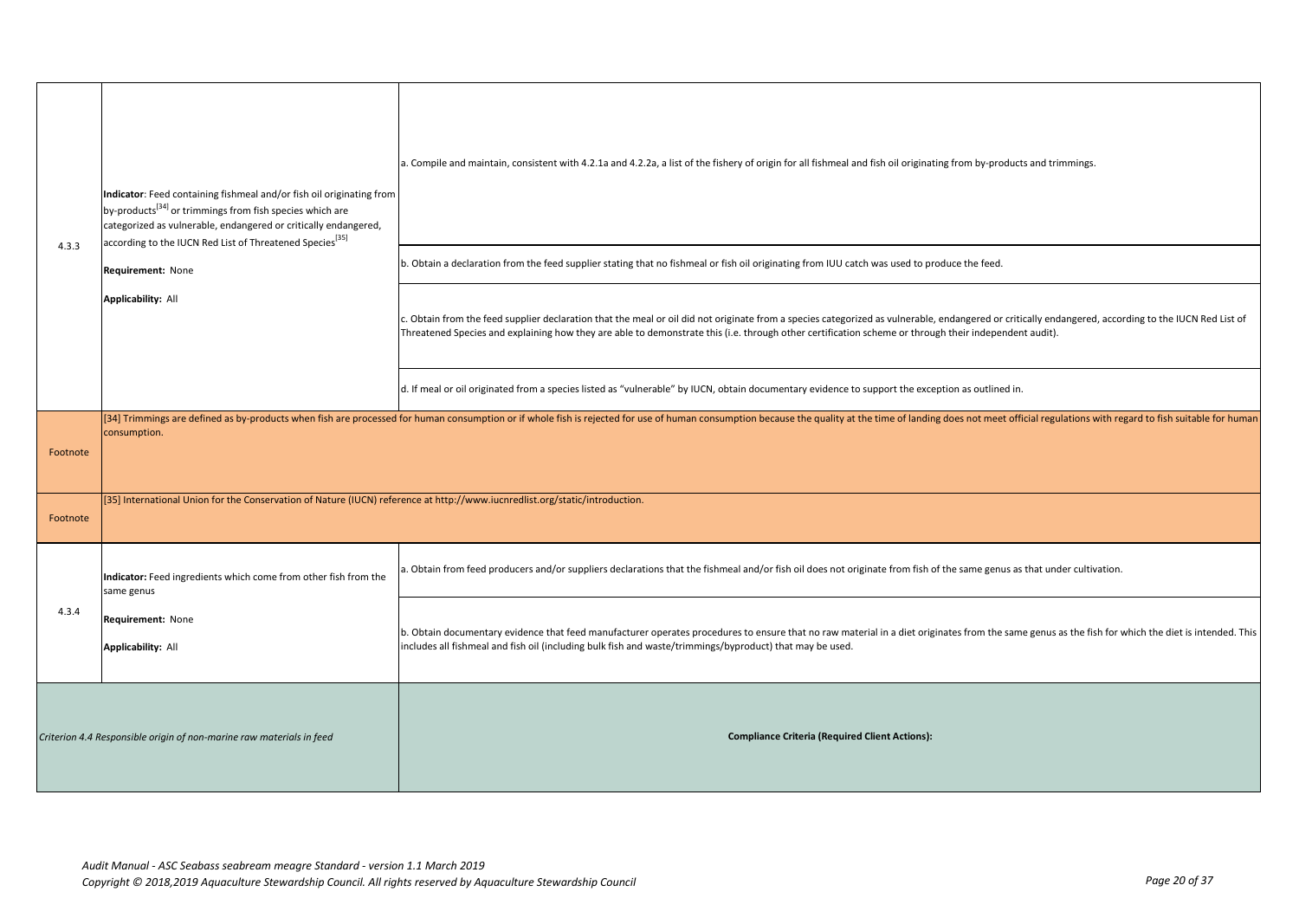| 4.4.1    | Indicator: Presence and evidence of traceability and a responsible<br>sourcing policy for the feed manufacturer for feed ingredients<br>which comply with internationally recognized moratoriums and<br>local laws <sup>[36]</sup><br>Requirement: Yes.<br>Applicability: All. | a. Compile and maintain a list of all feed suppliers with contact information. (See also 4.1.1a)<br>b. Obtain from each feed manufacturer a copy of the manufacturer's responsible sourcing policy for feed ingredients showing how the company complies with recognized crop moratoriums and<br>local laws. |
|----------|--------------------------------------------------------------------------------------------------------------------------------------------------------------------------------------------------------------------------------------------------------------------------------|--------------------------------------------------------------------------------------------------------------------------------------------------------------------------------------------------------------------------------------------------------------------------------------------------------------|
|          |                                                                                                                                                                                                                                                                                | c. Confirm that third party audits of feed suppliers (4.1.1c) show evidence that supplier's responsible sourcing policies are implemented.                                                                                                                                                                   |
| Footnote |                                                                                                                                                                                                                                                                                | [36] Specifically, the policy shall include that vegetable ingredients, or products derived from vegetable ingredients, must not come from the Amazon Biome as geographically defined by the Brazilian Soya Moratorium                                                                                       |
| 4.4.2    | Indicator: Documentation of the use of transgenic <sup>[37]</sup> plant raw<br>materials, or raw materials derived from genetically modified<br>plants, in the feed<br>Requirement: Yes.<br>Applicability: All.                                                                | a. Obtain from feed supplier(s) a declaration detailing the content of soya and other plant raw materials in feed and whether it is transgenic.                                                                                                                                                              |
| Footnote |                                                                                                                                                                                                                                                                                | [37] Transgenic: An organism, with the exception of human beings, in which the genetic material has been altered in a way that does not occur naturally by mating and/or natural recombination. Source EFSA.                                                                                                 |
| 4.4.3    | Indicator: Percent of non-marine ingredients from sources<br>certified by an ISEAL Member's certification scheme that<br>addresses environmental and social sustainability<br>Requirement: 80% for soy and palm oil within 5 years following                                   | a. Obtain documentation that indicates the relative quantities of non-marine ingredients used in feed manufacture that is certified under an ISEAL member's accredited certification.                                                                                                                        |
|          | the date of the publication of the ASC Tropical Marine Finfish<br>Standard<br>Applicability: All.                                                                                                                                                                              | b. For non-conforming farms, prepare a declaration stating the farm's intent to source feed that contains non-marine ingredients certified under an ISEAL member standard that addresses both<br>environmental and social sustainability.                                                                    |
|          |                                                                                                                                                                                                                                                                                | c. If audit >5years after publication of the standards, provide documentation that confirms that requirement for at least 80% of non-marine ingredients used in feed comes from ISEAL member<br>certifications that address both environmental and social sustainability.                                    |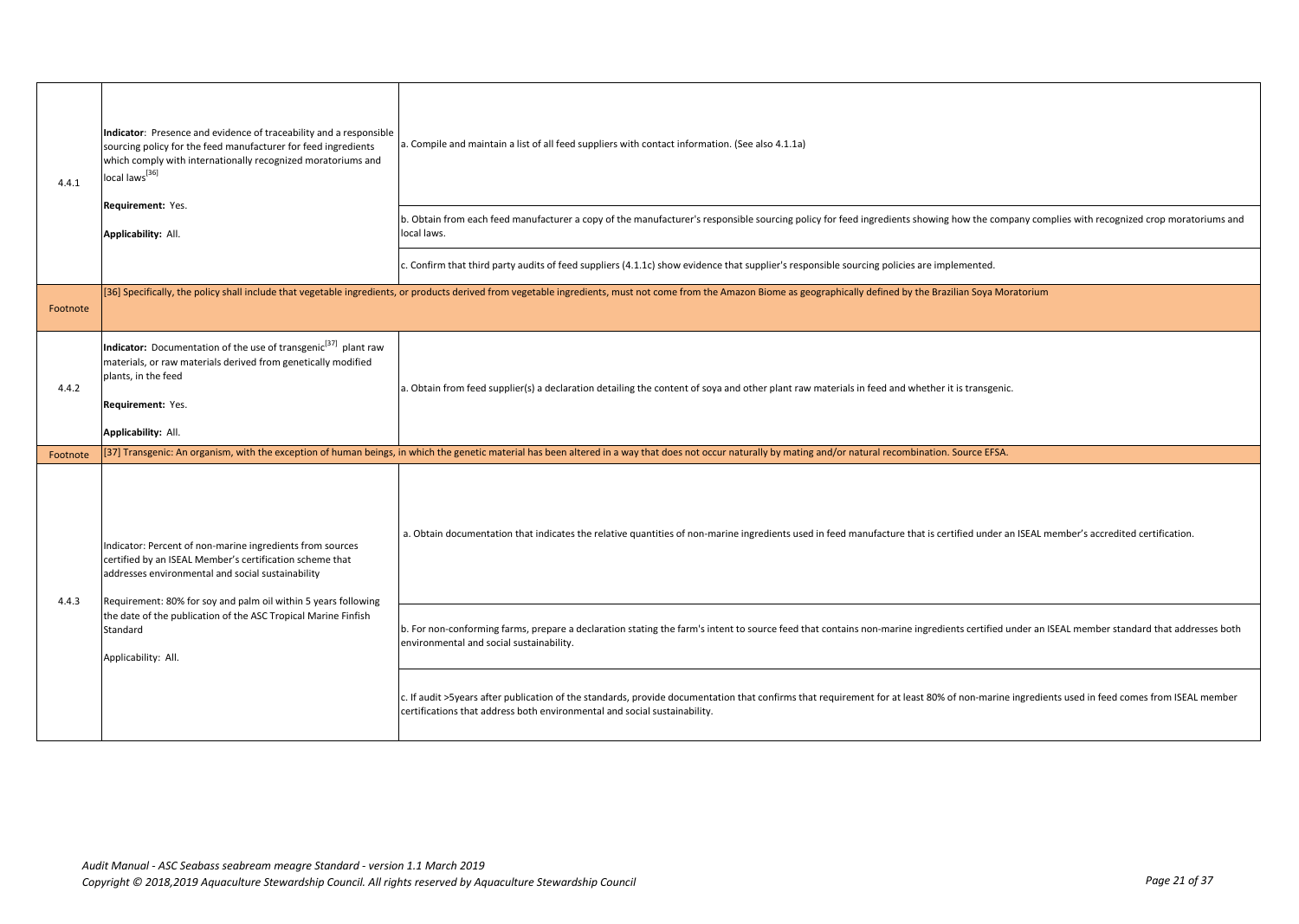| Criterion 4.5 Waste management/pollution control |                                                                                                                                                                                  | <b>Compliance Criteria (Required Client Actions):</b>                                                                                                                                                                                                                                   |
|--------------------------------------------------|----------------------------------------------------------------------------------------------------------------------------------------------------------------------------------|-----------------------------------------------------------------------------------------------------------------------------------------------------------------------------------------------------------------------------------------------------------------------------------------|
|                                                  | Indicator: Evidence that non-biological waste (including net pens)<br>from grow-out site is either disposed of properly or recycled.<br>Requirement: Yes.<br>Applicability: All. | a. Provide a description of the most common production waste materials and how the farm ensures these waste materials are properly disposed of. (see also 4.5.1c)                                                                                                                       |
| 4.5.1                                            |                                                                                                                                                                                  | (See also 4.5.1d) b. Provide a description of the types of waste materials that are recycled by the farm. (See also 4.5.1d)                                                                                                                                                             |
|                                                  |                                                                                                                                                                                  | c. Inform the CAB of any infractions or fines for improper waste disposal received during the previous 12 months and corrective actions taken                                                                                                                                           |
|                                                  |                                                                                                                                                                                  | d. Maintain records of disposal of waste materials including old nets and cage equipment.                                                                                                                                                                                               |
| 4.5.2                                            | Indicator: Evidence of appropriate storage and/or disposal of<br>biological waste                                                                                                | . Develop procedure that ensures proper disposal of all biological waste.                                                                                                                                                                                                               |
|                                                  | Requirement: Yes.<br><b>Applicability: All.</b>                                                                                                                                  | b. Maintain records to show how the farm disposes of dead fish and other forms of biological waste.                                                                                                                                                                                     |
| 4.5.3                                            | Indicator: Evidence of appropriate storage and/or disposal of<br>chemical and hydrocarbon wastes<br>Requirement: Yes.<br>Applicability: All.                                     | a. Ensure that the disposal and storage of chemical and hyrdocarbon wastes are done according to local law and Material Safety Data Sheets (MSDS). Farms shall maintain an inventory of all<br>chemicals used or located on site.                                                       |
| 4.5.4                                            | Indicator: Spill prevention and response plan for<br>chemicals/hydrocarbons originating from farming operations<br>Requirement: Yes.<br>Applicability: All.                      | a. Prepare a prevention and response plan spills of chemical and hydrocarbon waste. The plan shall outline the preventative maintenance of equipment exist and in place for the avoidance of fuel<br>spills from vehicles, winches, cranes, and mechanical equipment on land and water. |
|                                                  | Indicator: For any farm that cleans nets on-land, evidence that<br>net-cleaning sites have effluent treatment <sup>[38]</sup>                                                    | a. If nets are cleaned on-land, obtain documentary evidence from each net-cleaning facility that effluent treatment is in place.                                                                                                                                                        |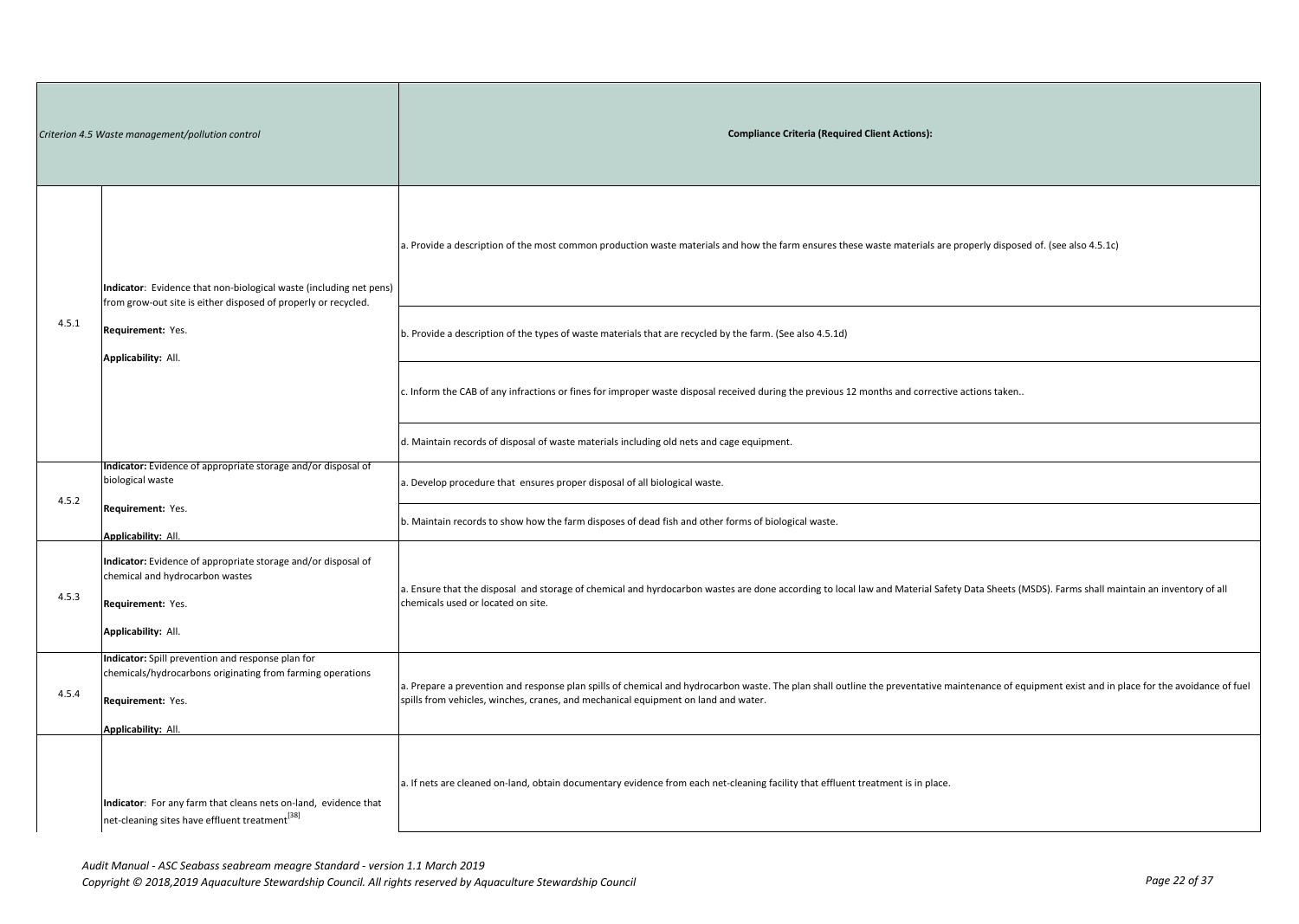| 4.5.5    | Requirement: Yes<br><b>Applicability: All</b>                                                                                                                                                                                                                                                | b. Obtain evidence that effluent treatment used at the cleaning site is an appropriate technology to capture of copper in effluents.                                                                                                                                                                                                                                                                                                                                                                                                                                                                                                                                                                                                                                                                                                                                                                                                                                                                                                                                                            |
|----------|----------------------------------------------------------------------------------------------------------------------------------------------------------------------------------------------------------------------------------------------------------------------------------------------|-------------------------------------------------------------------------------------------------------------------------------------------------------------------------------------------------------------------------------------------------------------------------------------------------------------------------------------------------------------------------------------------------------------------------------------------------------------------------------------------------------------------------------------------------------------------------------------------------------------------------------------------------------------------------------------------------------------------------------------------------------------------------------------------------------------------------------------------------------------------------------------------------------------------------------------------------------------------------------------------------------------------------------------------------------------------------------------------------|
| Footnote | [38] Treatment must have appropriate technologies in place to capture copper if the farm uses copper-treated nets.                                                                                                                                                                           |                                                                                                                                                                                                                                                                                                                                                                                                                                                                                                                                                                                                                                                                                                                                                                                                                                                                                                                                                                                                                                                                                                 |
|          | Criterion 4.6 Energy consumption and greenhouse gas emissions on farms                                                                                                                                                                                                                       | <b>Compliance Criteria (Required Client Actions):</b>                                                                                                                                                                                                                                                                                                                                                                                                                                                                                                                                                                                                                                                                                                                                                                                                                                                                                                                                                                                                                                           |
|          |                                                                                                                                                                                                                                                                                              | Instruction to Clients for Indicator 4.6.1 - Energy Use Assessment<br>Indicator 4.6.1 requires that farms must have an assessment to verify energy consumption. The scope of this requirement is restricted to operational energy use for the farm site(s) that is applying<br>for certification. Boundaries for operational energy use should correspond to the sources of Scope 1 and Scope 2 emissions (see Appendix 3). Energy use corresponding to Scope 3 emissions (i.e.<br>the energy used to fabricate materials that are purchased by the farm) is not required. However the ASC encourages companies to integrate energy use assessments across the board in the<br>company.<br>Quantities of energy (fuel and electricity) are converted to kilojoules. Verification is done by internal or external assessment following either the GHG Protocol Corporate Standard or ISO 14064-1<br>(see Appendix 3 in the standard for more details).<br>a. Maintain records for energy consumption by source (fuel, electricity) on the farm throughout each production cycle (calendar year). |
| 4.6.1    | Indicator: Presence of an energy use assessment verifying the<br>energy consumption on the farm and representing the production<br>cycle (calendar year), as outlined in Appendix 3<br>Requirement: Within two years of the initial audit (measured in<br>kilojoule/t fish/production cycle) | b. Calculate the farm's total energy consumption in kilojoules (kj) during the last production cycle (calender year).                                                                                                                                                                                                                                                                                                                                                                                                                                                                                                                                                                                                                                                                                                                                                                                                                                                                                                                                                                           |
|          | <b>Applicability: All</b>                                                                                                                                                                                                                                                                    | c. Calculate the total weight of fish in tons (t) produced during the last production cycle (calendar year).                                                                                                                                                                                                                                                                                                                                                                                                                                                                                                                                                                                                                                                                                                                                                                                                                                                                                                                                                                                    |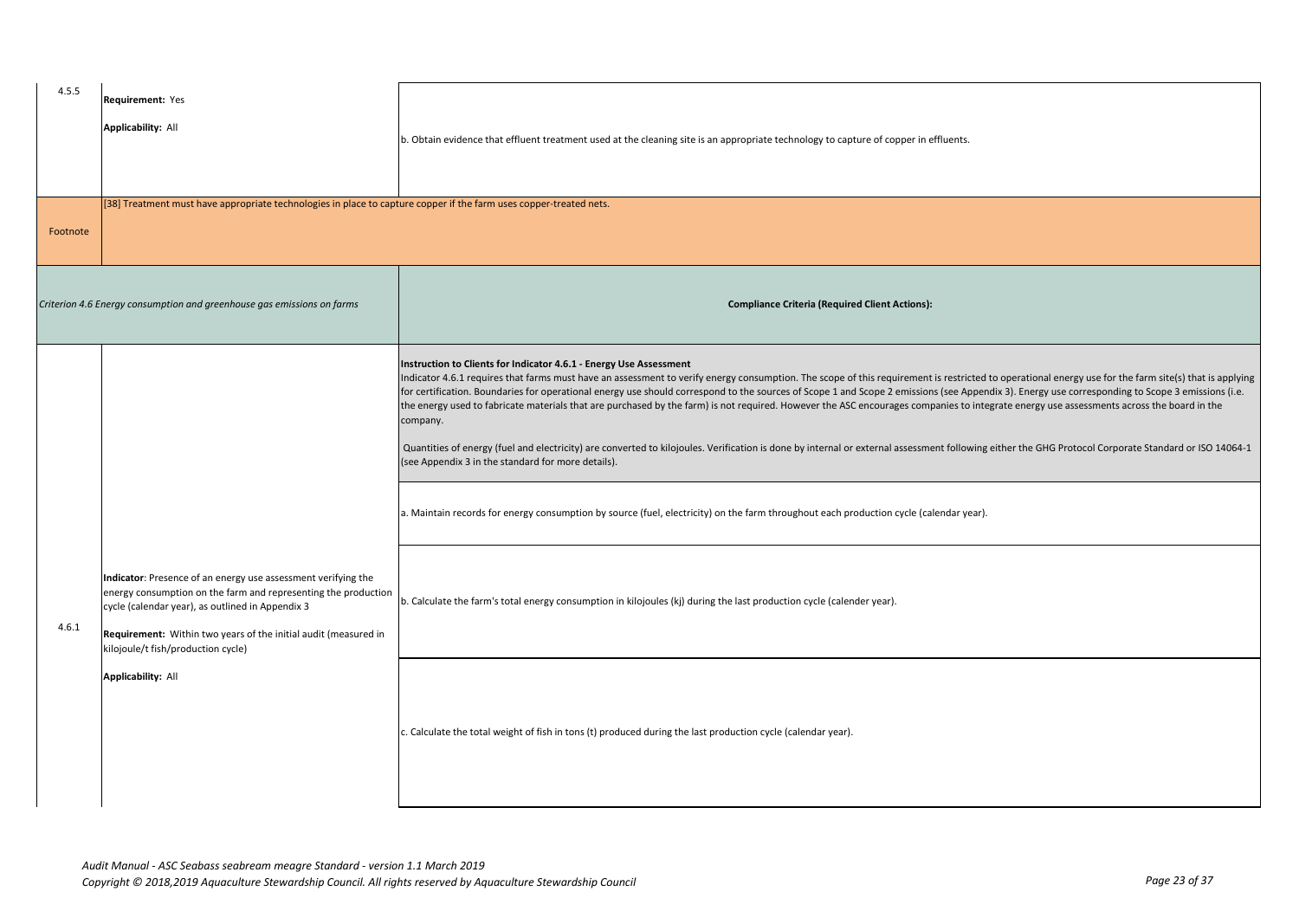|          |                                                                                                                                                                                                                                                                               | d. Using results from 4.6.1b and 4.6.1c, calculate energy consumption on the farm as required, reported as kilojoule/mt fish/production cycle.                                                                                                                                                                                                                                                                                                                                                                                                                                                                                                               |
|----------|-------------------------------------------------------------------------------------------------------------------------------------------------------------------------------------------------------------------------------------------------------------------------------|--------------------------------------------------------------------------------------------------------------------------------------------------------------------------------------------------------------------------------------------------------------------------------------------------------------------------------------------------------------------------------------------------------------------------------------------------------------------------------------------------------------------------------------------------------------------------------------------------------------------------------------------------------------|
|          |                                                                                                                                                                                                                                                                               | e. Ensure that the farm has undergone an energy use assessment that was done in compliance with requirements of Appendix 3(see standard).                                                                                                                                                                                                                                                                                                                                                                                                                                                                                                                    |
|          | Indicator: Records of greenhouse gas (GHG <sup>[39]</sup> ) emissions <sup>[40]</sup> on<br>farm and evidence of an annual GHG assessment, as outlined in<br>Appendix 3(see standard)<br>Requirement: Yes, within two years of the initial audit<br><b>Applicability: All</b> | Instruction to Clients for Indicator 4.6.2 - Annual GHG Assessment<br>Indicator 4.6.2 requires that farms must have an annual Greenhouse Gas (GHG) assessment. Detailed instructions are presented in Appendix 3 and references therein. The scope of this<br>requirement is restricted to operational boundaries for the farm site(s) that is applying for certification. However the ASC encourages companies to integrate GHG accounting practices across the<br>board in the company. Verification may be done by internal or external assessment following either the GHG Protocol Corporate Standard or ISO 14064-1 (see Appendix 3 for more details). |
|          |                                                                                                                                                                                                                                                                               | a. Maintain records of greenhouse gas emissions on the farm.                                                                                                                                                                                                                                                                                                                                                                                                                                                                                                                                                                                                 |
| 4.6.2    |                                                                                                                                                                                                                                                                               | b. At least annually, calculate all scope 1 and scope 2 GHG emissions in compliance with Appendix 3 (see standard).                                                                                                                                                                                                                                                                                                                                                                                                                                                                                                                                          |
|          |                                                                                                                                                                                                                                                                               | c. For GHG calculations, select the emission factors which are best suited to the farm's operation. Document the source of those emissions factors.                                                                                                                                                                                                                                                                                                                                                                                                                                                                                                          |
|          |                                                                                                                                                                                                                                                                               | d. For GHG calculations involving conversion of non-CO <sub>2</sub> gases to CO <sub>2</sub> equivalents, specify the Global Warming Potential (GWP) used and its source.                                                                                                                                                                                                                                                                                                                                                                                                                                                                                    |
| Footnote |                                                                                                                                                                                                                                                                               | [39] For the purposes of this Standard, GHGs are defined as the six gases listed in the Kyoto Protocol: carbon dioxide (CO2); methane (CH4); nitrous oxide (N2O); hydrofluorocarbons (HFCs); perfluorocarbons (PFCs); and sulp                                                                                                                                                                                                                                                                                                                                                                                                                               |
| Footnote | [40] GHG emissions must be recorded using recognized methods, standards and records as outlined in Appendix 3 (see standard).                                                                                                                                                 |                                                                                                                                                                                                                                                                                                                                                                                                                                                                                                                                                                                                                                                              |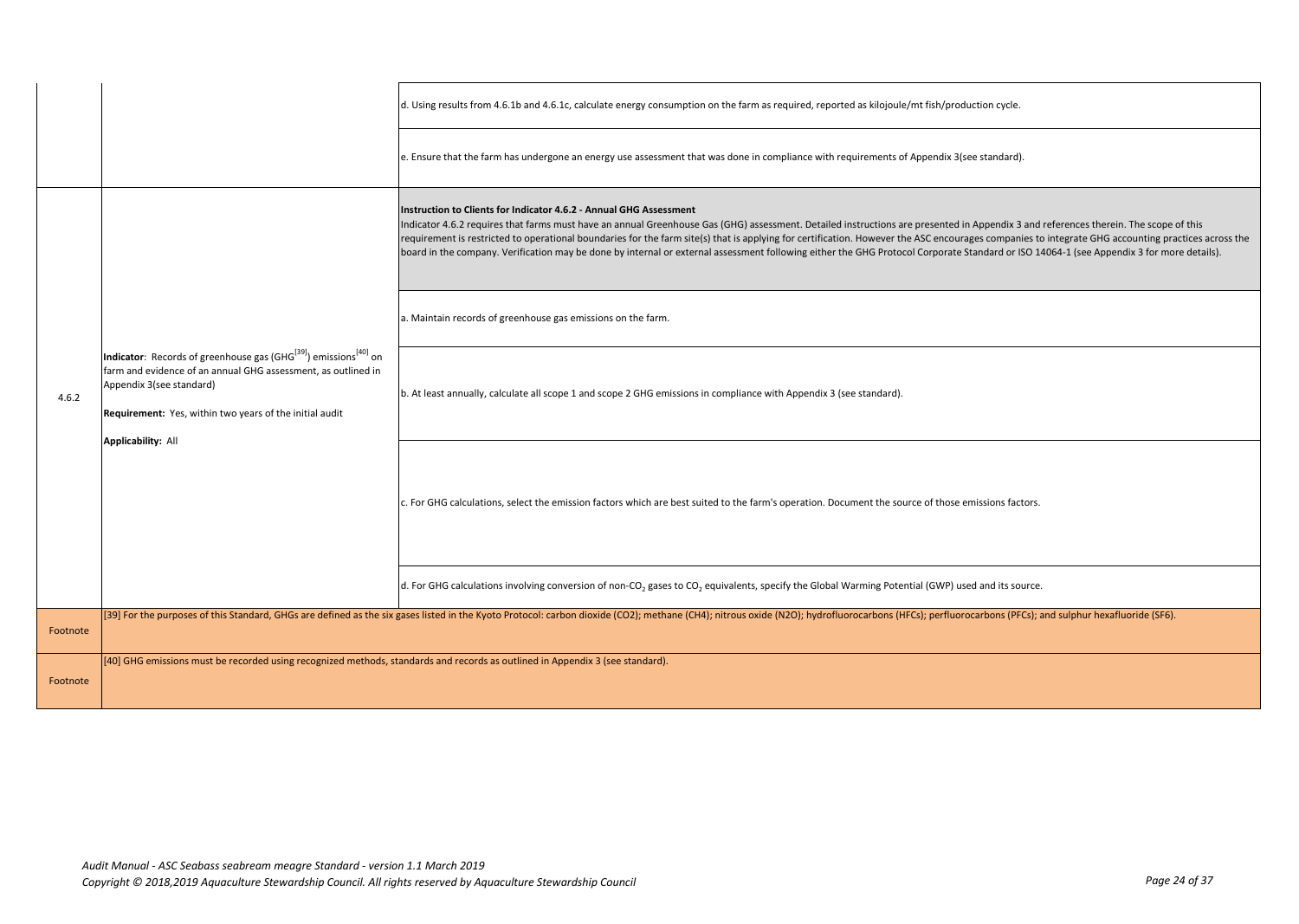|          | Indicator: Documentation of GHG emissions of the feed <sup>[41]</sup> used<br>during the previous production cycle reported (calendar year) to<br>ASC, as outlined in Appendix 3 subsection B                                                                                                                                                                                                                                                   | Instruction to Clients for Indicator 4.6.3 - GHG Emissions of Feed<br>across the entire previous production cycle. Therefore the ASC advises farms to inform their feed supplier(s) about this requirement long before the effective date. Specifically, the ASC<br>recommends that<br>the farm provides its feed suppliers with detailed information about the requirements including a copy of the methodology outlined in Appendix 3 (see standard);<br>- the farm explain what analyses must be done by feed suppliers; and<br>the farm explains to feed suppliers what documentary evidence will be required by the farm to demonstrate compliance.<br>Note2: Feed supplier's calculations must include Scope 1, Scope 2, and Scope 3 GHG emissions as specified in Appendix 3, subsection 2. | Indicator 4.6.3 requires that farms document the greenhouse gas emissions (GHG) associated with any feeds used during fish production. Farms will need to obtain this information from their feed<br>supplier(s) and thereafter maintain a continuous record of Feed GHG emissions throughout all production cycles (calendar year). This requirement takes effect on June 13, 2015 and it will apply<br>Note1: Farms may calculate GHG emissions of feed using the average raw material composition used to produce the fish (by weight) rather than using feed composition on a lot-by-lot basis. |  |
|----------|-------------------------------------------------------------------------------------------------------------------------------------------------------------------------------------------------------------------------------------------------------------------------------------------------------------------------------------------------------------------------------------------------------------------------------------------------|----------------------------------------------------------------------------------------------------------------------------------------------------------------------------------------------------------------------------------------------------------------------------------------------------------------------------------------------------------------------------------------------------------------------------------------------------------------------------------------------------------------------------------------------------------------------------------------------------------------------------------------------------------------------------------------------------------------------------------------------------------------------------------------------------|-----------------------------------------------------------------------------------------------------------------------------------------------------------------------------------------------------------------------------------------------------------------------------------------------------------------------------------------------------------------------------------------------------------------------------------------------------------------------------------------------------------------------------------------------------------------------------------------------------|--|
| 4.6.3    | Requirement: Yes, within three years of the initial audit                                                                                                                                                                                                                                                                                                                                                                                       |                                                                                                                                                                                                                                                                                                                                                                                                                                                                                                                                                                                                                                                                                                                                                                                                    | a. Obtain from feed supplier(s) a declaration detailing the GHG emissions of the feed (per kg feed).                                                                                                                                                                                                                                                                                                                                                                                                                                                                                                |  |
|          | <b>Applicability: All</b>                                                                                                                                                                                                                                                                                                                                                                                                                       |                                                                                                                                                                                                                                                                                                                                                                                                                                                                                                                                                                                                                                                                                                                                                                                                    | b. Multiply the GHG emissions per unit feed by the total amount of feed from each supplier used in the most recent completed production cycle (calendar year).                                                                                                                                                                                                                                                                                                                                                                                                                                      |  |
|          |                                                                                                                                                                                                                                                                                                                                                                                                                                                 |                                                                                                                                                                                                                                                                                                                                                                                                                                                                                                                                                                                                                                                                                                                                                                                                    | c. If client has more than one feed supplier, calculate the total sum of emissions from feed by summing the GHG emissions of feed from each supplier.                                                                                                                                                                                                                                                                                                                                                                                                                                               |  |
|          |                                                                                                                                                                                                                                                                                                                                                                                                                                                 |                                                                                                                                                                                                                                                                                                                                                                                                                                                                                                                                                                                                                                                                                                                                                                                                    | d. Submit GHG emissions of feed to ASC as per Appendix 3 (see standard) for each production cycle (calendar year).                                                                                                                                                                                                                                                                                                                                                                                                                                                                                  |  |
| Footnote | [41] GHG emissions from feed can be given based on the average raw material composition used to produce the fish (by weight) and not as documentation linked to each single product used during the production cycle (calendar<br>responsible for calculating GHG emissions per unit feed. Farm site then shall use that information to calculate GHG emissions for the volume of feed they used in the prior production cycle (calendar year). |                                                                                                                                                                                                                                                                                                                                                                                                                                                                                                                                                                                                                                                                                                                                                                                                    |                                                                                                                                                                                                                                                                                                                                                                                                                                                                                                                                                                                                     |  |
| 4.6.4    | Indicator: Evidence of a documented strategy to reduce GHG per<br>unit of production (measured in kilojoule/t fish produced)<br>Requirement: Yes, within three years of the initial audit<br><b>Applicability: All</b>                                                                                                                                                                                                                          | a. Prepare a strategy to reduce GHG per unit of production based on energy use and GHG<br>assessments completed during the certification period.                                                                                                                                                                                                                                                                                                                                                                                                                                                                                                                                                                                                                                                   |                                                                                                                                                                                                                                                                                                                                                                                                                                                                                                                                                                                                     |  |
|          | PRINCIPLE 5: MANAGE DISEASE AND PARASITES IN AN ENVIRONMENTALLY RESPONSIBLE MANNER                                                                                                                                                                                                                                                                                                                                                              |                                                                                                                                                                                                                                                                                                                                                                                                                                                                                                                                                                                                                                                                                                                                                                                                    |                                                                                                                                                                                                                                                                                                                                                                                                                                                                                                                                                                                                     |  |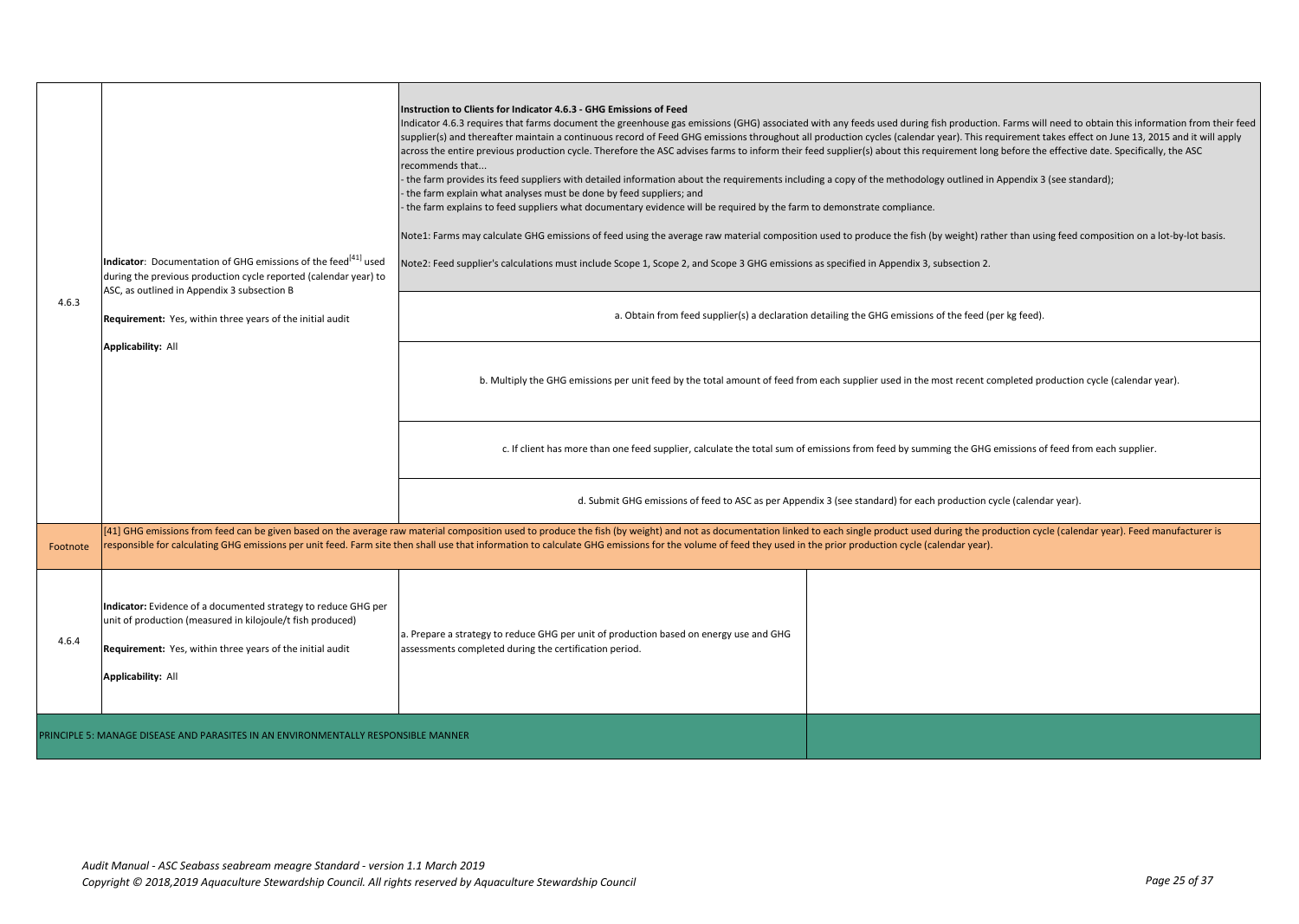| Criterion 5.1 Fish Health Management   |                                                                                                                                             | <b>Compliance Criteria (Required Client Actions):</b>                                                                                                                                                                                                                                                                                                                                                                                                           |
|----------------------------------------|---------------------------------------------------------------------------------------------------------------------------------------------|-----------------------------------------------------------------------------------------------------------------------------------------------------------------------------------------------------------------------------------------------------------------------------------------------------------------------------------------------------------------------------------------------------------------------------------------------------------------|
|                                        | Indicator: Evidence of a veterinary approved Fish Health                                                                                    | a. Prepare a fish health management plan that incorporates components related to identification and monitoring of fish disease and parasites. This plan may be part of a more comprehensive farm<br>planning document.                                                                                                                                                                                                                                          |
| 5.1.1                                  | Management Plan (FHMP) <sup>[42]</sup><br>Requirement: Yes.<br>Applicability: All.                                                          | b. Ensure that documentation is available to verify that the fish health management plan includes mandatory procedures for either:<br>i) vaccination against diseases that present a risk in the region and for which an effective and commercially viable vaccine exists; OR<br>ii) veterinarian-approved alternative fish health management strategies.                                                                                                       |
|                                        |                                                                                                                                             | c. Ensure that the farm's current fish health management plan was reviewed and approved by the farm's designated veterinarian.                                                                                                                                                                                                                                                                                                                                  |
| Footnote                               |                                                                                                                                             | [42] A FHMP contains at a minimum the following elements: 1) listing (potential)diseases/parasites occurring in the region and (potential) means for these diseases/parasites to enter the farm, 2) identification of actions<br>farm as well as spreading within the farm once established, 3) development of SOP's and training staff to implement the identified actions under 2), 4) monitoring and evaluation of the FHMP on a yearly basis, or after a di |
| 5.1.2                                  | Indicator: Farm maintains a fish health management record<br>keeping system<br>Requirement: Yes<br>Applicability: All.                      | a. Maintain a record keeping system to monitor all diseases /parasites and treatments on the farm.                                                                                                                                                                                                                                                                                                                                                              |
| Criterion 5.2 Chemicals and treatments |                                                                                                                                             | <b>Compliance Criteria (Required Client Actions):</b>                                                                                                                                                                                                                                                                                                                                                                                                           |
|                                        |                                                                                                                                             | a. Maintain a current version of the WHO list of antimicrobials critically and highly important for human health.                                                                                                                                                                                                                                                                                                                                               |
|                                        | Indicator: Use of therapeutic treatments that are listed as<br>critically important for human medicine by the World Health<br>$\ldots$ [43] | b. Maintain a list of therapeutants the use of which in finfish aquaculture are banned by law.                                                                                                                                                                                                                                                                                                                                                                  |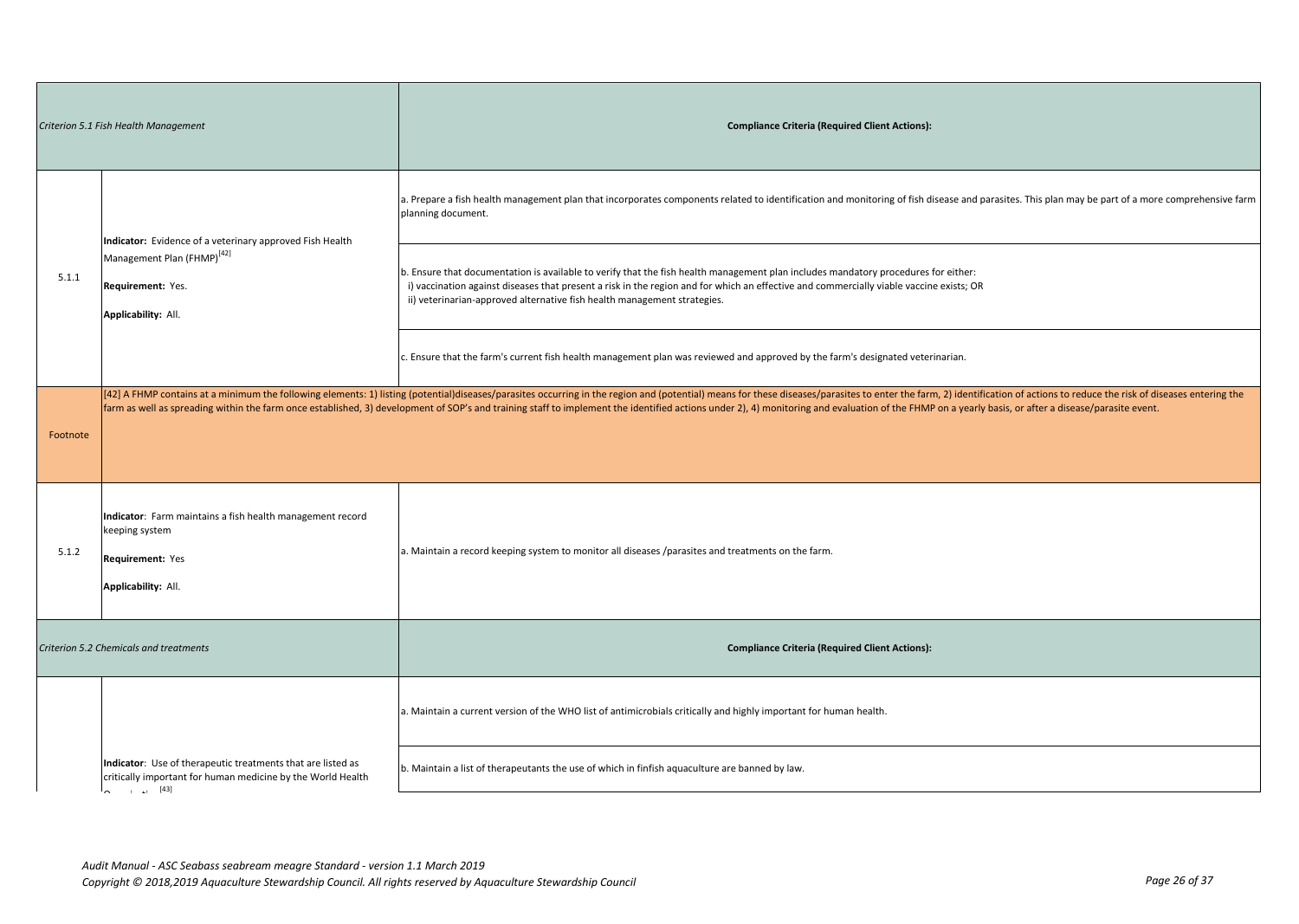| 5.2.1    | Urganization <sup>®</sup><br>Requirement: Not permitted.<br>Applicability: All.                                                                                                                                                                                                                                                                                                                                                                               | c. If the farm has used antibiotics listed as critically important to human health and/or has used therapeutants that are banned in finfish culture to treat any fish during the current production cycle<br>(calendar year), inform the CAB prior to scheduling audit.                                                                                                                                                       |
|----------|---------------------------------------------------------------------------------------------------------------------------------------------------------------------------------------------------------------------------------------------------------------------------------------------------------------------------------------------------------------------------------------------------------------------------------------------------------------|-------------------------------------------------------------------------------------------------------------------------------------------------------------------------------------------------------------------------------------------------------------------------------------------------------------------------------------------------------------------------------------------------------------------------------|
|          |                                                                                                                                                                                                                                                                                                                                                                                                                                                               | d. If yes to 5.2.1c, request an exemption to the requirement of 5.2.1 from the CAB in order to certify only that portion of production that complies with the indicator. Prior to the audit, provide the<br>CAB with records sufficient to establish details of treatment, which holding facilities were treated, and how the farm will ensure full traceability and separation of treated fish through and post-<br>harvest. |
| Footnote |                                                                                                                                                                                                                                                                                                                                                                                                                                                               | [43] WHO Critical Microbials for Human Medicine, 5th edition, 2016. http://www.who.int/foodsafety/areas work/antimicrobial-resistance/cia/en/                                                                                                                                                                                                                                                                                 |
|          |                                                                                                                                                                                                                                                                                                                                                                                                                                                               | a. Maintain records for all purchases of chemical antimicrobials (invoices, prescriptions) for the current and prior production cycles (calendar year).                                                                                                                                                                                                                                                                       |
| 5.2.2    | Indicator: Prophylactic use of antimicrobial treatments.<br>Requirement: Not permitted.                                                                                                                                                                                                                                                                                                                                                                       | b. Maintain a detailed log of all medication-related events (see also 5.2.1a and 5.2.3).                                                                                                                                                                                                                                                                                                                                      |
|          | <b>Applicability: All.</b>                                                                                                                                                                                                                                                                                                                                                                                                                                    | c. Calculate the total amount (g) and treatments (#) of chemical antimicrobials used during the current and preceeding production cycles (calendar year).                                                                                                                                                                                                                                                                     |
| 5.2.3    | Indicator: On-farm documentation that includes, at a minimum,<br>detailed information on all chemicals[45] and therapeutants used<br>during the most recent production cycle, the amounts used<br>(including grams per kg of fish produced), the dates used, which<br>group of fish were treated and against which diseases, proof of<br>proper dosing, and all disease and pathogens detected on the site<br>Requirement: Yes.<br><b>Applicability: All.</b> | a. Maintian comprehensive documention on all chemicals and therapeutants used on the farm that includes he amounts used (including grams per kg of fish produced), the dates used, the<br>etention time, which group of fish were treated and against which diseases, proof of proper dosing, and all disease and pathogens detected on the site.                                                                             |
|          | [45] Chemicals used for the treatment of fish                                                                                                                                                                                                                                                                                                                                                                                                                 |                                                                                                                                                                                                                                                                                                                                                                                                                               |
| Footnote |                                                                                                                                                                                                                                                                                                                                                                                                                                                               |                                                                                                                                                                                                                                                                                                                                                                                                                               |
| 521      | not including freshwater or hydrogen peroxide                                                                                                                                                                                                                                                                                                                                                                                                                 | a. Identify permitted anti-parasiticides that may be applied to stock during the farming procedure in the fish health management plan. Provide Material Data Safety Sheets for all anti-parasiticide<br>Indicator: Allowable farm level anti-parasiticide treatment (bath), products that are used. Other than freshwater, formaldehyde and hydrogen peroxide no prescribed anti-paracitide treatment is allowed.             |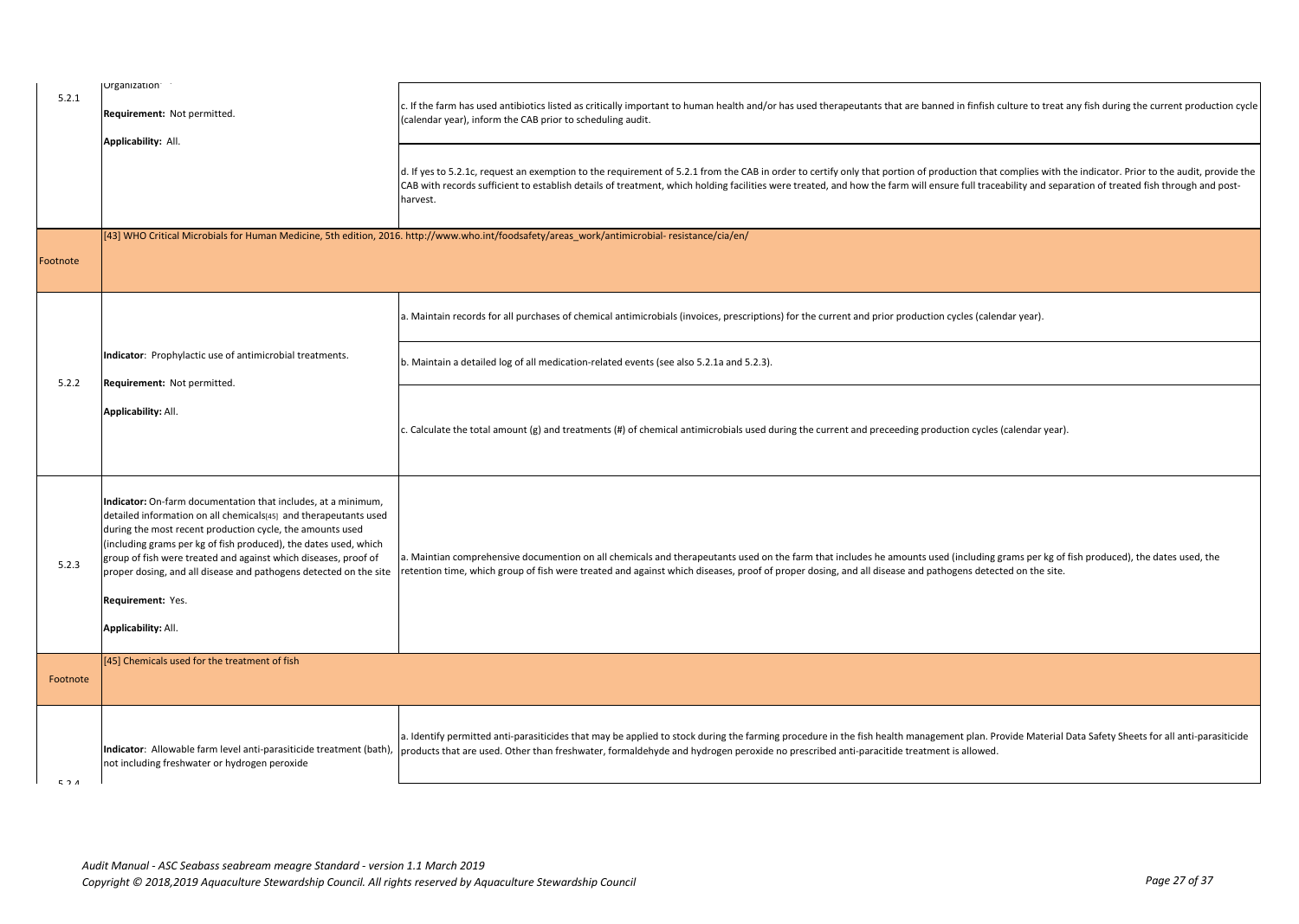| J.2.4    | Requirement: None<br>Applicability: All.                                                                                                         | b. Make available records relating to all chemical, veterinary and therapeutant suppliers. Include Invoices, laboratory testing results as well as prescriptions and treatment records.                                                                                                                                                                                                                                                                                                                                                                                                                                                                                  |
|----------|--------------------------------------------------------------------------------------------------------------------------------------------------|--------------------------------------------------------------------------------------------------------------------------------------------------------------------------------------------------------------------------------------------------------------------------------------------------------------------------------------------------------------------------------------------------------------------------------------------------------------------------------------------------------------------------------------------------------------------------------------------------------------------------------------------------------------------------|
| 5.2.5    | Indicator: Number of treatments <sup>[46]</sup> of antibiotics over the most<br>recent production cycle (calendar year)<br>Requirement: $\leq$ 3 | Note: for the purposes of Indicator 5.2.5, "treatment" means a single course of medication given to address a specific disease issue and that may last a number of days and be applied in one or<br>more pens (or cages).<br>a. Maintain records of all treatments of antibiotics (see 5.2.1a). For first audits, farm records must cover the current and immediately prior production cycles (calendar year) in a verifiable<br>statement.                                                                                                                                                                                                                              |
|          | <b>Applicability: All</b>                                                                                                                        | b. Calculate the total number of treatments of antibiotics over the most recent production cycle (calendar year) and supply a verifiable statement of this calculation.                                                                                                                                                                                                                                                                                                                                                                                                                                                                                                  |
| Footnote | [46] A treatment is a single course medication given to address a specific disease issue and that may last a number of days.                     |                                                                                                                                                                                                                                                                                                                                                                                                                                                                                                                                                                                                                                                                          |
|          | Criterion 5.3 Survival of farmed fish                                                                                                            | <b>Compliance Criteria (Required Client Actions):</b>                                                                                                                                                                                                                                                                                                                                                                                                                                                                                                                                                                                                                    |
|          |                                                                                                                                                  |                                                                                                                                                                                                                                                                                                                                                                                                                                                                                                                                                                                                                                                                          |
|          | Indicator: All recovered mortalities are removed and disposed of                                                                                 | a. Maintain records of mortality removals to show that dead fish are removed regularly and disposed of in a responsible manner.                                                                                                                                                                                                                                                                                                                                                                                                                                                                                                                                          |
| 5.3.1    | in a responsible manner<br>Requirement: Yes                                                                                                      | b. Collect documentation to show that disposal methods are in line with practices recommended by fish health managers and/or relevant legal authorities.                                                                                                                                                                                                                                                                                                                                                                                                                                                                                                                 |
|          | <b>Applicability: All</b>                                                                                                                        | c. For any exceptional mortality event where dead fish were not collected for post-mortem analysis, keep a written justification.                                                                                                                                                                                                                                                                                                                                                                                                                                                                                                                                        |
| 5.3.2    | <b>Indicator:</b> Classification of mortalities<br>Requirement: All recovered mortalities are recorded and                                       | a. Maintain detailed records for all mortalities and post-mortem analyses including:<br>date of mortality and date of post-mortem analysis;<br>total number of mortalities and number receiving post-mortem analysis;<br>name of the person or lab conducting the post-mortem analyses;<br>qualifications of the individual (e.g. veterinarian, fish health manager);<br>cause of mortality (specify disease or pathogen) where known; and<br>classification as 'unexplained' when cause of mortality is unknown.<br>b. For each mortality event, ensure that post-mortem analyses are done on a statistically relevant number of fish and keep a record of the results. |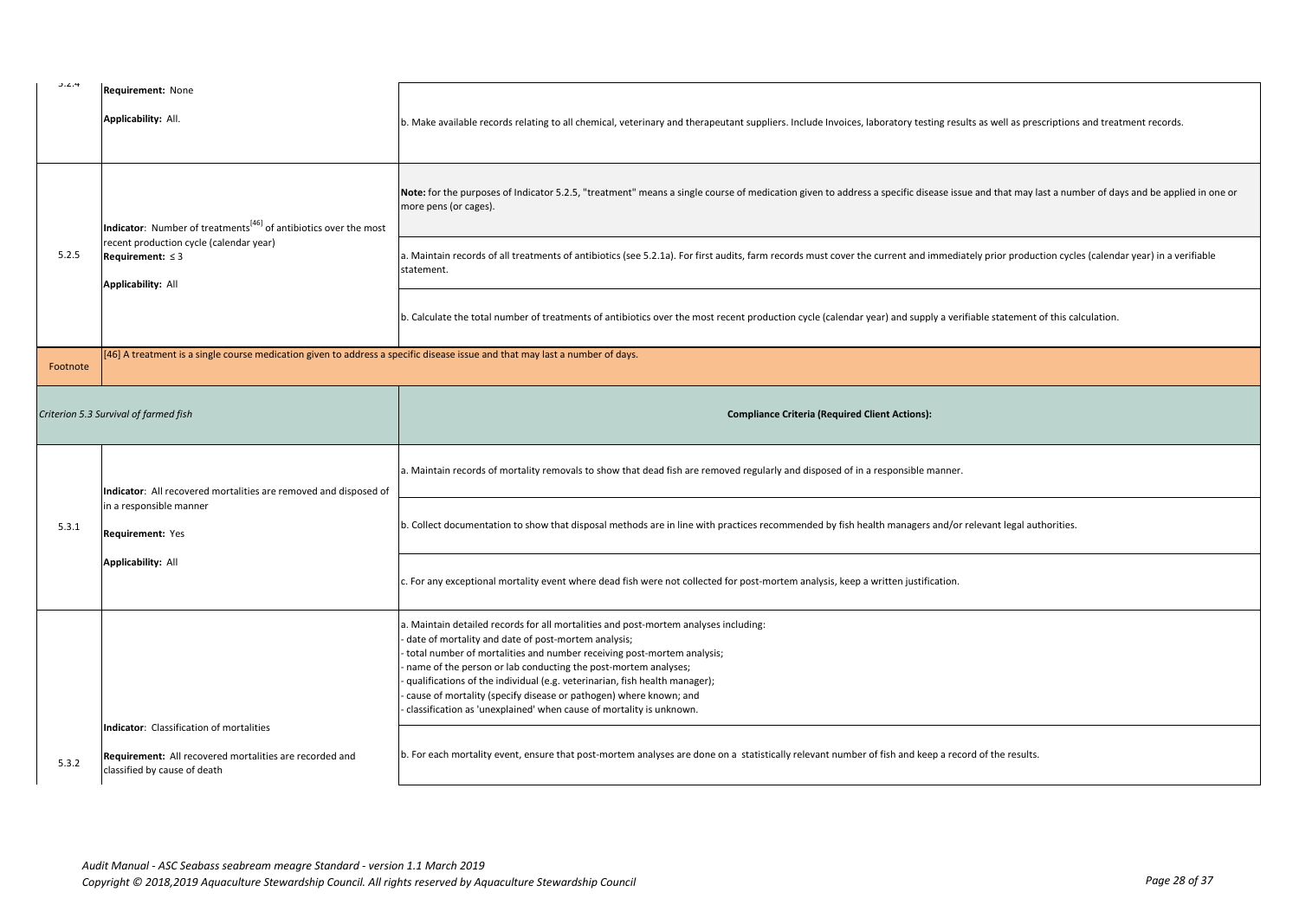|          | <b>Applicability: All</b>                                                                                                                                                                                     |                                                                                                                                                                                                                                                                                           |  |
|----------|---------------------------------------------------------------------------------------------------------------------------------------------------------------------------------------------------------------|-------------------------------------------------------------------------------------------------------------------------------------------------------------------------------------------------------------------------------------------------------------------------------------------|--|
|          |                                                                                                                                                                                                               | c. If on-site diagnosis is inconclusive and disease is suspected or results are inconclusive over a 1-2 week period, ensure that fish are sent to an off-site laboratory for diagnosis and keep a record of<br>the results.                                                               |  |
| 5.3.3    | Indicator: When unexplained mortalities exceed ≥0.5% / per day,<br>samples are submitted for analysis by a veterinarian or designated<br>fish health expert<br>Requirement: Yes<br>Applicability: All.        | a. Maintian records of unexplained mortalites and responses triggered when unexplained mortalities exceeds 0.5% per day.                                                                                                                                                                  |  |
|          |                                                                                                                                                                                                               | Note: Farms have the option to integrate their farm-specific mortality reduction program into the farm's fish health management plan (5.1.1).                                                                                                                                             |  |
| 5.3.4    | Indicator: Evidence of a farm specific mortalities reduction<br>program that includes defined annual targets for reductions in<br>mortalities and reductions in unexplained mortalities.<br>Requirement: Yes. | a. Use records in 5.3.2 to assemble a time-series dataset on farm-specific mortalities rates and unexplained mortality rates.                                                                                                                                                             |  |
|          | Applicability: All.                                                                                                                                                                                           | b. Use the data in 5.3.2 and advice from the veterinarian and/or fish health manager to develop a mortalities-reduction program that defines annual targets for reductions in total mortality and<br>unexplained mortality.                                                               |  |
|          |                                                                                                                                                                                                               | Ensure that farm management communicates with the veterinarian, fish health manager, and staff about annual targets and planned actions to meet targets.                                                                                                                                  |  |
|          | PRINCIPLE 6: DEVELOP AND OPERATE FARMS IN A SOCIALLY RESPONSIBLE MANNER                                                                                                                                       |                                                                                                                                                                                                                                                                                           |  |
|          | 6.1 Freedom of association and collective bargaining [47]                                                                                                                                                     | <b>Compliance Criteria (Required Client Actions):</b>                                                                                                                                                                                                                                     |  |
| Footnote |                                                                                                                                                                                                               | [47] Bargain collectively: A voluntary negotiation between employers and organizations of workers in order to establish the terms and conditions of employment by means of collective (written) agreements.                                                                               |  |
|          |                                                                                                                                                                                                               | a. Workers have the freedom to join any trade union, free of any form of interference from employers or competing organizations set up or backed by the employer. Farms shall prepare<br>documentation to demonstrate to the auditor that domestic regulation fully meets these criteria. |  |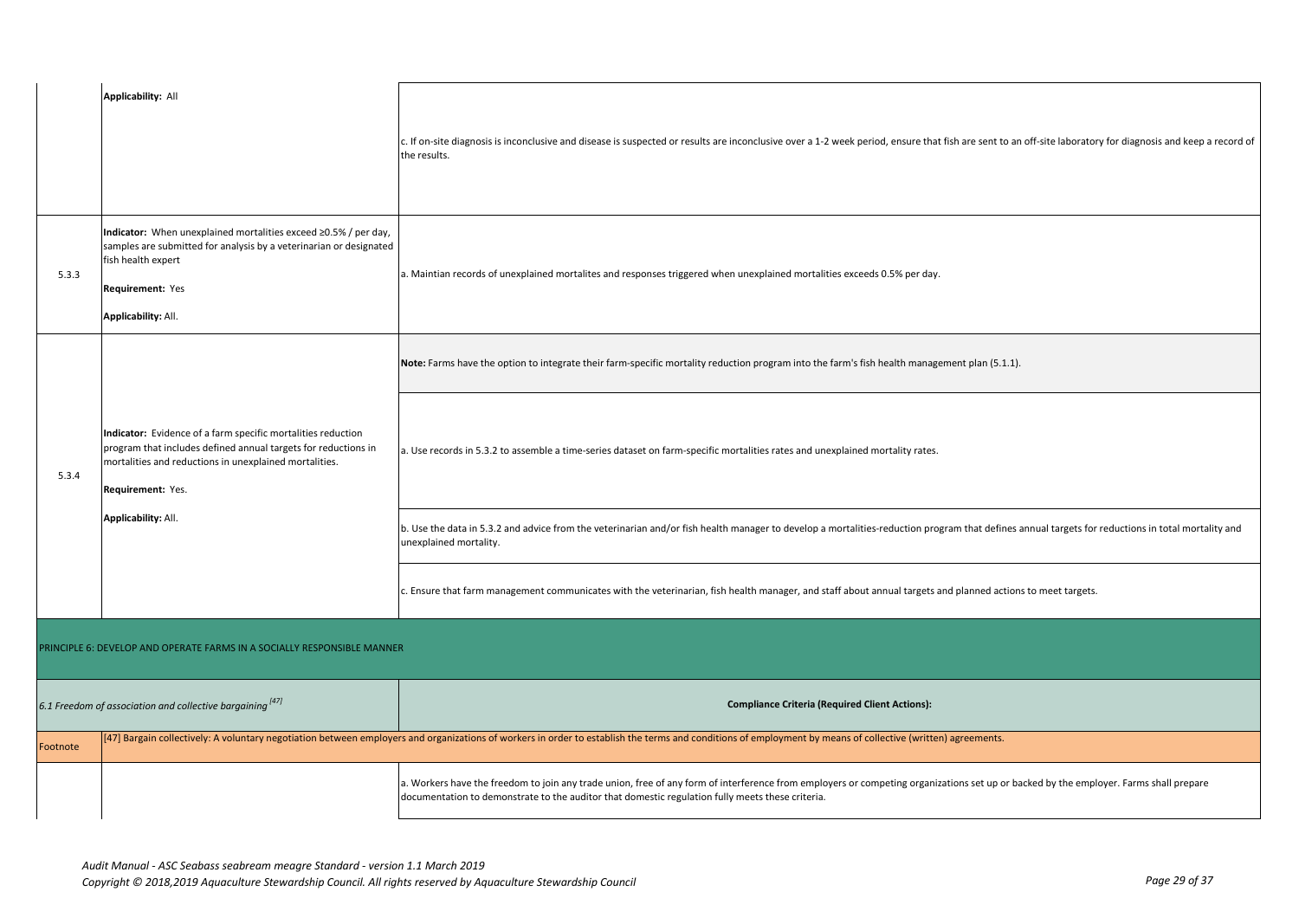| Indicator: Evidence that workers have access to trade unions (if<br>they exist) and union representative(s) chosen by themselves<br>without managerial interference.<br>worker organizations or to support worker organizations under the control or employers or employers' organizations."<br>6.1.1<br>Requirement: Yes<br><b>Applicability: All</b><br>d. Be advised that workers and union representatives (if they exist) will be interviewed to confirm the above.<br>Indicator: Evidence that workers are free to form organizations,<br>a. Employment contract explicitly states the worker's right of freedom of association.<br>including unions, to advocate for and protect their rights.<br>6.1.2<br>Requirement: Yes<br><b>Applicability: All</b><br>Be advised that workers will be interviewed to confirm the above.<br>Indicator: Evidence that workers are free and able to bargain<br>association and collective bargaining rights. |                           |                                                                                       |                                                                                                                                                                                                                                                                                                                                                                                                                                                                                                    |
|--------------------------------------------------------------------------------------------------------------------------------------------------------------------------------------------------------------------------------------------------------------------------------------------------------------------------------------------------------------------------------------------------------------------------------------------------------------------------------------------------------------------------------------------------------------------------------------------------------------------------------------------------------------------------------------------------------------------------------------------------------------------------------------------------------------------------------------------------------------------------------------------------------------------------------------------------------|---------------------------|---------------------------------------------------------------------------------------|----------------------------------------------------------------------------------------------------------------------------------------------------------------------------------------------------------------------------------------------------------------------------------------------------------------------------------------------------------------------------------------------------------------------------------------------------------------------------------------------------|
|                                                                                                                                                                                                                                                                                                                                                                                                                                                                                                                                                                                                                                                                                                                                                                                                                                                                                                                                                        |                           |                                                                                       | b. Union representatives (or worker representatives) are chosen by workers without managerial interference. ILO specifically prohibits "acts which are designated to promote the establishment of                                                                                                                                                                                                                                                                                                  |
|                                                                                                                                                                                                                                                                                                                                                                                                                                                                                                                                                                                                                                                                                                                                                                                                                                                                                                                                                        |                           |                                                                                       | Trade union representatives (or worker representatives) have access to their members in the workplace at reasonable times on the premises.                                                                                                                                                                                                                                                                                                                                                         |
|                                                                                                                                                                                                                                                                                                                                                                                                                                                                                                                                                                                                                                                                                                                                                                                                                                                                                                                                                        |                           |                                                                                       |                                                                                                                                                                                                                                                                                                                                                                                                                                                                                                    |
|                                                                                                                                                                                                                                                                                                                                                                                                                                                                                                                                                                                                                                                                                                                                                                                                                                                                                                                                                        |                           |                                                                                       |                                                                                                                                                                                                                                                                                                                                                                                                                                                                                                    |
|                                                                                                                                                                                                                                                                                                                                                                                                                                                                                                                                                                                                                                                                                                                                                                                                                                                                                                                                                        |                           |                                                                                       | b. Employer communicates that workers are free to form organizations to advocate for and protect work rights (e.g. farm policies on Freedom of Association).                                                                                                                                                                                                                                                                                                                                       |
|                                                                                                                                                                                                                                                                                                                                                                                                                                                                                                                                                                                                                                                                                                                                                                                                                                                                                                                                                        |                           |                                                                                       |                                                                                                                                                                                                                                                                                                                                                                                                                                                                                                    |
| collectively for their rights.                                                                                                                                                                                                                                                                                                                                                                                                                                                                                                                                                                                                                                                                                                                                                                                                                                                                                                                         |                           |                                                                                       | a. Local trade union, or where none exists a reputable civil-society organization, confirms no outstanding cases against the farm site management for violations of employees' freedom of                                                                                                                                                                                                                                                                                                          |
| 6.1.3<br>b. Employer has explicitly communicated a commitment to ensure the collective bargaining rights of all workers.<br>Requirement: Yes                                                                                                                                                                                                                                                                                                                                                                                                                                                                                                                                                                                                                                                                                                                                                                                                           |                           |                                                                                       |                                                                                                                                                                                                                                                                                                                                                                                                                                                                                                    |
| <b>Applicability: All</b>                                                                                                                                                                                                                                                                                                                                                                                                                                                                                                                                                                                                                                                                                                                                                                                                                                                                                                                              |                           |                                                                                       | c. There is documentary evidence that workers are free and able to bargain collectively (e.g. collective bargaining agreements, meeting minutes, or complaint resolutions).                                                                                                                                                                                                                                                                                                                        |
|                                                                                                                                                                                                                                                                                                                                                                                                                                                                                                                                                                                                                                                                                                                                                                                                                                                                                                                                                        | Criterion 6.2 Child labor |                                                                                       | <b>Compliance Criteria (Required Client Actions):</b>                                                                                                                                                                                                                                                                                                                                                                                                                                              |
|                                                                                                                                                                                                                                                                                                                                                                                                                                                                                                                                                                                                                                                                                                                                                                                                                                                                                                                                                        |                           | <b>Indicator:</b> Number of incidences of child <sup>[48]</sup> labor <sup>[49]</sup> | a. In most countries, the law states that minimum age for employment is 15 years. There are two possible exceptions:<br>in developing countries where the legal minimum age may be set to 14 years or<br>in countries where the legal minimum age is set higher than 15 years, in which case the legal minimum age of the country is followed.<br>If the farm operates in a country where the legal minimum ages is not 15, then the employer shall maintain documentation attesting to this fact. |
|                                                                                                                                                                                                                                                                                                                                                                                                                                                                                                                                                                                                                                                                                                                                                                                                                                                                                                                                                        | 6.2.1                     | Requirement: None                                                                     | b. Minimum age of permanent workers is 15 or older (except in countries as noted above).                                                                                                                                                                                                                                                                                                                                                                                                           |
|                                                                                                                                                                                                                                                                                                                                                                                                                                                                                                                                                                                                                                                                                                                                                                                                                                                                                                                                                        |                           | Applicability: All except as noted 6.2.1a                                             | c. Employer maintains age records for employees that are sufficient to demonstrate compliance.                                                                                                                                                                                                                                                                                                                                                                                                     |
|                                                                                                                                                                                                                                                                                                                                                                                                                                                                                                                                                                                                                                                                                                                                                                                                                                                                                                                                                        | Footnote                  | convention 138.                                                                       |                                                                                                                                                                                                                                                                                                                                                                                                                                                                                                    |
| [48] Child: Any person under 15 years of age. A higher age would apply if the minimum age law of an area stipulates a higher age for work or mandatory schooling. Minimum age may be 14 if the country allows it under the dev                                                                                                                                                                                                                                                                                                                                                                                                                                                                                                                                                                                                                                                                                                                         | Footnote                  |                                                                                       |                                                                                                                                                                                                                                                                                                                                                                                                                                                                                                    |
| [49] Child Labor: Any work by a child younger than the age specified in the definition of a child.                                                                                                                                                                                                                                                                                                                                                                                                                                                                                                                                                                                                                                                                                                                                                                                                                                                     |                           |                                                                                       | a. Young workers are appropriately identified in company policies & training programs, and job descriptions are available for all young workers at the site.                                                                                                                                                                                                                                                                                                                                       |
|                                                                                                                                                                                                                                                                                                                                                                                                                                                                                                                                                                                                                                                                                                                                                                                                                                                                                                                                                        |                           |                                                                                       |                                                                                                                                                                                                                                                                                                                                                                                                                                                                                                    |
| b. All young workers (from age 15 to less than 18) are identified and their ages are confirmed with copies of IDs.                                                                                                                                                                                                                                                                                                                                                                                                                                                                                                                                                                                                                                                                                                                                                                                                                                     |                           |                                                                                       |                                                                                                                                                                                                                                                                                                                                                                                                                                                                                                    |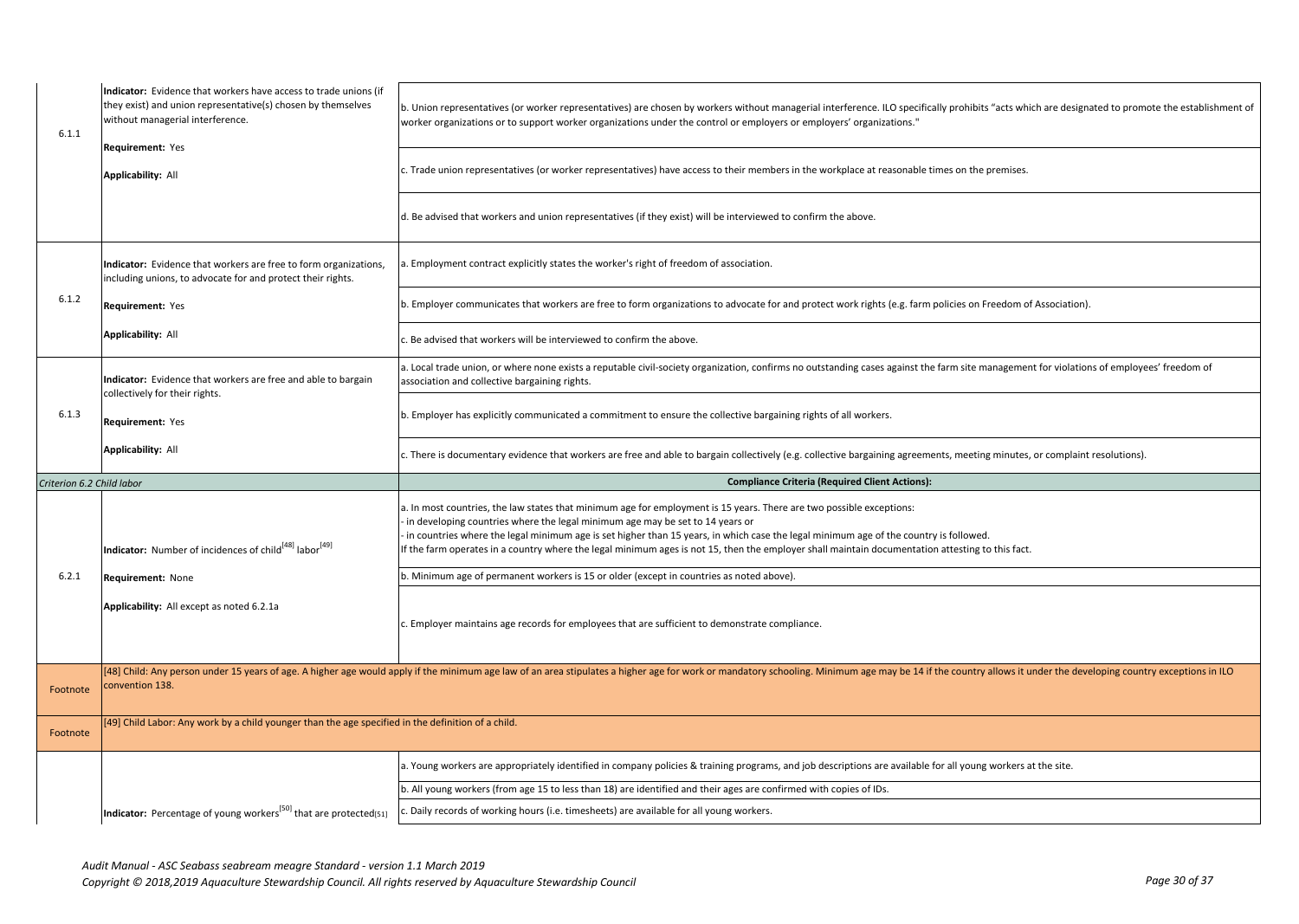| <b>Applicability: All</b><br>e. Young workers are not exposed to hazards and do not perform hazardous work. Work on floating cages in poor weather conditions shall be considered hazardous.<br>. Be advised that the site will be inspected and young workers will be interviewed to confirm compliance.<br>[50] Young Worker: Any worker between the age of a child, as defined above, and under the age of 18.<br>Footnote<br>[51] Protected: Workers between 15 and 18 years of age will not be exposed to hazardous health and safety conditions; working hours shall not interfere with their education and the combined daily transportation time and sc<br>Footnote<br>exceed 10 hours.<br>Criterion 6.3 Forced, bonded or compulsory labor<br><b>Compliance Criteria (Required Client Actions):</b><br>b. Employees are free to leave workplace and manage their own time.<br>Indicator: Number of incidences of forced <sup>[52]</sup> , bonded <sup>[53]</sup> or<br>compulsory labor<br>c. Employer does not withhold employee's original identity documents.<br>6.3.1<br>Requirement: None<br>d. Employer does not withhold any part of workers' salaries, benefits, property or documents in order to oblige them to continue working for employer.<br><b>Applicability: All</b><br>e. Employees are not to be obligated to stay in job to repay debt.<br>f. Maintain payroll records and be advised that workers will be interviewed to confirm the above.<br>[52] Forced (Compulsory) labor: All work or service that is extracted from any person under the menace of any penalty for which a person has not offered himself/herself voluntarily or for which such work or service is dema<br>Footnote<br>can imply monetary sanctions, physical punishment, or the loss of rights and privileges or restriction of movement (e.g., withholding of identity documents).<br>[53] Bonded labor: When a person is forced by the employer or creditor to work to repay a financial debt to the crediting agency.<br>Footnote<br>Criterion 6.4 Discrimination <sup>[54]</sup><br><b>Compliance Criteria (Required Client Actions):</b><br>[54] Discrimination: Any distinction, exclusion or preference that has the effect of nullifying or impairing equality of opportunity or treatment. Not every distinction, exclusion or preference constitutes discrimination.<br>pay increase or bonus is not by itself discriminatory. Positive discrimination in favor of people from certain underrepresented groups may be legal in some countries.<br>Footnote<br>a. Employer has written anti-discrimination policy in place, stating that the company does not engage in or support discrimination in hiring, remuneration, access to training, promotion,<br>to discrimination. | 6.2.2 | Requirement: 100%                                                        | d. For young workers, the combined daily transportation time and school time and work time does not exceed 10 hours.                                                                                      |
|-----------------------------------------------------------------------------------------------------------------------------------------------------------------------------------------------------------------------------------------------------------------------------------------------------------------------------------------------------------------------------------------------------------------------------------------------------------------------------------------------------------------------------------------------------------------------------------------------------------------------------------------------------------------------------------------------------------------------------------------------------------------------------------------------------------------------------------------------------------------------------------------------------------------------------------------------------------------------------------------------------------------------------------------------------------------------------------------------------------------------------------------------------------------------------------------------------------------------------------------------------------------------------------------------------------------------------------------------------------------------------------------------------------------------------------------------------------------------------------------------------------------------------------------------------------------------------------------------------------------------------------------------------------------------------------------------------------------------------------------------------------------------------------------------------------------------------------------------------------------------------------------------------------------------------------------------------------------------------------------------------------------------------------------------------------------------------------------------------------------------------------------------------------------------------------------------------------------------------------------------------------------------------------------------------------------------------------------------------------------------------------------------------------------------------------------------------------------------------------------------------------------------------------------------------------------------------------------------------------------------------------------------------------------------------------------------------------------------------------------------------------------------------------------------|-------|--------------------------------------------------------------------------|-----------------------------------------------------------------------------------------------------------------------------------------------------------------------------------------------------------|
|                                                                                                                                                                                                                                                                                                                                                                                                                                                                                                                                                                                                                                                                                                                                                                                                                                                                                                                                                                                                                                                                                                                                                                                                                                                                                                                                                                                                                                                                                                                                                                                                                                                                                                                                                                                                                                                                                                                                                                                                                                                                                                                                                                                                                                                                                                                                                                                                                                                                                                                                                                                                                                                                                                                                                                                               |       |                                                                          |                                                                                                                                                                                                           |
|                                                                                                                                                                                                                                                                                                                                                                                                                                                                                                                                                                                                                                                                                                                                                                                                                                                                                                                                                                                                                                                                                                                                                                                                                                                                                                                                                                                                                                                                                                                                                                                                                                                                                                                                                                                                                                                                                                                                                                                                                                                                                                                                                                                                                                                                                                                                                                                                                                                                                                                                                                                                                                                                                                                                                                                               |       |                                                                          |                                                                                                                                                                                                           |
|                                                                                                                                                                                                                                                                                                                                                                                                                                                                                                                                                                                                                                                                                                                                                                                                                                                                                                                                                                                                                                                                                                                                                                                                                                                                                                                                                                                                                                                                                                                                                                                                                                                                                                                                                                                                                                                                                                                                                                                                                                                                                                                                                                                                                                                                                                                                                                                                                                                                                                                                                                                                                                                                                                                                                                                               |       |                                                                          |                                                                                                                                                                                                           |
|                                                                                                                                                                                                                                                                                                                                                                                                                                                                                                                                                                                                                                                                                                                                                                                                                                                                                                                                                                                                                                                                                                                                                                                                                                                                                                                                                                                                                                                                                                                                                                                                                                                                                                                                                                                                                                                                                                                                                                                                                                                                                                                                                                                                                                                                                                                                                                                                                                                                                                                                                                                                                                                                                                                                                                                               |       |                                                                          |                                                                                                                                                                                                           |
|                                                                                                                                                                                                                                                                                                                                                                                                                                                                                                                                                                                                                                                                                                                                                                                                                                                                                                                                                                                                                                                                                                                                                                                                                                                                                                                                                                                                                                                                                                                                                                                                                                                                                                                                                                                                                                                                                                                                                                                                                                                                                                                                                                                                                                                                                                                                                                                                                                                                                                                                                                                                                                                                                                                                                                                               |       |                                                                          |                                                                                                                                                                                                           |
|                                                                                                                                                                                                                                                                                                                                                                                                                                                                                                                                                                                                                                                                                                                                                                                                                                                                                                                                                                                                                                                                                                                                                                                                                                                                                                                                                                                                                                                                                                                                                                                                                                                                                                                                                                                                                                                                                                                                                                                                                                                                                                                                                                                                                                                                                                                                                                                                                                                                                                                                                                                                                                                                                                                                                                                               |       |                                                                          | a. Contracts are clearly stated and understood by employees. Contracts do not lead to workers being indebted (i.e. no 'pay to work' schemes through labor contractors or training credit programs).       |
|                                                                                                                                                                                                                                                                                                                                                                                                                                                                                                                                                                                                                                                                                                                                                                                                                                                                                                                                                                                                                                                                                                                                                                                                                                                                                                                                                                                                                                                                                                                                                                                                                                                                                                                                                                                                                                                                                                                                                                                                                                                                                                                                                                                                                                                                                                                                                                                                                                                                                                                                                                                                                                                                                                                                                                                               |       |                                                                          |                                                                                                                                                                                                           |
|                                                                                                                                                                                                                                                                                                                                                                                                                                                                                                                                                                                                                                                                                                                                                                                                                                                                                                                                                                                                                                                                                                                                                                                                                                                                                                                                                                                                                                                                                                                                                                                                                                                                                                                                                                                                                                                                                                                                                                                                                                                                                                                                                                                                                                                                                                                                                                                                                                                                                                                                                                                                                                                                                                                                                                                               |       |                                                                          |                                                                                                                                                                                                           |
|                                                                                                                                                                                                                                                                                                                                                                                                                                                                                                                                                                                                                                                                                                                                                                                                                                                                                                                                                                                                                                                                                                                                                                                                                                                                                                                                                                                                                                                                                                                                                                                                                                                                                                                                                                                                                                                                                                                                                                                                                                                                                                                                                                                                                                                                                                                                                                                                                                                                                                                                                                                                                                                                                                                                                                                               |       |                                                                          |                                                                                                                                                                                                           |
|                                                                                                                                                                                                                                                                                                                                                                                                                                                                                                                                                                                                                                                                                                                                                                                                                                                                                                                                                                                                                                                                                                                                                                                                                                                                                                                                                                                                                                                                                                                                                                                                                                                                                                                                                                                                                                                                                                                                                                                                                                                                                                                                                                                                                                                                                                                                                                                                                                                                                                                                                                                                                                                                                                                                                                                               |       |                                                                          |                                                                                                                                                                                                           |
|                                                                                                                                                                                                                                                                                                                                                                                                                                                                                                                                                                                                                                                                                                                                                                                                                                                                                                                                                                                                                                                                                                                                                                                                                                                                                                                                                                                                                                                                                                                                                                                                                                                                                                                                                                                                                                                                                                                                                                                                                                                                                                                                                                                                                                                                                                                                                                                                                                                                                                                                                                                                                                                                                                                                                                                               |       |                                                                          |                                                                                                                                                                                                           |
|                                                                                                                                                                                                                                                                                                                                                                                                                                                                                                                                                                                                                                                                                                                                                                                                                                                                                                                                                                                                                                                                                                                                                                                                                                                                                                                                                                                                                                                                                                                                                                                                                                                                                                                                                                                                                                                                                                                                                                                                                                                                                                                                                                                                                                                                                                                                                                                                                                                                                                                                                                                                                                                                                                                                                                                               |       |                                                                          |                                                                                                                                                                                                           |
|                                                                                                                                                                                                                                                                                                                                                                                                                                                                                                                                                                                                                                                                                                                                                                                                                                                                                                                                                                                                                                                                                                                                                                                                                                                                                                                                                                                                                                                                                                                                                                                                                                                                                                                                                                                                                                                                                                                                                                                                                                                                                                                                                                                                                                                                                                                                                                                                                                                                                                                                                                                                                                                                                                                                                                                               |       |                                                                          |                                                                                                                                                                                                           |
|                                                                                                                                                                                                                                                                                                                                                                                                                                                                                                                                                                                                                                                                                                                                                                                                                                                                                                                                                                                                                                                                                                                                                                                                                                                                                                                                                                                                                                                                                                                                                                                                                                                                                                                                                                                                                                                                                                                                                                                                                                                                                                                                                                                                                                                                                                                                                                                                                                                                                                                                                                                                                                                                                                                                                                                               |       |                                                                          |                                                                                                                                                                                                           |
|                                                                                                                                                                                                                                                                                                                                                                                                                                                                                                                                                                                                                                                                                                                                                                                                                                                                                                                                                                                                                                                                                                                                                                                                                                                                                                                                                                                                                                                                                                                                                                                                                                                                                                                                                                                                                                                                                                                                                                                                                                                                                                                                                                                                                                                                                                                                                                                                                                                                                                                                                                                                                                                                                                                                                                                               |       |                                                                          |                                                                                                                                                                                                           |
|                                                                                                                                                                                                                                                                                                                                                                                                                                                                                                                                                                                                                                                                                                                                                                                                                                                                                                                                                                                                                                                                                                                                                                                                                                                                                                                                                                                                                                                                                                                                                                                                                                                                                                                                                                                                                                                                                                                                                                                                                                                                                                                                                                                                                                                                                                                                                                                                                                                                                                                                                                                                                                                                                                                                                                                               |       |                                                                          | termination or retirement based on race, caste, national origin, religion, disability, gender, sexual orientation, union membership, political affiliation, age or any other condition that may give rise |
| b. Employer has clear and transparent company procedures that outline how to raise, file, and respond to discrimination complaints.<br>discrimination policies, procedures and practices                                                                                                                                                                                                                                                                                                                                                                                                                                                                                                                                                                                                                                                                                                                                                                                                                                                                                                                                                                                                                                                                                                                                                                                                                                                                                                                                                                                                                                                                                                                                                                                                                                                                                                                                                                                                                                                                                                                                                                                                                                                                                                                                                                                                                                                                                                                                                                                                                                                                                                                                                                                                      |       | Indicator: Evidence of comprehensive <sup>[55]</sup> and proactive anti- |                                                                                                                                                                                                           |
| 6.4.1<br>Requirement: Yes<br>Employer respects the principle of equal pay for equal work and equal access to job opportunities, promotions and raises.<br><b>Applicability: All</b>                                                                                                                                                                                                                                                                                                                                                                                                                                                                                                                                                                                                                                                                                                                                                                                                                                                                                                                                                                                                                                                                                                                                                                                                                                                                                                                                                                                                                                                                                                                                                                                                                                                                                                                                                                                                                                                                                                                                                                                                                                                                                                                                                                                                                                                                                                                                                                                                                                                                                                                                                                                                           |       |                                                                          |                                                                                                                                                                                                           |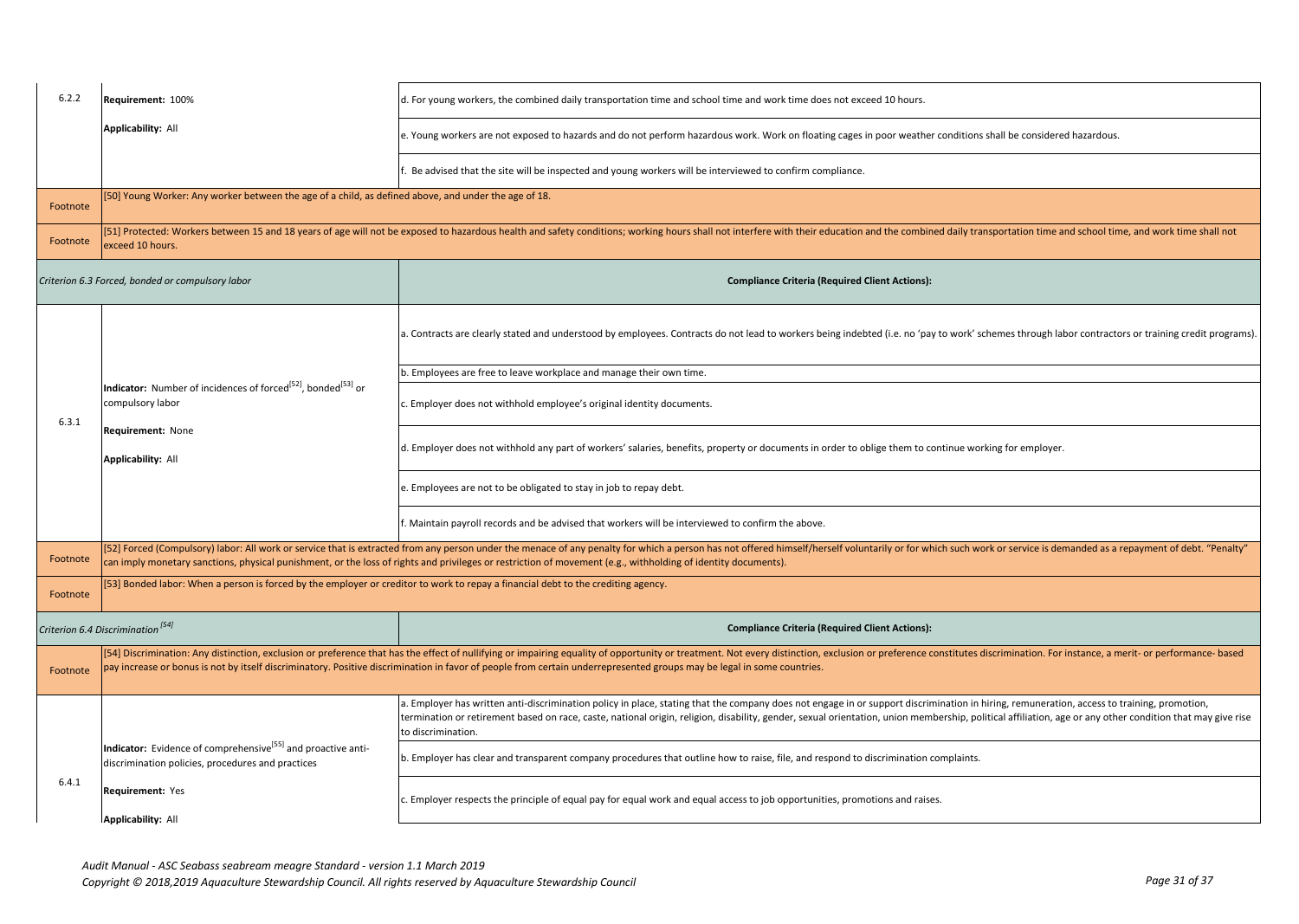|          |                                                                                                                                       | d. All managers and supervisors receive training on diversity and non-discrimination. All personnel receive non-discrimination training. Internal or external training acceptable if proven effective.                                                                                                                                                                              |
|----------|---------------------------------------------------------------------------------------------------------------------------------------|-------------------------------------------------------------------------------------------------------------------------------------------------------------------------------------------------------------------------------------------------------------------------------------------------------------------------------------------------------------------------------------|
| Footnote |                                                                                                                                       | [55] Employers shall have written anti-discrimination policies stating that the company does not engage in or support discrimination in hiring, remuneration, access to training, promotion, termination or retirement based o<br>disability, gender, sexual orientation, union membership, political affiliation, age or any other condition that may give rise to discrimination. |
|          | Indicator: Number of incidences of discrimination                                                                                     | a. Employer maintains a record of all discrimination complaints. These records do not show evidence for discrimination.                                                                                                                                                                                                                                                             |
| 6.4.2    | Requirement: None<br><b>Applicability: All</b>                                                                                        | b. Be advised that worker testimonies will be used to confirm that the company does not interfere with the rights of personnel to observe tenets or practices, or to meet needs related to race,<br>caste, national origin, religion, disability, gender, sexual orientation, union membership, political affiliation or any other condition that may give rise to discrimination.  |
|          | Criterion 6.5 Work environment health and safety                                                                                      | <b>Compliance Criteria (Required Client Actions):</b>                                                                                                                                                                                                                                                                                                                               |
|          | Indicator: Percentage of workers trained in health and safety<br>practices, procedures <sup>[56]</sup> and policies on a yearly basis | Employer has documented practices, procedures (including emergency response procedures) and policies to protect employees from workplace hazards and to minimize risk of accident or<br>injury. The information shall be available to employees.                                                                                                                                    |
| 6.5.1    | Requirement: 100%                                                                                                                     | b. Employees know and understand emergency response procedures.                                                                                                                                                                                                                                                                                                                     |
|          | <b>Applicability: All</b>                                                                                                             | Employer conducts health and safety training for all employees on a regular basis (once a year and immediately for all new employees), including training on potential hazards and risk<br>minimization, Occupational Safety and Health (OSH) and effective use of PPE.                                                                                                             |
| Footnote | 56] Health and safety training shall include emergency response procedures and practices.                                             |                                                                                                                                                                                                                                                                                                                                                                                     |
|          |                                                                                                                                       |                                                                                                                                                                                                                                                                                                                                                                                     |
|          | Indicator: Evidence that workers use Personal Protective<br>Equipment (PPE) effectively                                               | . Employer maintains a list of all health and safety hazards (e.g. chemicals).                                                                                                                                                                                                                                                                                                      |
| 6.5.2    |                                                                                                                                       | . Employer provides workers with PPE that is appropriate to known health and safety hazards.                                                                                                                                                                                                                                                                                        |
|          | Requirement: Yes                                                                                                                      | Employees receive annual training in the proper use of PPE (see 6.5.1c). For workers who participated in the initial training(s) previously an annual refreshment training may suffice, unless new<br>PPE has been put to use.                                                                                                                                                      |
|          | <b>Applicability: All</b>                                                                                                             | d. Be advised that workers will be interviewed to confirm the above.                                                                                                                                                                                                                                                                                                                |
|          | Indicator: Presence of a health and safety risk assessment and                                                                        | . Employer makes regular assessments of hazards and risks in the workplace. Risk assessments are reviewed and updated at least annually (see also 6.5.1a).                                                                                                                                                                                                                          |
| 6.5.3    | evidence of preventive actions taken<br><b>Requirement: Yes</b>                                                                       | b. Employees are trained in how to identify and prevent known hazards and risks (see also 6.5.1c).                                                                                                                                                                                                                                                                                  |
|          | <b>Applicability: All</b>                                                                                                             | Health and safety procedures are adapted based on results from risk assessments (above) and changes are implemented to help prevent accidents.                                                                                                                                                                                                                                      |
|          | Indicator: Evidence that all health- and safety-related accidents                                                                     | . Employer records all health- and safety-related accidents.                                                                                                                                                                                                                                                                                                                        |
| 6.5.4    | and violations are recorded and corrective actions are taken when<br>necessary                                                        | b. Employer maintains complete documentation for all occupational health and safety violations and investigations.                                                                                                                                                                                                                                                                  |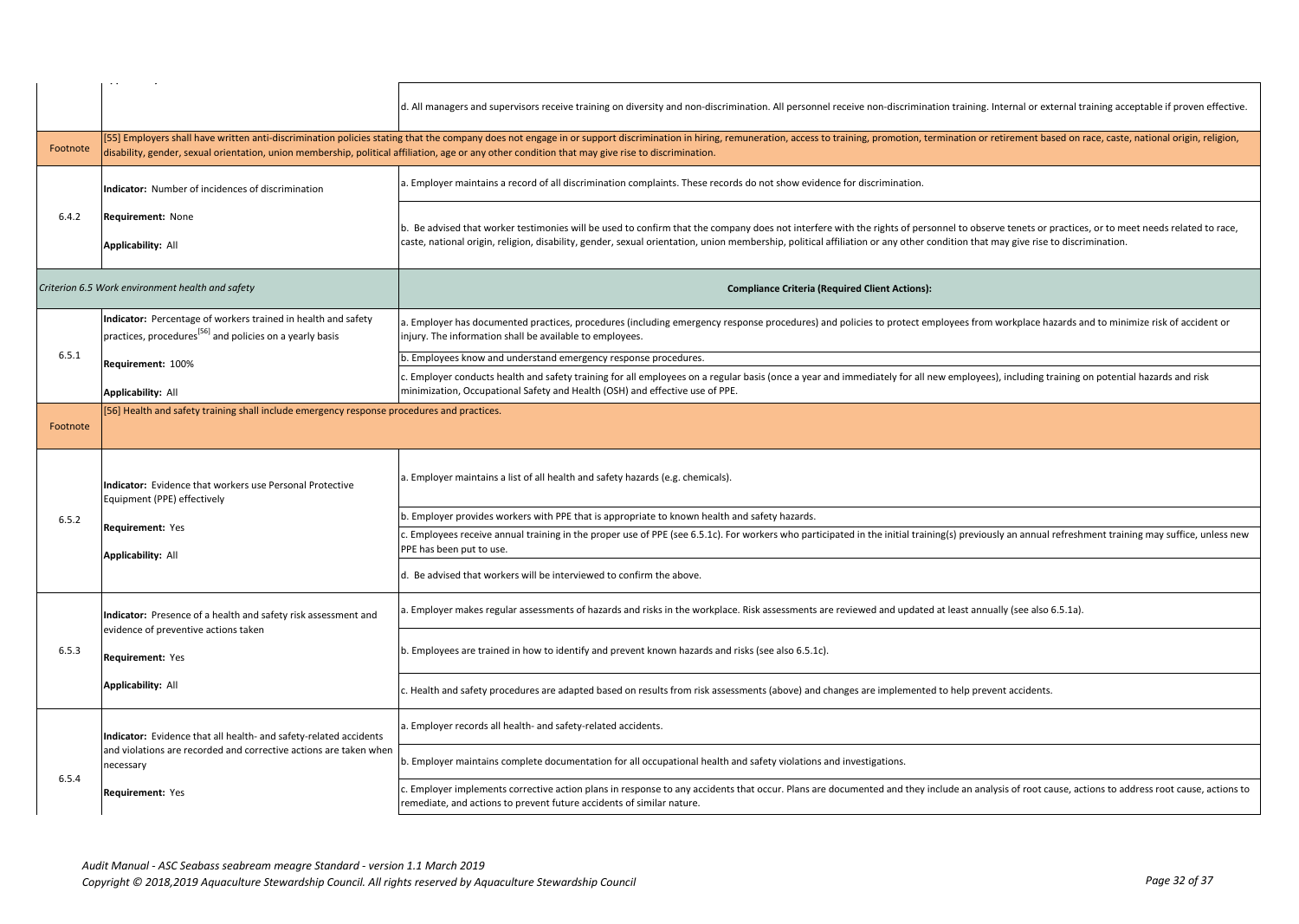|                     | <b>Applicability: All</b>                                                                                                                                                                                                 | d. Employees working in departments where accidents have occurred can explain what analysis has been done and what steps were taken or improvements made.                                                                                                                                                                                                                                                                                                                                                                                                                                                                                                                                          |
|---------------------|---------------------------------------------------------------------------------------------------------------------------------------------------------------------------------------------------------------------------|----------------------------------------------------------------------------------------------------------------------------------------------------------------------------------------------------------------------------------------------------------------------------------------------------------------------------------------------------------------------------------------------------------------------------------------------------------------------------------------------------------------------------------------------------------------------------------------------------------------------------------------------------------------------------------------------------|
| 6.5.5               | Indicator: Evidence of employer responsibility and/or proof of<br>insurance (accident or injury) for 100% of worker costs in a job-<br>related accident or injury when not covered under national law<br>Requirement: Yes | a. Employer maintains documentation to confirm that all personnel are provided sufficient insurance to cover costs related to occupational accidents or injuries (if not covered under national law).<br>Equal insurance coverage must include temporary, migrant or foreign workers. Written contract of employer responsibility to cover accident costs is acceptable evidence in place of insurance.                                                                                                                                                                                                                                                                                            |
|                     |                                                                                                                                                                                                                           | Note: If the farm outsources its diving operations to an independent company, the farm shall ensure that auditors have access to specified information sufficient to demonstrate compliance with<br>Indicator 6.5.6. It is the farm's responsibility to obtain copies of relevant documentation (e.g. certificates) from the dive company.                                                                                                                                                                                                                                                                                                                                                         |
| 6.5.6               | Indicator: Evidence that all diving operations are conducted in a<br>manner that protects the health and safety of divers[57]<br>Requirement: Yes                                                                         | a. Employer keeps records of farm diving operations and a list of all personnel involved. In case an external service provider was hired, a statement that provider conformed to all relevant criteria<br>must be made available to the auditor by this provider. All diving operations are logged using diving computers and records are kept electronically.                                                                                                                                                                                                                                                                                                                                     |
|                     | Applicability: All                                                                                                                                                                                                        | b. Employer ensures that a safety diver or a diving buddy is present during all dives.                                                                                                                                                                                                                                                                                                                                                                                                                                                                                                                                                                                                             |
|                     |                                                                                                                                                                                                                           | c. Employer maintains evidence of diver certification (e.g. copies of certificates) for each person involved in diving operations. Divers shall be certified through an accredited national or<br>international organization for diver certification. Divers shall undergo periodical medical exams, which will include monitoring of all tissues affected by continuous diving (i.e. bones, cartilages).                                                                                                                                                                                                                                                                                          |
| Footnote            | through x-rays every 3 years.                                                                                                                                                                                             | [57] Employer keeps records of farm diving operations and a list of all personnel involved. In case an external service provider was hired, a statement that the provider conformed to all relevant criteria must be made avai<br>diving operations are logged using diving computers and records are kept electronically. Employer ensures that a safety diver or a diving buddy is present during all dives. Employer maintains evidence of diver certificatio<br>involved in diving operations. Divers shall be certified through an accredited national or international organisation for diver certification. Divers shall undergo annual medical exams certifying they are fit to dive, as w |
| Criterion 6.6 Wages |                                                                                                                                                                                                                           | <b>Compliance Criteria (Required Client Actions):</b>                                                                                                                                                                                                                                                                                                                                                                                                                                                                                                                                                                                                                                              |
|                     | Indicator: The percentage of workers whose basic <sup>1581</sup> wage<br>(before overtime and bonuses) is below the minimum wage <sup>[59]</sup><br>Requirement: 0 (None)                                                 | a. Employer keeps documents to show the legal minimum wage in the country of operation. If there is no legal minimum wage in the country, the employer keeps documents to show the industry-<br>standard minimum wage.                                                                                                                                                                                                                                                                                                                                                                                                                                                                             |
| 6.6.1               |                                                                                                                                                                                                                           | b. Employer's records (e.g. payroll) confirm that worker's wages for a standard work week (≤ 48 hours) always meet or exceed the legal minimum wage. If there is no legal minimum wage, the<br>employer's records must show how the current wage meets or exceeds industry standard. If wages are based on piece-rate or pay-per-production, the employer's records must show how workers<br>can reasonably attain (within regular working hours) wages that meet or exceed the legal minimum wage.                                                                                                                                                                                                |
|                     | <b>Applicability: All</b>                                                                                                                                                                                                 | c. Maintain documentary evidence (e.g. payroll, timesheets, punch cards, production records, and/or utility records) and be advised that workers will be interviewed to confirm the above.                                                                                                                                                                                                                                                                                                                                                                                                                                                                                                         |
| Footnote            | [58] Basic wage: The wages paid for a standard working week (no more than 48 hours).                                                                                                                                      |                                                                                                                                                                                                                                                                                                                                                                                                                                                                                                                                                                                                                                                                                                    |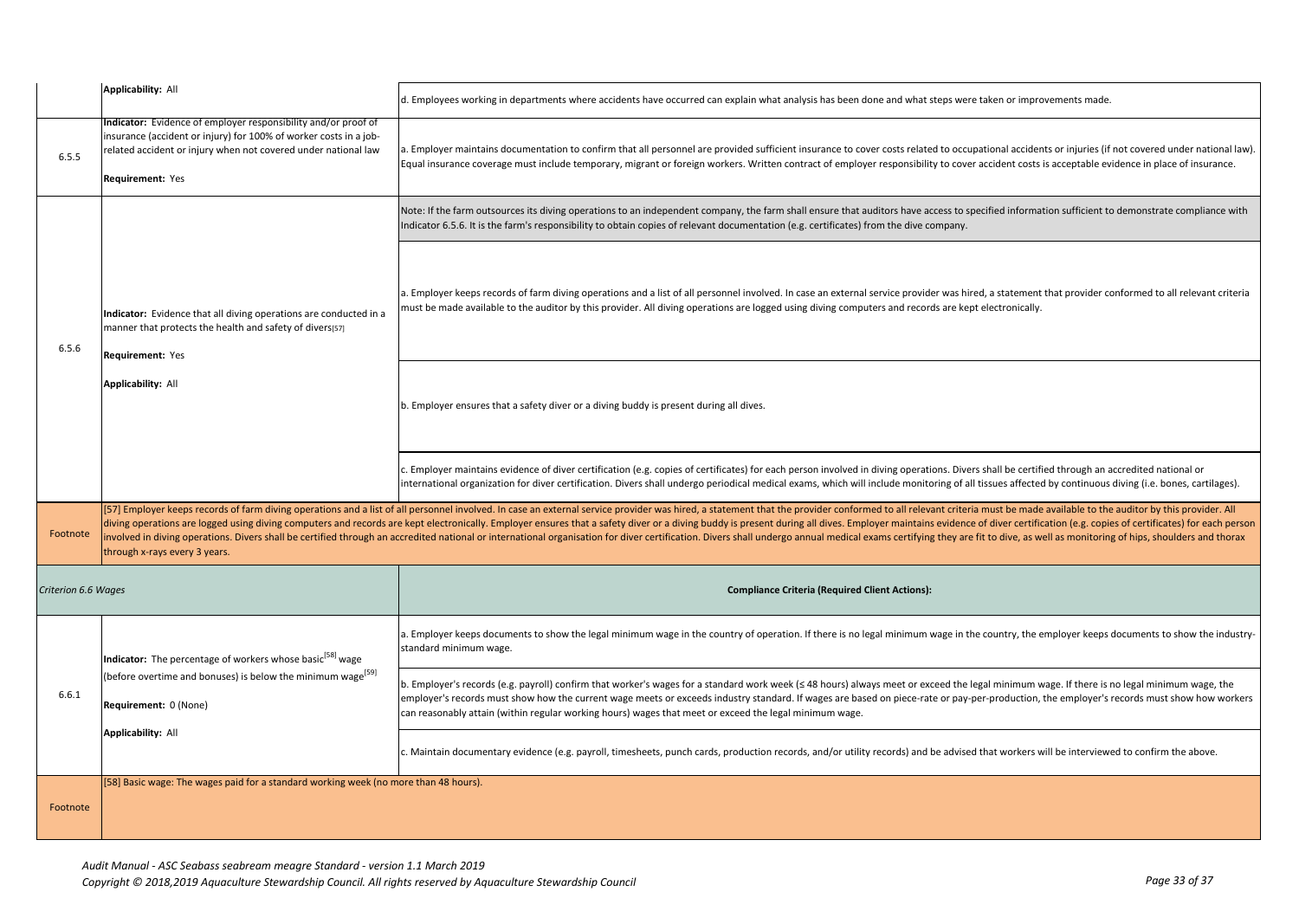| Footnote | [59] If there is no legal minimum wage in a country, basic wages must meet the industry-standard minimum wage. |                                                                                                                                                                                                                                                                                                                                                                                                                                                                                                                                                                                                                                                                                        |
|----------|----------------------------------------------------------------------------------------------------------------|----------------------------------------------------------------------------------------------------------------------------------------------------------------------------------------------------------------------------------------------------------------------------------------------------------------------------------------------------------------------------------------------------------------------------------------------------------------------------------------------------------------------------------------------------------------------------------------------------------------------------------------------------------------------------------------|
|          | Indicator: Evidence that the employer is working toward the                                                    | a. Proof of employer engagement with workers and their representative organizations, and the use of cost of living assessments from credible sources to assess basic needs wages. Includes review<br>of any national basic needs wage recommendations from credible sources such as national universities or government.                                                                                                                                                                                                                                                                                                                                                               |
| 6.6.2    | payment of basic needs wage <sup>[60]</sup><br>Requirement: Yes<br><b>Applicability: All</b>                   | b. Employer has calculated the basic needs wage for farm workers and has compared it to the basic (i.e. current) wage for their farm workers.                                                                                                                                                                                                                                                                                                                                                                                                                                                                                                                                          |
|          |                                                                                                                | c. Employer demonstrates how they have taken steps toward paying a basic needs wage to their workers.                                                                                                                                                                                                                                                                                                                                                                                                                                                                                                                                                                                  |
| Footnote |                                                                                                                | [60] Basic needs wage: A wage that covers the basic needs of an individual or family, including housing, food and transport. This concept differs from a minimum wage, which is set by law and may or may not cover the basic                                                                                                                                                                                                                                                                                                                                                                                                                                                          |
|          |                                                                                                                | a. Wages and benefits are clearly articulated to workers and documented in contracts.                                                                                                                                                                                                                                                                                                                                                                                                                                                                                                                                                                                                  |
|          | Indicator: Evidence of transparency in wage-setting and<br>rendering $^{[61]}$                                 | b. The method for setting wages is clearly stated and understood by workers.                                                                                                                                                                                                                                                                                                                                                                                                                                                                                                                                                                                                           |
| 6.6.3    | Requirement: Yes                                                                                               | c. Employer renders wages and benefits in a way that is convenient for the worker (e.g. cash, check, or electronic payment methods). Workers do not have to travel to collect benefits nor do they<br>eceive promissory notes, coupons or merchandise in lieu of payment.                                                                                                                                                                                                                                                                                                                                                                                                              |
|          | <b>Applicability: All</b>                                                                                      | d. Be advised that workers will be interviewed to confirm the above.                                                                                                                                                                                                                                                                                                                                                                                                                                                                                                                                                                                                                   |
| Footnote | [61] Payments shall be rendered to workers in a convenient manner.                                             |                                                                                                                                                                                                                                                                                                                                                                                                                                                                                                                                                                                                                                                                                        |
|          | Criterion 6.7 Contracts (labor) including subcontracting                                                       | <b>Compliance Criteria (Required Client Actions):</b>                                                                                                                                                                                                                                                                                                                                                                                                                                                                                                                                                                                                                                  |
|          |                                                                                                                | a. Employer maintains a record of all employment contracts.                                                                                                                                                                                                                                                                                                                                                                                                                                                                                                                                                                                                                            |
| 6.7.1    | Indicator: Percentage of workers who have contracts <sup>1b2</sup><br>Requirement: 100%                        | b. There is no evidence for labor-only contracting relationships or false apprenticeship schemes.                                                                                                                                                                                                                                                                                                                                                                                                                                                                                                                                                                                      |
|          | <b>Applicability: All</b>                                                                                      | c. Be advised that workers will be interviewed to confirm the above.                                                                                                                                                                                                                                                                                                                                                                                                                                                                                                                                                                                                                   |
| Footnote |                                                                                                                | [62] Labor-only contracting relationships or false apprenticeship schemes are not acceptable. This includes revolving/consecutive labor contracts to deny benefit accrual or equitable remuneration. False Apprenticeship Sche<br>apprenticeship terms without stipulating terms of the apprenticeship or wages under contract. It is a "false" apprenticeship if its purpose is to underpay people, avoid legal obligations or employ underage workers. Labor-o<br>of hiring workers without establishing a formal employment relationship for the purpose of avoiding payment of regular wages or the provision of legally required benefits, such as health and safety protections. |
|          | $\ddot{\phantom{0}}$                                                                                           | a. Farm has a policy to ensure that all companies contracted to provide supplies or services (e.g. divers, cleaning, maintenance) have socially responsible practices and policies.                                                                                                                                                                                                                                                                                                                                                                                                                                                                                                    |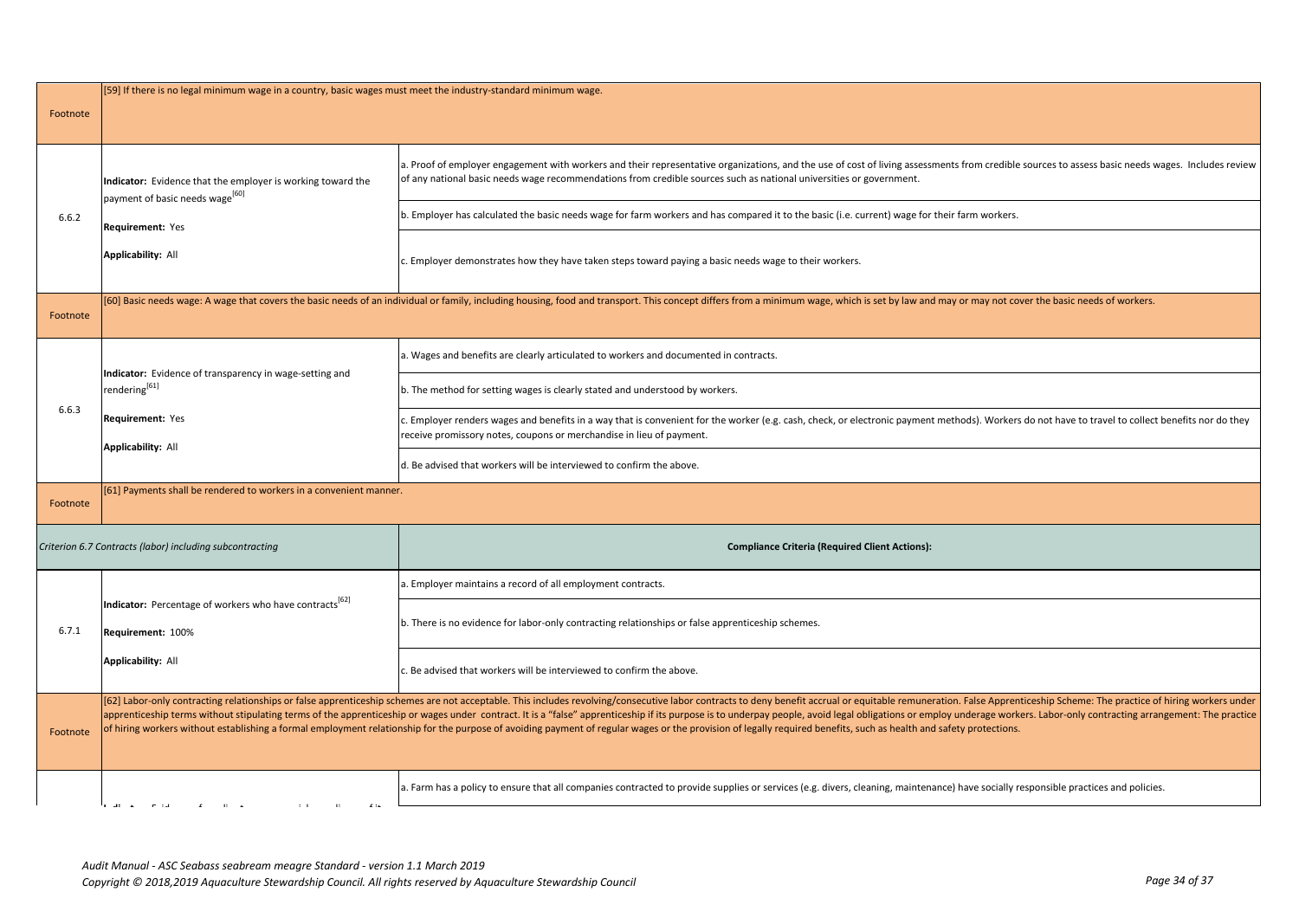| 6.7.2                                     | Indicator: Evidence of a policy to ensure social compliance of its<br>suppliers and contractors<br>Requirement: Yes      | b. Producing company has criteria for evaluating its suppliers and contractors. The company keeps a list of approved suppliers and contractors.                                                                                |
|-------------------------------------------|--------------------------------------------------------------------------------------------------------------------------|--------------------------------------------------------------------------------------------------------------------------------------------------------------------------------------------------------------------------------|
|                                           | Applicability: All                                                                                                       | c. Producing company keeps records of communications with suppliers and subcontractors that relate to compliance with 6.7.2.                                                                                                   |
|                                           | Criterion 6.8 Conflict resolution                                                                                        | <b>Compliance Criteria (Required Client Actions):</b>                                                                                                                                                                          |
|                                           | Indicator: Evidence of worker access to effective, fair and                                                              | a. Employer has a clear labor conflict resolution policy for the presentation, treatment, and resolution of worker grievances in a confidential manner.                                                                        |
| 6.8.1                                     | confidential grievance procedures<br>Requirement: Yes                                                                    | b. Workers are familiar with the company's labor conflict policies and procedures. There is evidence that workers have fair access.                                                                                            |
|                                           | <b>Applicability: All</b>                                                                                                | . Maintain documentary evidence (e.g. complaint or grievance filings, minutes from review meetings) and be advised that workers will be interviewed to confirm the above.                                                      |
|                                           | Indicator: Percentage of grievances handled that are addressed <sup>[63</sup>                                            | . Employer maintains a record of all grievances, complaints and labor conflicts that are raised.                                                                                                                               |
| 6.8.2                                     | within a 90-day timeframe<br>Requirement: 100%                                                                           | ). Employer keeps a record of follow-up (i.e. corrective actions) and timeframe in which grievances are addressed.                                                                                                             |
|                                           | <b>Applicability: All</b>                                                                                                | c. Maintain documentary evidence and be advised that workers will be interviewed to confirm that grievances are addressed within a 90-day timeframe.                                                                           |
| Footnote                                  |                                                                                                                          | [63] Addressed: Acknowledged and received, moving through the company's process for grievances, corrective action taken when necessary.                                                                                        |
|                                           | Criterion 6.9 Disciplinary practices                                                                                     | <b>Compliance Criteria (Required Client Actions):</b>                                                                                                                                                                          |
|                                           | Indicator: Incidences of excessive or abusive disciplinary actions                                                       | . Employer does not use threatening, humiliating or punishing disciplinary practices that negatively impact a worker's physical and mental health or dignity.                                                                  |
| 6.9.1                                     | Requirement: None                                                                                                        | o. Allegations of corporeal punishment, mental abuse, physical coercion, or verbal abuse will be investigated by auditors.                                                                                                     |
|                                           | <b>Applicability: All</b>                                                                                                | . Be advised that workers will be interviewed to confirm there is no evidence for excessive or abusive disciplinary actions.                                                                                                   |
|                                           | Indicator: Evidence of a functioning disciplinary action policy<br>whose aim is to improve the worker <sup>[64]</sup>    | . Employer has written policy for disciplinary action which explicitly states that its aim is to improve the worker.                                                                                                           |
| 6.9.2                                     | Requirement: Yes                                                                                                         | b. Maintain documentary evidence (e.g. worker evaluation reports) and be advised that workers will be interviewed to confirm that the disciplinary action policy is fair and effective.                                        |
|                                           | <b>Applicability: All</b>                                                                                                |                                                                                                                                                                                                                                |
| Footnote                                  | and understood, and not used arbitrarily. Fines or basic wage deductions shall not be acceptable disciplinary practices. | [64] If disciplinary action is required, progressive verbal and written warnings shall be engaged. The aim shall always be to improve the worker; dismissal shall be the last resort. Policies for bonuses, incentives, access |
| Criterion 6.10 Working hours and overtime |                                                                                                                          | <b>Compliance Criteria (Required Client Actions):</b>                                                                                                                                                                          |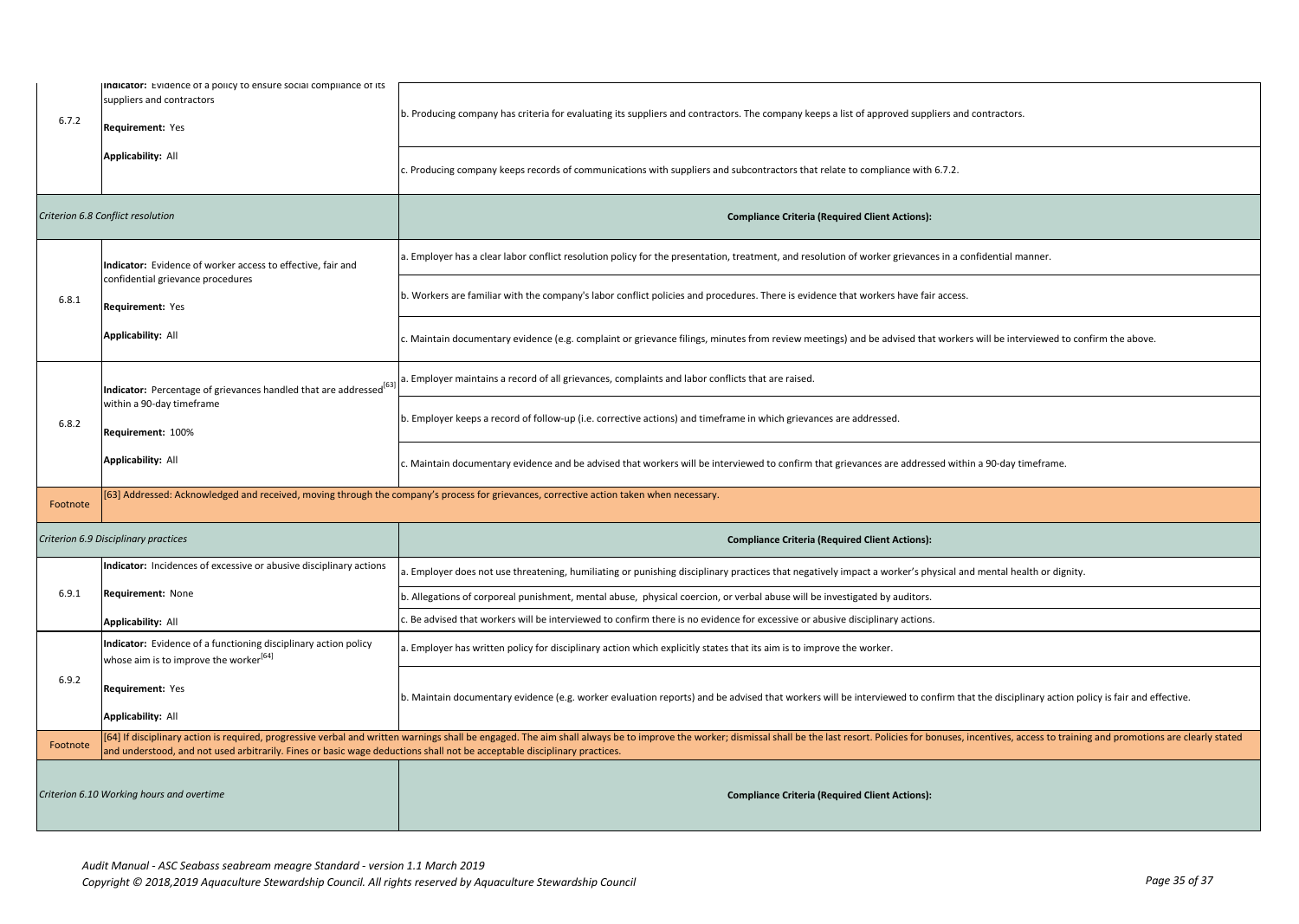|          | Indicator: Incidences, violations or abuse of working hours <sup>[65]</sup> and<br>overtime laws<br><b>Requirement: None</b><br><b>Applicability: All</b>                                                                                                                                                              | Note: Working hours, night work and rest periods for workers in agriculture should be in accordance with national laws and regulations or collective agreements (e.g. The Safety and Health in<br>Agriculture Convention, 2001). Additional information can be found on the website of the International Labour Organization (www.ilo.org). |
|----------|------------------------------------------------------------------------------------------------------------------------------------------------------------------------------------------------------------------------------------------------------------------------------------------------------------------------|---------------------------------------------------------------------------------------------------------------------------------------------------------------------------------------------------------------------------------------------------------------------------------------------------------------------------------------------|
|          |                                                                                                                                                                                                                                                                                                                        | a. Employer has documentation showing the legal requirements for working hours and overtime in the region where the farm operates. If local legislation allows workers to exceed internationally<br>accepted recommendations (48 regular hours, 12 hours overtime) then requirements of the international standards apply.                  |
| 6.10.1   |                                                                                                                                                                                                                                                                                                                        | b. Records (e.g. time sheets and payroll) show that farm workers do not exceed the number of working hours allowed under the law.                                                                                                                                                                                                           |
|          |                                                                                                                                                                                                                                                                                                                        | c. If an employer requires employees to work shifts at the farm (e.g. 10 days on and six days off), the employer compensates workers with an equivalent time off in the calendar month and there is<br>evidence that employees have agreed to this schedule (e.g. in the hiring contract).                                                  |
|          |                                                                                                                                                                                                                                                                                                                        | d. Be advised that workers will be interviewed to confirm there is no abuse of working hours and overtime laws.                                                                                                                                                                                                                             |
| Footnote |                                                                                                                                                                                                                                                                                                                        | [65] In cases where local legislation on working hours and overtime exceed internationally accepted recommendations (48 regular hours, 12 hours overtime), the international standards will apply.                                                                                                                                          |
|          | Indicator: Overtime is limited, voluntary, [66] paid at a premium<br>rates and restricted to exceptional circumstances                                                                                                                                                                                                 | a. Payment records (e.g. payslips) show that workers are paid a premium rate for overtime hours.                                                                                                                                                                                                                                            |
| 6.10.2   | Requirement: Yes                                                                                                                                                                                                                                                                                                       | b. Overtime is limited and occurs in exceptional circumstances as evidenced by farm records (e.g. production records, time sheets, and other records of working hours).                                                                                                                                                                     |
|          | <b>Applicability: All</b>                                                                                                                                                                                                                                                                                              | c. Be advised that workers will be interviewed to confirm that all overtime is voluntary except where there is a collective bargaining agreement which specifically allows for compulsory overtime.                                                                                                                                         |
| Footnote | [66] Compulsory overtime is permitted if previously agreed to under a collective bargaining agreement.                                                                                                                                                                                                                 |                                                                                                                                                                                                                                                                                                                                             |
|          | Criterion 6.11 Living conditions for employees accommodated on the farm                                                                                                                                                                                                                                                | <b>Compliance Criteria (Required Client Actions):</b>                                                                                                                                                                                                                                                                                       |
|          | Indicator: Farm employees accommodated on the farm have                                                                                                                                                                                                                                                                | a. Provide evidence that potable/safe drinking water is always available for workers.                                                                                                                                                                                                                                                       |
|          | access to clean, sanitary, safe and suitable living conditions                                                                                                                                                                                                                                                         | b. Provide evidence that adequate sanitary facilities are available for workers.                                                                                                                                                                                                                                                            |
| 6.11.1   | Requirement: Yes.                                                                                                                                                                                                                                                                                                      | c. Provide evidence of safe, secure and quality accommodation sufficient to withstand local conditions in the event of storms or other natural events that could endanger lives.                                                                                                                                                            |
|          | Applicability: All.                                                                                                                                                                                                                                                                                                    | d. Provide evidence that accommodation provided is suitable to workers needs (and their family's), appropriate for their gender if accommodated on site also.                                                                                                                                                                               |
| 6.11.2   | Indicator: Existence of separate sanitary and toilet facilities for<br>men and women; with the exception of work sites where with<br>fewer than 10 employees or where married couples are working<br>and accommodated together<br>Requirement: Yes.<br>Applicability: All farms and accommodation and worksites except | a. Provide separate and suitable sanitary and toilet facilities are available for men and women, with the possible exception of married couples being accommodated together.                                                                                                                                                                |
|          | as permitted exclusions (6.11.2a).                                                                                                                                                                                                                                                                                     |                                                                                                                                                                                                                                                                                                                                             |